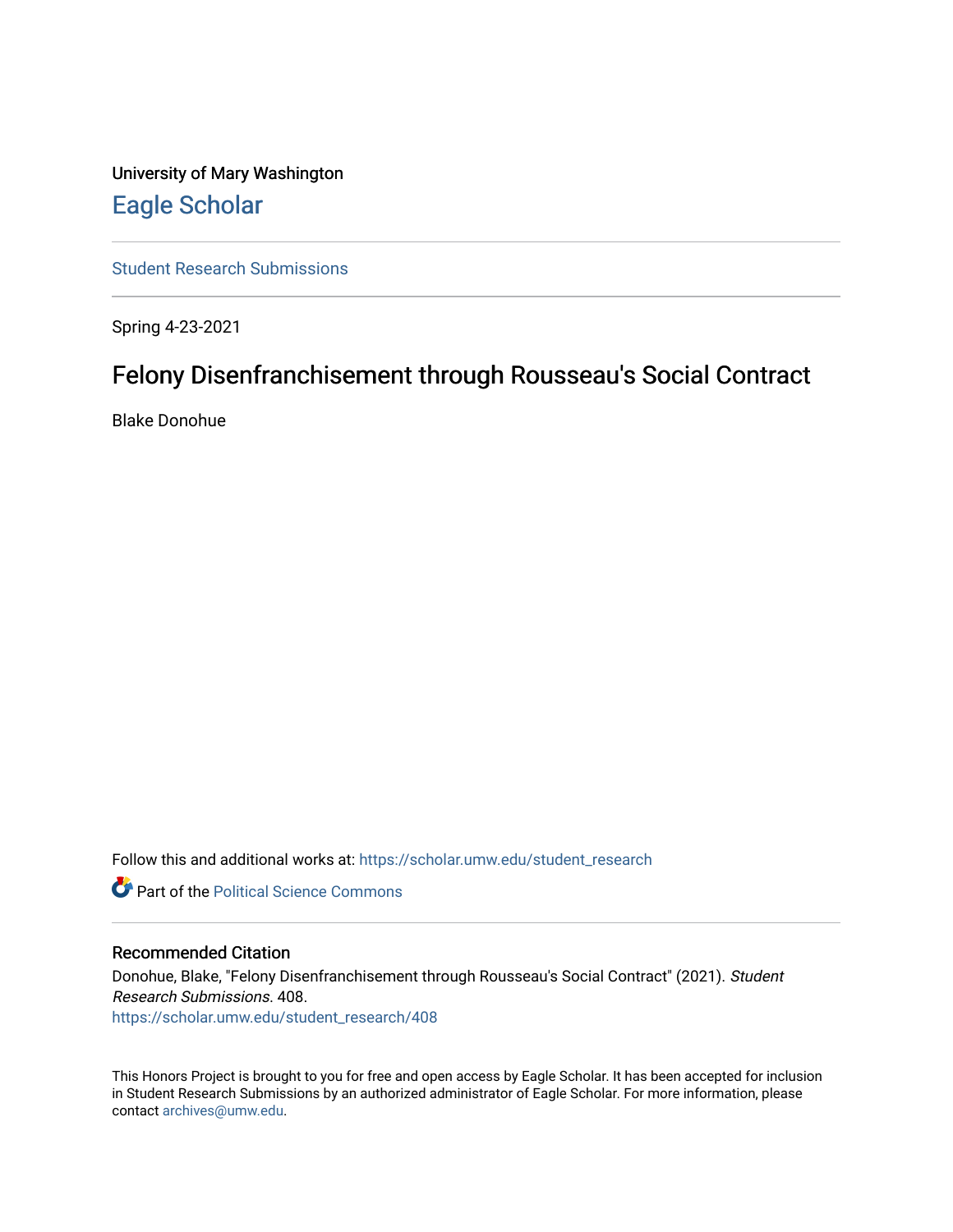Felony Disenfranchisement through Rousseau's Social Contract

Blake Donohue

PSCI 491H 01 Individuals Honors Thesis

April 23, 2021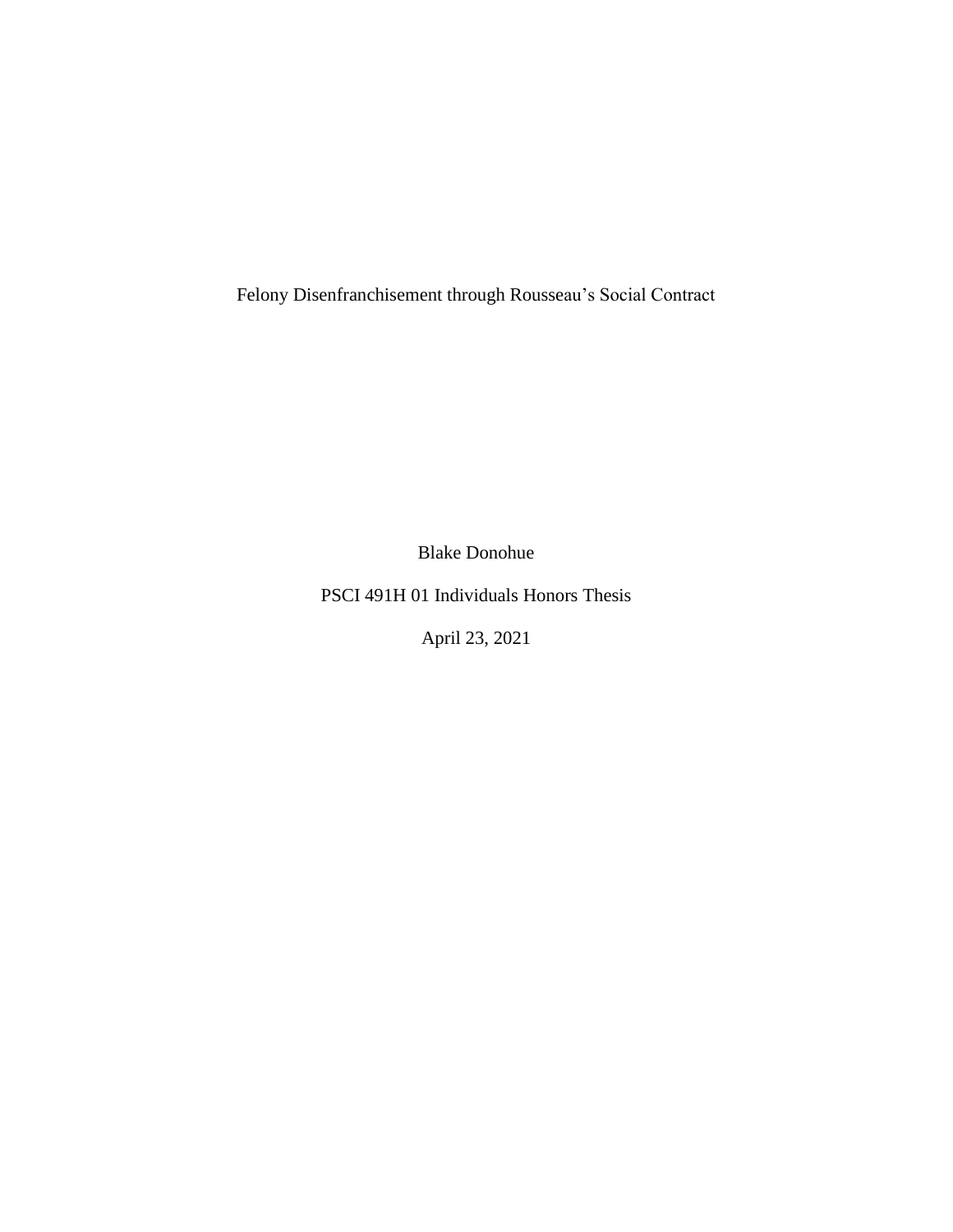In America, 1 in 13 African Americans are disenfranchised.<sup>1</sup> In some states, that statistic becomes 1 in 5, or 1 in 7 depending on the state's policy.<sup>2</sup> 5.2 million Americans, or 2.3 percent of the voting age population, are disenfranchised, and 5.17 million of those people are disenfranchised because of a felony conviction.<sup>3</sup> The issue of felony disenfranchisement was brought to the public's attention largely because of the 2000 Presidential election, which was determined by Florida' Electoral College votes after many challenges in court. <sup>4</sup> Florida at the time had more disenfranchised felons than any other state. Studies suggest that if felons were allowed to vote in the  $2000$  election,<sup>5</sup> Al Gore, the Democratic candidate, would have won the popular vote in Florida and the presidency. When comparing policies of other countries, the US proves to be an outlier with some of the most restrictive policies in the world.

 Social contract theorists John Locke, Thomas Hobbes, and Jean-Jacques Rousseau heavily influenced the United States Constitution. Locke's contract was based on property, Hobbes' was based on fear and pain, but Rousseau's was based on equality.<sup>6</sup> Many scholars use social contract theory to support felony disenfranchisement. They equate a felon's breaking of the law with the breaking of the social contract. Losing your right to vote is a consequence of

<sup>1</sup> Christopher Uggen, Ryan Larson, Sarah Shannon, and Arleth Pulido-Nava, "Locked Out 2020: Estimates of People Denied Voting Rights Due to a Felony Conviction," *The Sentencing Project,* The Sentencing Project, October 30, 2020[, https://www.sentencingproject.org/publications/locked-out-2020-estimates-of-people-denied](https://www.sentencingproject.org/publications/locked-out-2020-estimates-of-people-denied-voting-rights-due-to-a-felony-conviction/)[voting-rights-due-to-a-felony-conviction/.](https://www.sentencingproject.org/publications/locked-out-2020-estimates-of-people-denied-voting-rights-due-to-a-felony-conviction/)

<sup>2</sup> Uggen et al *Locked Out 2020* 4, 11.

<sup>3</sup> Uggen et al *Locked Out 2020* 4.

<sup>4</sup> Christopher Uggen and Jeff Manza, "Democratic Contraction? Political Consequences of

Felon Disenfranchisement in the United States," *American Sociological Association* 67, no. 6 (December 2002): pp. 777-803, [https://www.jstor.org/stable/3088970?sid=primo&origin=crossref&seq=1#metadata\\_info\\_tab\\_contents,](https://www.jstor.org/stable/3088970?sid=primo&origin=crossref&seq=1#metadata_info_tab_contents) 792..

<sup>5</sup> Christopher Uggen and Jeff Manza, "Democratic Contraction? Political Consequences of

Felon Disenfranchisement in the United States," *American Sociological Association* 67, no. 6 (December 2002): pp. 777-803, https://www.jstor.org/stable/3088970?sid=primo&origin=crossref&seq=1#metadata\_info\_tab\_contents, 792.

<sup>6</sup> Manzoor Elahi Laskar, "Summary of Social Contract Theory by Hobbes, Locke and Rousseau," ResearchGate, April 2013,

https://www.researchgate.net/publication/261181816\_Summary\_of\_Social\_Contract\_Theory\_by\_Hobbes\_Locke\_an d\_Rousseau, 1, 4, 5.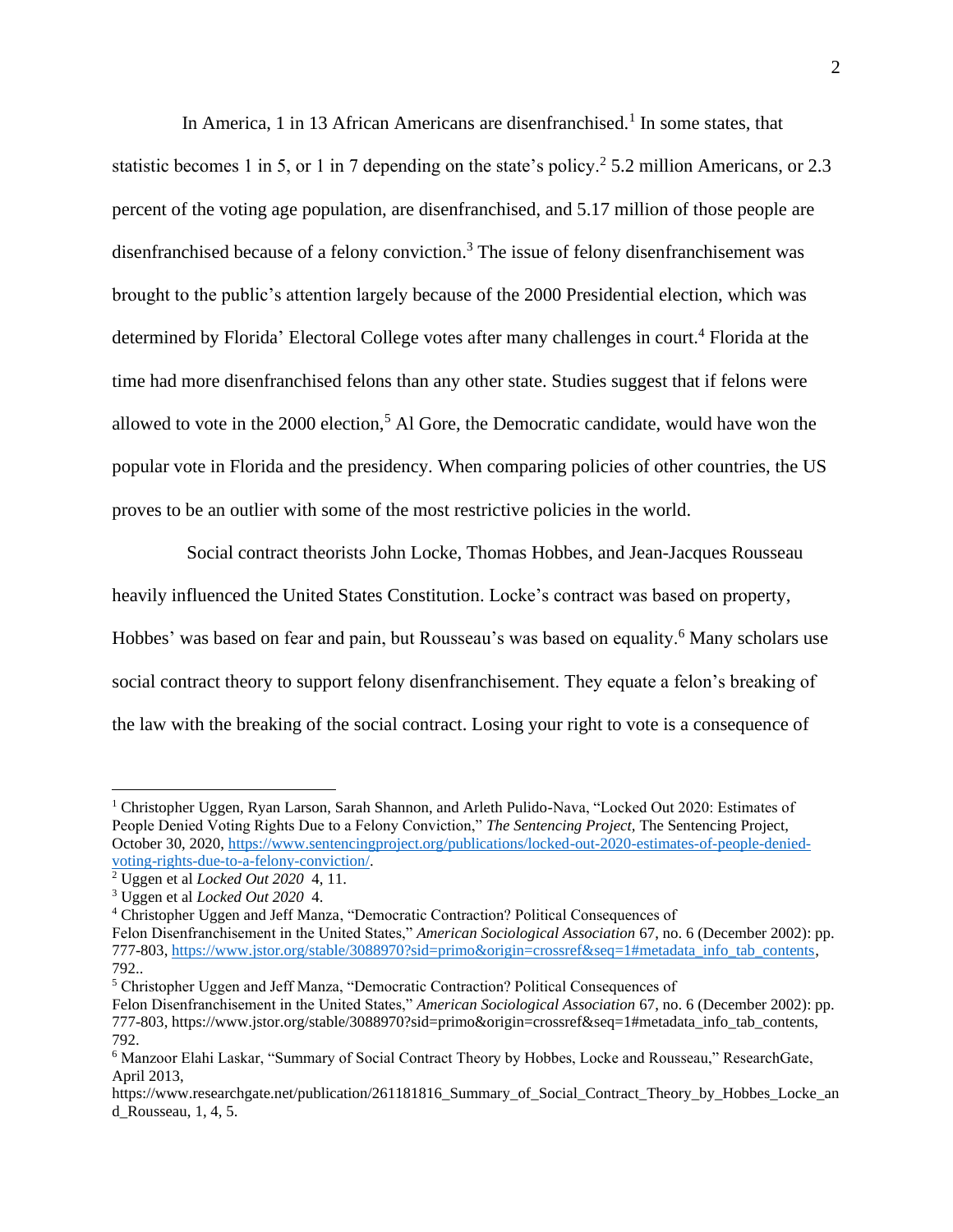breaking the contract; however, Jean-Jacques Rousseau emphasizes the notion of the general will, which entails citizens prioritizing equality, the public good, and liberty. The general will requires that all members of society express themselves through their vote. If the general will is not representative of all citizens then the social contract is broken, and society is no longer free.<sup>7</sup> Likewise, if laws are put in place that do not reflect the general will, uphold equality, and respect the liberty of individuals, then the contract is invalid. $8$ 

 The history of felony disenfranchisement, as well as the cases often used when discussing the constitutionality of felon disenfranchisement policies, aligns with the history of racial discrimination in the United States.<sup>9</sup> The disproportionate impact of felony disenfranchisement laws on African Americans makes such laws invalid if analyzed through Rousseau's social contract. Even if the intention in passing such legislation was not to always disenfranchise Black Americans, although there are some cases where it was intentional, the laws are still invalid. Felony disenfranchisement policies do not maintain equality, stop the general will from being expressed, and are not for the good of the public. Due to the unequal and damaging effects of felon disenfranchisement policies, the US should enfranchise all felons, including those who are incarcerated and those no longer in prison, and implement civic education programs to inform ex-felons and felons within prisons and jails, of the various ways they can exercise their right to vote. Countries all around the world, and even two states and the District of Columbia in the US, allow ex-felons and those actively serving time in prison to vote.

<sup>7</sup> Eli L. Levine, "Does the Social Contract Justify Felony Disenfranchisement?" *Washington University Jurisprudence Review* 1, no.1 (2009) 205-206, accessed September 12, 2020, https://openscholarship.wustl.edu/cgi/viewcontent.cgi?article=1004&context=law\_jurisprudence

<sup>8</sup> Jean-Jacques Rousseau, *The Social Contract* (Jonathan Bennett, 2017), [https://www.earlymoderntexts.com/assets/pdfs/rousseau1762.pdf,](https://www.earlymoderntexts.com/assets/pdfs/rousseau1762.pdf) 4, 15.

<sup>&</sup>lt;sup>9</sup> Richard M. Re and Christopher M. Re, "Voting and Vice: Criminal Disenfranchisement and the Reconstruction Amendments," *Yale Law Journal* 121, no.7 (May 2012): 1590, accessed on October 5, 2020,

http://search.ebscohost.com.umw.idm.oclc.org/login.aspx?direct=true&db=a9h&AN=75324837&site=ehost-live.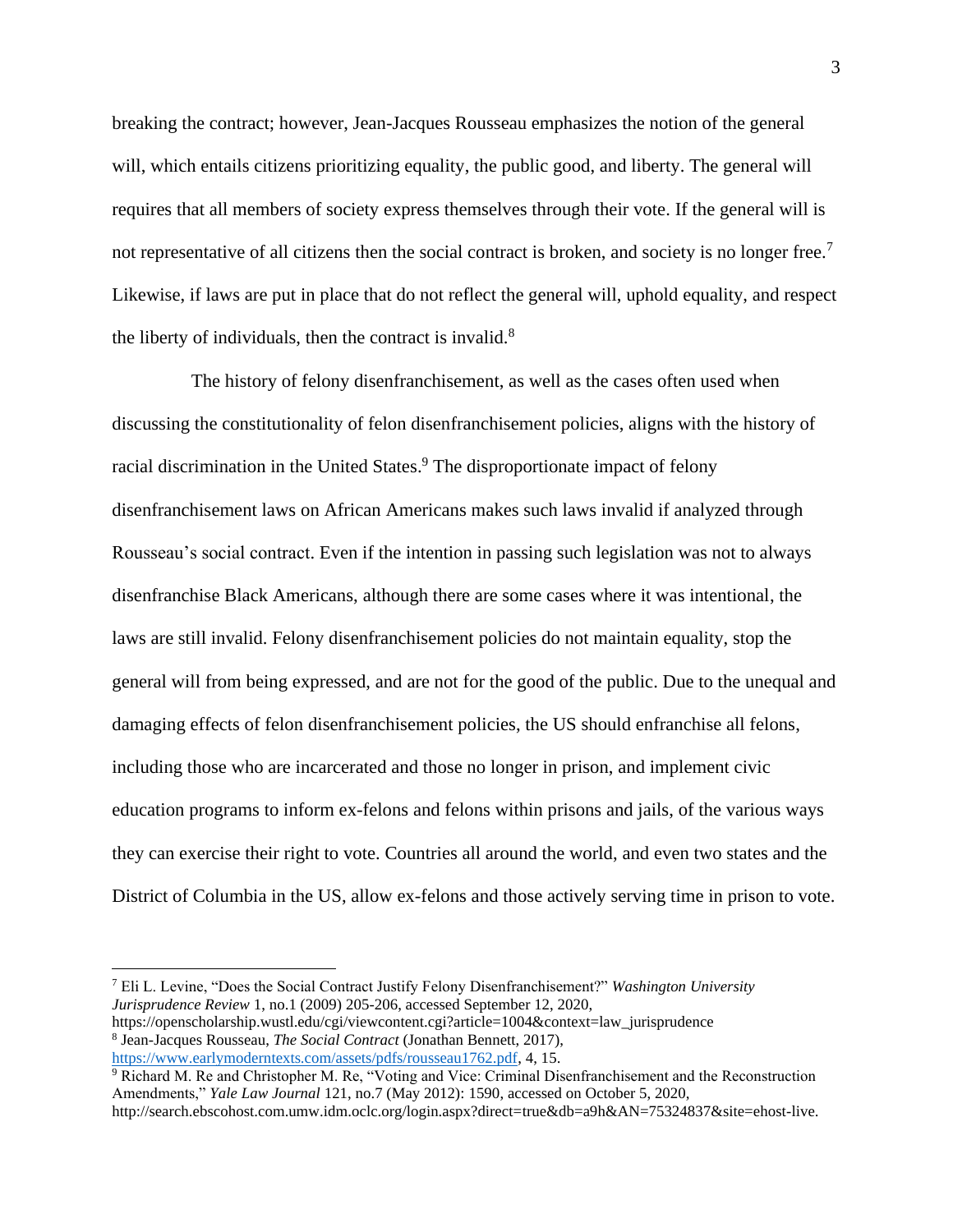Using these countries and states as models, the US can implement voting practices that include ex-felons and people in jails and prisons, decreasing the racially disproportionate effects of the criminal justice system.<sup>10</sup> <sup>11</sup> <sup>12</sup>

 Most evaluations of felony disenfranchisement policies using social contract theory focus on the thoughts of John Locke and Thomas Hobbes. The existing literature either overlooks Rousseau or uses his theories to support felony disenfranchisement; however, this paper will discuss the US federal and state government's duty in upholding the general will and how in the US they play an active role in silencing the general will. If history shows that the US has worked to suppress the ability of Black Americans to participate in the general will, then the state is not protecting equality, promoting what is in the best interest, or reflecting the general will, and is therefore invalid.

# *SOCIAL CONTRACT THEORY AND JEAN JACQUES ROUSSEAU*

John Locke and Thomas Hobbes are generally used to support felony disenfranchisement. They both envisioned a contract that citizens of a society would agree to. In exchange for government protections and benefits, individuals give up some of the liberties they enjoedy in the state of nature prior to the existence of government.<sup>13</sup> The state is only legitimate if its authority is derived from the consent of the people.<sup>14</sup> Although the social contract theorists tend

<sup>11</sup> : Nicole D Porter, "Voting in Jails," The Sentencing Project, May 7, 2020,

<sup>&</sup>lt;sup>10</sup> Brandon Rottinghaus, "Incarceration and Enfranchisement: International Practices, Imapct and Recommendations for Reform," *International Foundation for Election Systems,* (2003): 6, accessed October 6, 2020, [https://ifes.org/sites/default/files/08\\_18\\_03\\_manatt\\_brandon\\_rottinghaus.pdf,](https://ifes.org/sites/default/files/08_18_03_manatt_brandon_rottinghaus.pdf) 27-43.

https://www.sentencingproject.org/publications/voting-in-jails/, 6-12.

<sup>&</sup>lt;sup>12</sup> Martin Austermuhle, "DC Encourages People Incarcerated For Felonies To Vote By Mail," DCist (WAMU 88.5 -American University Radio, October 14, 2020), https://dcist.com/story/20/09/03/dc-voting-rights-felonyenfranchisement-prisons-elections/.

<sup>&</sup>lt;sup>13</sup> Levine 203-204.

<sup>&</sup>lt;sup>14</sup> Levine 203-204.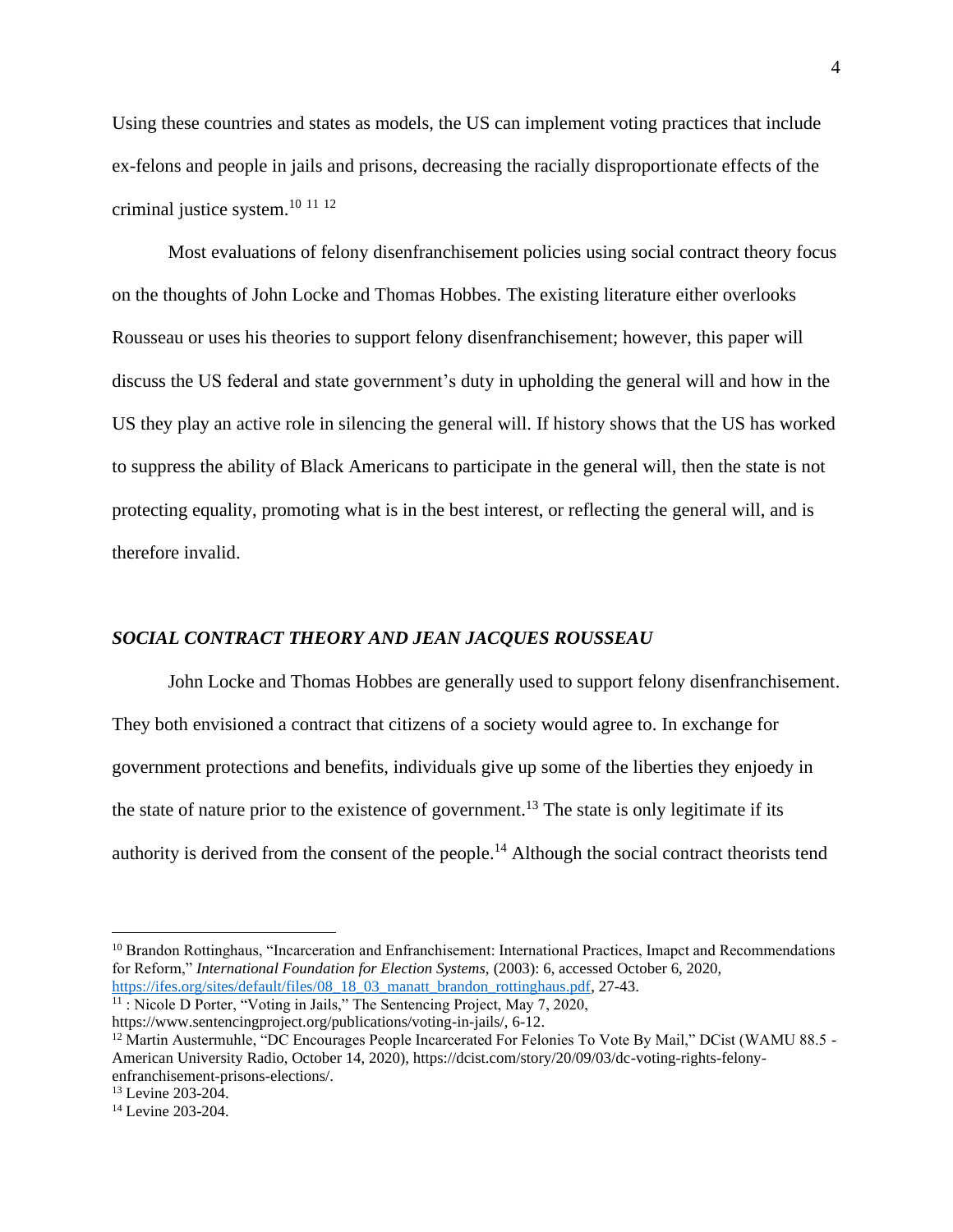to agree on the basic notion of the social contract, there are key differences. Thomas Hobbes envisioned the state of nature, or life without the social contract, as a state of war where no one could trust each other.<sup>15</sup> Life was short and filled with fear and chaos that left men with a desire for protection.<sup>16</sup> Due to lack of trust, and in the interest of protection and self-preservation, citizens agree to be ruled by a sovereign body that makes decisions on behalf of society with complete autonomy, therefore entering into a social contract.<sup>17</sup> His absolutist view meant that the sovereign was always in the right and commanded complete obedience by parties of contract, whether the sovereign deserved it or not.<sup>18</sup> In this case, the sovereign is not composed of the people who entered the contract or a group of representatives, but a ruler or group of rulers with total power which he sometimes referred to as the monarch.<sup>19</sup> Hobbes believed if a citizen committed a crime, they had turned against the common rule and reason, justifying felony disenfranchisement.<sup>20</sup>

Locke's state of nature foresaw individuals being free and equal but their rights were not protected.<sup>21 22</sup> For instance, although individuals acquired a right to the property that they labored on in the state of nature, it was be difficult to protect.<sup>23</sup> In order to protect individual rights, especially property rights, citizens consented to be part of a state with majority rule that contained an effective mechanism to protect and enforce their rights.<sup>24 25</sup> In giving up the right to

 $18$  Laskar 2.

- <sup>20</sup> Rottinghaus 6.
- <sup>21</sup> Levine 203-204.
- $22$  Laskar 3.

<sup>25</sup> Laskar 3, 4.

<sup>15</sup> Levine 207.

 $16$  Laskar 1.

<sup>17</sup> Levine 207.

<sup>19</sup> Laskar 1, 2.

 $23$  Laskar 4.

<sup>&</sup>lt;sup>24</sup> Levine 206-207.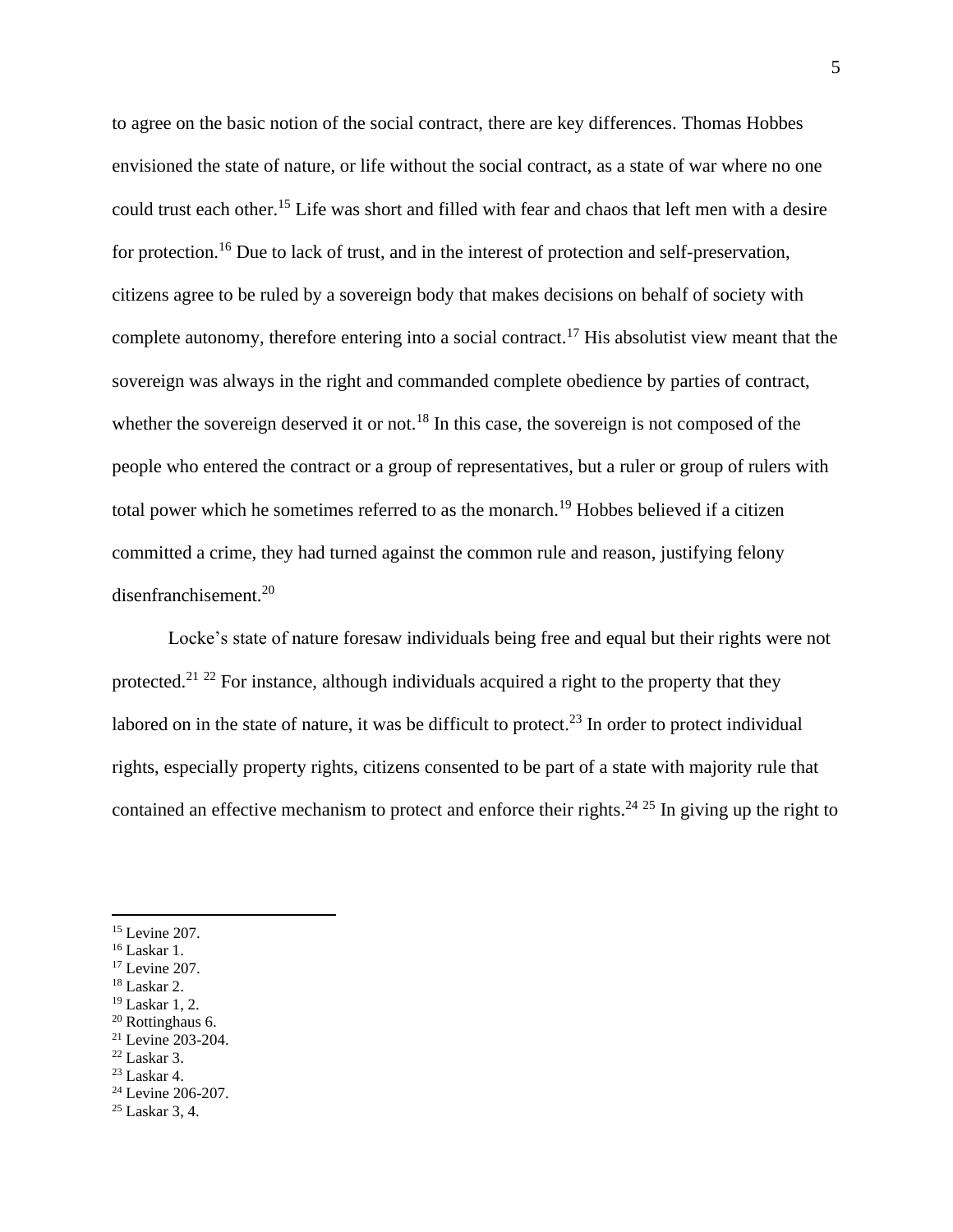act as judges for themselves, they gained laws and enforcers sanctioned through the executive.<sup>26</sup> If a crime is committed in Locke's state, the citizen had given up their right to participate in creating laws because they are no longer fully human. They had renounced reason and lost their moral standings and rights. Disenfranchisement is reasonable in this case.<sup>27, 28</sup>

Jean-Jacques Rousseau's idea of the general will is central to his views about whether a government is truly legitimate. His theorized state of nature is isolated and remote, driven by self-preservation.<sup>33</sup> In the state of nature, inequality does not exist.<sup>34</sup> When individuals do come in rare contact with another person, they are compassionate because they are only driven by two principles: their own well-being, and avoidance of seeing pain or death in other creatures.<sup>35</sup> Inequality began when people started to care about their image, which in time became based on how much land, money, and power someone had.<sup>36</sup> To gain a better image and position in society relative to others, people attempted to acquire more land and power; this led to dependence between those who had no land and needed to provide for themselves, and those with land who wanted to acquire more power.<sup>37</sup> <sup>38</sup> As time passed, bonds of servitude formed between those working the land to those who owned the land, increasing inequality.<sup>39</sup> Even then, that person or group is not inherently inequal, but the conditions around them lead to their

https://ir.stthomas.edu/cgi/viewcontent.cgi?article=1018&context=ustjlpp.

<sup>28</sup> Richard Dagger, "Social Contracts, Fair Play, and the Justification of Punishment," *Ohio State Journal of Criminal Law* 8, no. 2 (2011): 349, accessed October 8, 2020, https://advance-lexis-com.umw.idm.oclc.org. <sup>33</sup> Levine 205.

 $26$  Laskar 5.

<sup>27</sup> Roger Clegg, George T. Conway III, and Kenneth K. Lee, "Case Against Felon Voting," *University of St. Thomas Journal of Law and Public Policy* 2, no.1 (2008): 3, accessed October 8, 2020,

<sup>34</sup> Jean-Jacques Rousseau, *Discourse on Inequality (TRANSLATED BY G.D.H. COLE)* (DIGIREADS COM Publishing, 2018), 6.

<sup>35</sup> Rousseau *Discourse on Inequality* 8.

<sup>36</sup> Rousseau *Discourse on Inequality* 11-29.

<sup>37</sup> Rousseau *Discourse on Inequality* 11-29.

<sup>38</sup> Rousseau *Discourse on Inequality* 11-29.

<sup>39</sup> Rousseau *Discourse on Inequality* 23.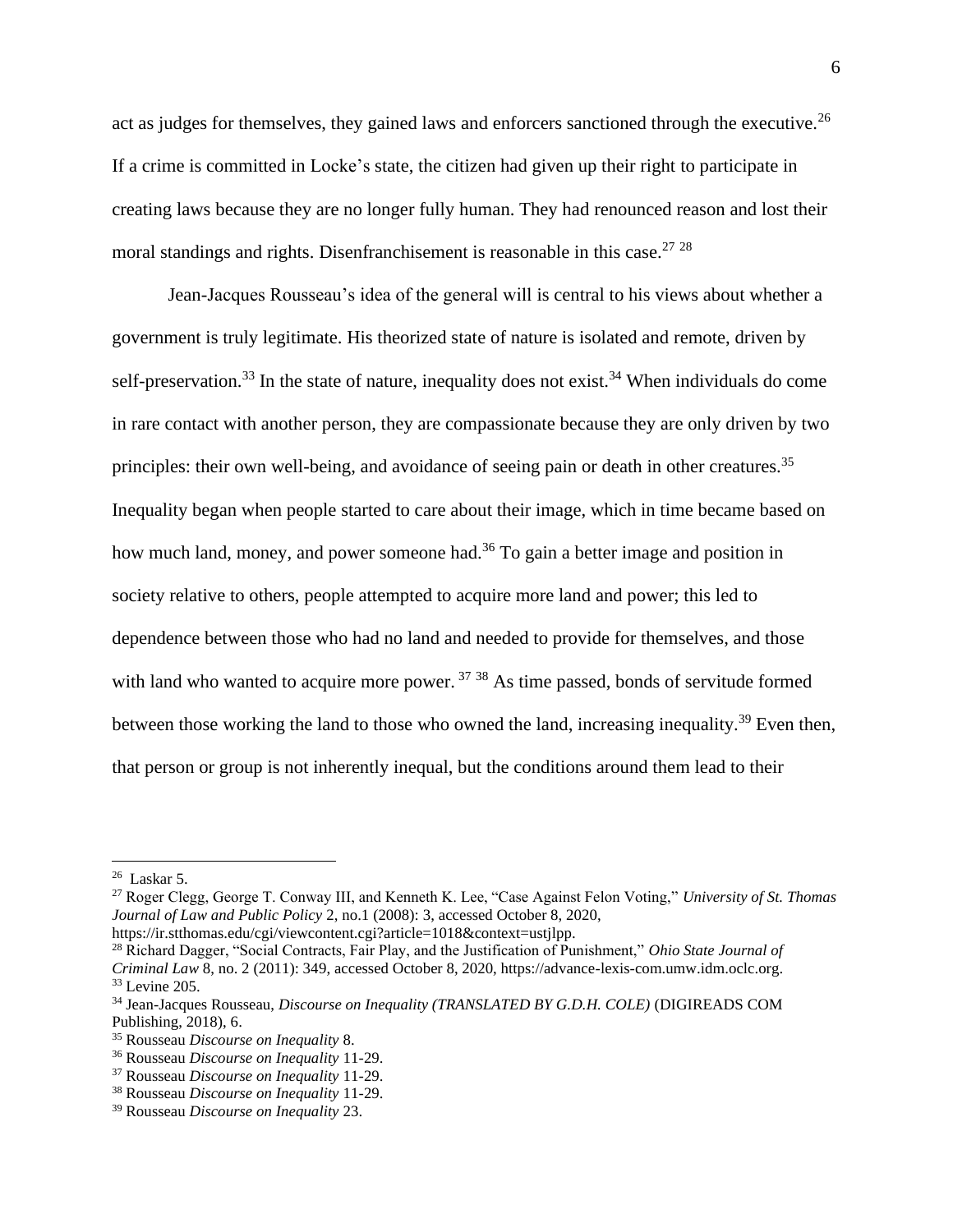inequality.<sup>40</sup> This sort of relationship with absolute authority on one side and obedience on the other is not a valid social contract.<sup>41</sup>

Humans decide to form a social contract not out of fear or to protect property, like Hobbes and Locke suggest. Instead, when surviving in the state of nature alone becomes unattainable, individuals come together to unite forces to deal with the obstacles together, allowing for survival.<sup>42</sup> All parties to the social contract become more powerful because they retain their rights over themselves and gain rights that all others have in the contract.<sup>43</sup> This is done through individuals giving themselves to the contract so that what affects one individual in the contract, affects all.<sup>44</sup> This reinforces the idea of equality by ensuring that it is in no one's interest to make things harder for others because policies affect all citizens equally. <sup>45</sup> If everyone is treated equally, everyone receives more benefits. Voting is not a zero-sum game where one wins and another loses. Everyone has grouped their rights together, so everyone receives what the general will has deemed best. The only legitimate sovereign is all people governing by the general will. 46

When citizens consent to enter into the social contract, they put aside their personal interests in favor of equality and protection of all, joining the general will.<sup>47,48</sup> The general will creates laws that protect the weak against oppression, restrain personal ambition, and defend against the common enemy.<sup>49 50</sup> The people are governed by themselves in the form of the

- <sup>46</sup> Rousseau *Social Contract* 12.
- $47$  Levine 206.

 $49$  Levine 206.

<sup>40</sup> Rousseau *Discourse on Inequality* 6.

<sup>41</sup> Rousseau *Social Contract* 4.

<sup>42</sup> Rousseau *Social Contract* 6.

<sup>43</sup> Roussea *Social Contract* 7.

<sup>44</sup> Rousseau *Social Contract* 7.

<sup>45</sup> Rousseau *Social Contract* 7.

<sup>48</sup> Dagger 341.

<sup>50</sup> Dagger 341.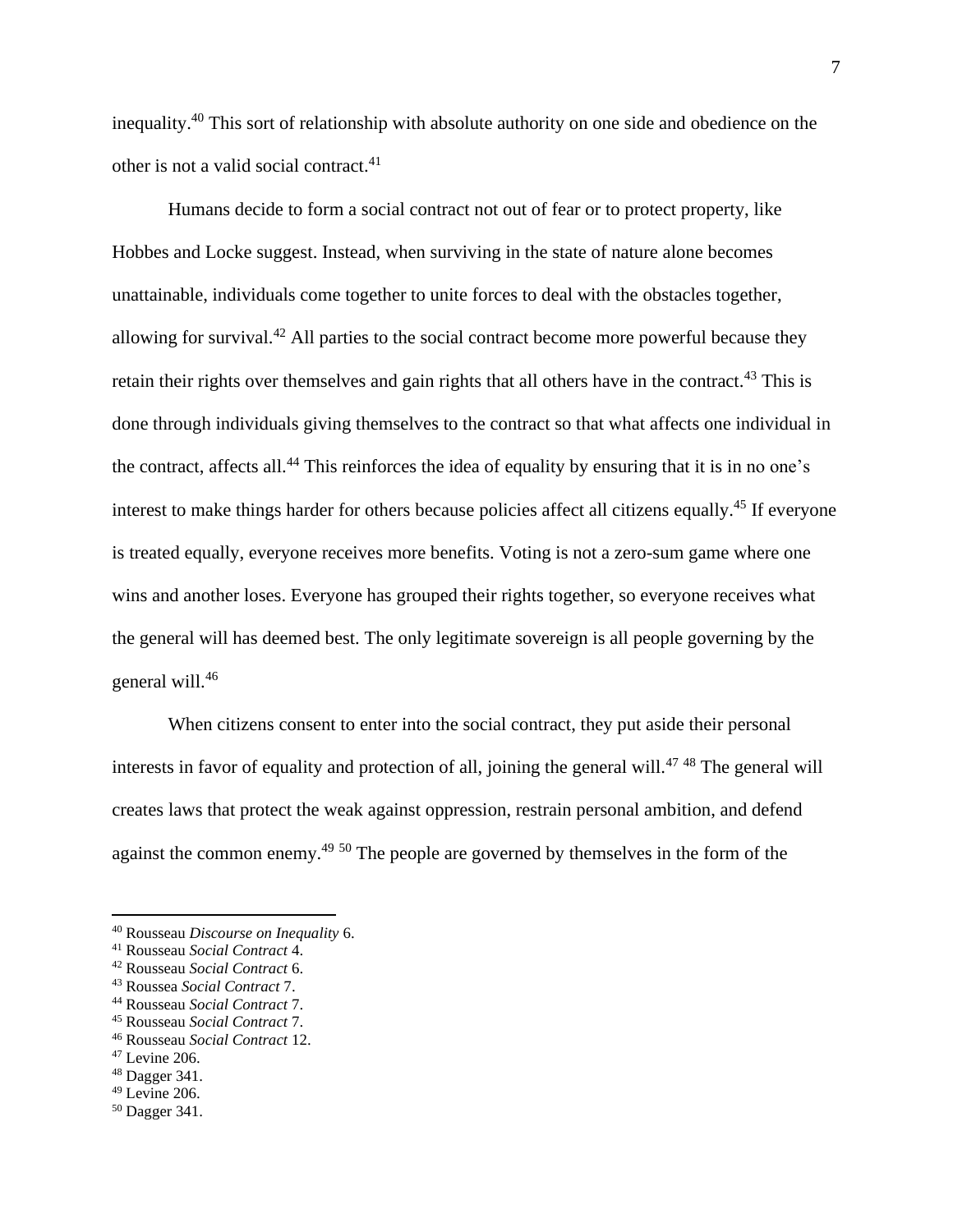general will.<sup>51 52</sup> The social contract ensures that the right and will to make decisions cannot be taken away; the power can only be delegated.<sup>53 54</sup> Morals should replace self-interest when exercising this right; society should be governed by reason and shared by all included in the contract.<sup>55</sup> The sovereign itself is not a person or selected body of representatives, but a space where the general will can be expressed.<sup>56</sup> The general will is not only a right, but it also compels citizens to obey the will and be free at the same time.<sup>57</sup> In order for this to occur, reciprocity of citizens is needed.<sup>58</sup> Citizens must want the benefits and laws that would be applied to themselves to be applied to everyone else as well.<sup>59</sup>

If only some members approve a law and it does not lead to the common good or sync with the general will, it is not a true expression of the general will, and is therefore illegitimate.<sup>60</sup> Even if all members of the general will vote, but it is not in the public's best interest, then it is not truly the general will.<sup>61</sup> Since Rousseau claims that in this scenario it is private interests being expressed, which represent particular wills, and are not legitimate.<sup>62</sup> Additionally, the general will, even if it is made up of a complete body, cannot pass laws on matters they have no knowledge about.<sup>63</sup> The sovereign has significant power and what they require of citizens, which

<sup>51</sup> Levine 206.

<sup>52</sup> Dagger 341.

<sup>53</sup> Giovanni Caporioni, "Rousseau's General Will," *Poliarchia* 2, no. 5 (July 2015): 67, accessed September 24, 2020, http://web.a.ebscohost.com.umw.idm.oclc.org/ehost/pdfviewer/pdfviewer?vid=1&sid=f06c84dc-0cd4-4ed6 a41e-ac063a99e21e%40sdc-v-sessmgr03.

<sup>54</sup> Rousseau *Social Contract* 7.

<sup>55</sup> Terrance Ruth, Jonathan Matusitz, and Demi Simi, "Ethics of Disenfranchisement and Voting Rights in the US: Convicted Felons, the Homeless, and Immigrants," *American Journal of Criminal Justice* 42, no. 1 (March 2017): 58, accessed on October 8, 2020,

http://web.a.ebscohost.com.umw.idm.oclc.org/ehost/pdfviewer/pdfviewer?vid=1&sid=6b7de80e-8776-436e-ba08 c98cd54ed2b8%40sessionmgr4007.

<sup>56</sup> Ruth 58.

<sup>57</sup> Ruth 58.

<sup>58</sup> Ruth 58.

<sup>59</sup> Ruth 58.

 $60$  Ruth 56.

<sup>61</sup> Rouseau *Social Contract* 14.

<sup>62</sup> Rousseau *Social Contract* 14.

<sup>63</sup> Rousseau *Social Contract* 15.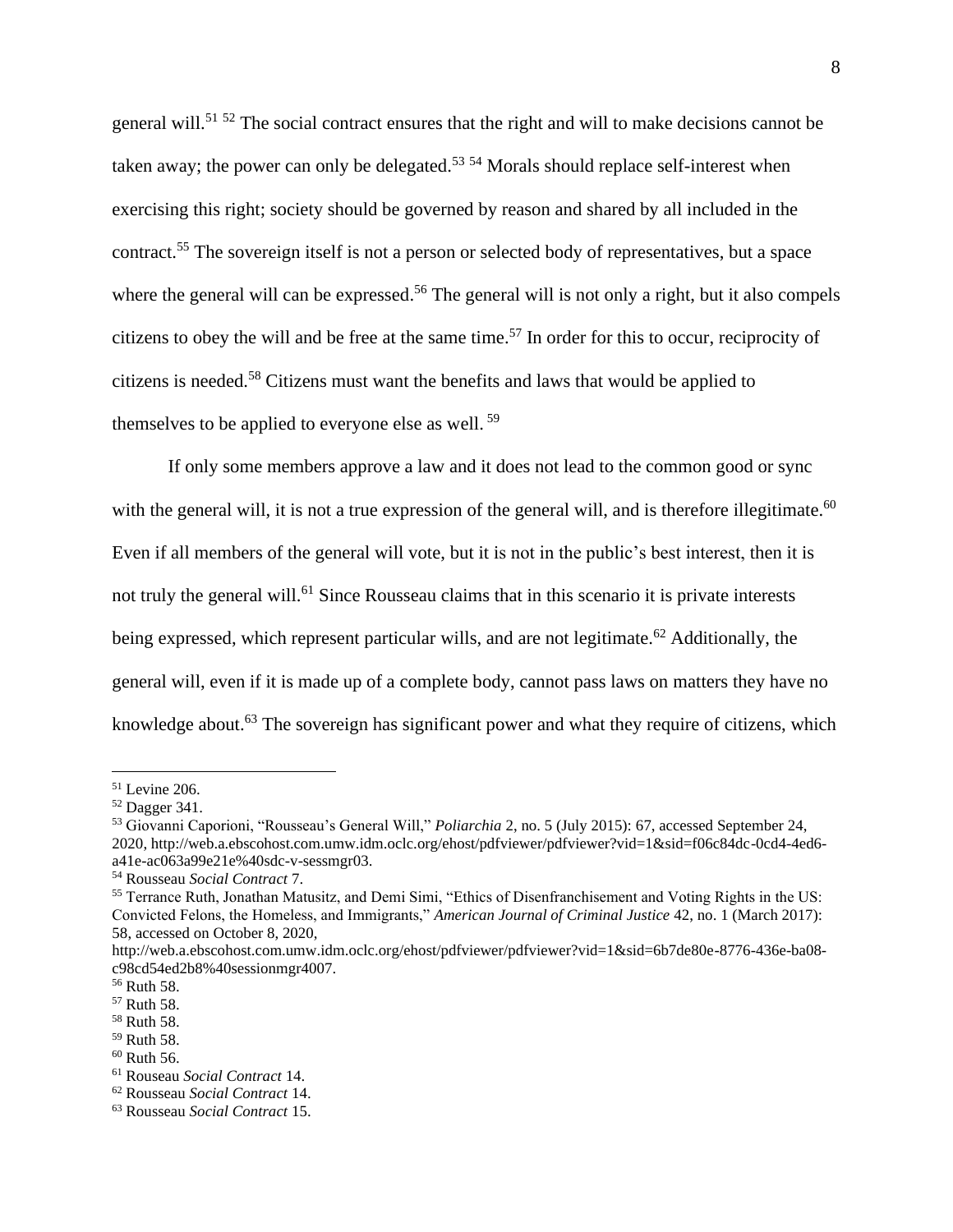is also required of the sovereign, should be fulfilled quickly.<sup>64</sup> However, what the sovereign imposes through law must be useful to the community.<sup>65</sup>

Instead of being pushed out of society when a crime is committed, the general will compels criminals to obey the general will through the force of the body of the general will, in order to continue to be free.<sup>66</sup> This is because any exclusion from the general will means that it is not in fact a representation of the general will, and therefore the citizens are no longer free.<sup>67</sup> Liberty and rights, which also include duties, are inherent to the individual and cannot be traded, even when entering into the social contract.<sup>68 69</sup> Therefore it is not something the general will can take away.<sup>70 71</sup> The only exclusion Rousseau deems acceptable in society is the exclusion of intolerance.<sup>72</sup> Rousseau believes that anything that compromises social unity, such as ostracizing others, is worthless to the social contract and society.<sup>73</sup> Each citizen has a reciprocal obligation to not only obey laws, but to love the laws and justice, also known as exhibiting civic virtue<sup>74</sup>

Portions of Rousseau's *Social Contract* and *Discourse on Equality* might seem to lend support to felony disenfranchisement. A possible argument in support of felony disenfranchisement could be Rousseau's belief in civic virtue. Rousseau believes that civic virtue is necessary for the state to exist and for individuals to be considered citizens.<sup>75</sup> Rousseau claims that through patriotism, individuals will lose their private interests and want what is best

<sup>64</sup> Rousseau *Social Contract* 15

<sup>65</sup> Rousseau *Social Contract* 15,

<sup>&</sup>lt;sup>66</sup> Caporioni 68-70.

<sup>67</sup> Caporioni 82.

<sup>68</sup> Rousseau *Discourse on Inequality* 33.

<sup>69</sup> Rousseau *Social Contract* 4.

<sup>70</sup> Rousseau *Discourse on Inequality* 33.

<sup>71</sup> Rousseau *Social Contract* 4.

<sup>72</sup> Rousseau *Social Contract* 73,

<sup>73</sup> Rousseau *Social Contract* 72-73.

<sup>74</sup> Rousseau *Social Contract* 72.

<sup>75</sup> Zachary Richard Bennett, "Making Virtue Reign: Citizenship and Civic Education in the Political Philosophy of Jean-Jacques Rousseau," University of Texas Libraries (August 16, 2019), [https://repositories.lib.utexas.edu/handle/2152/76224,](https://repositories.lib.utexas.edu/handle/2152/76224) 136.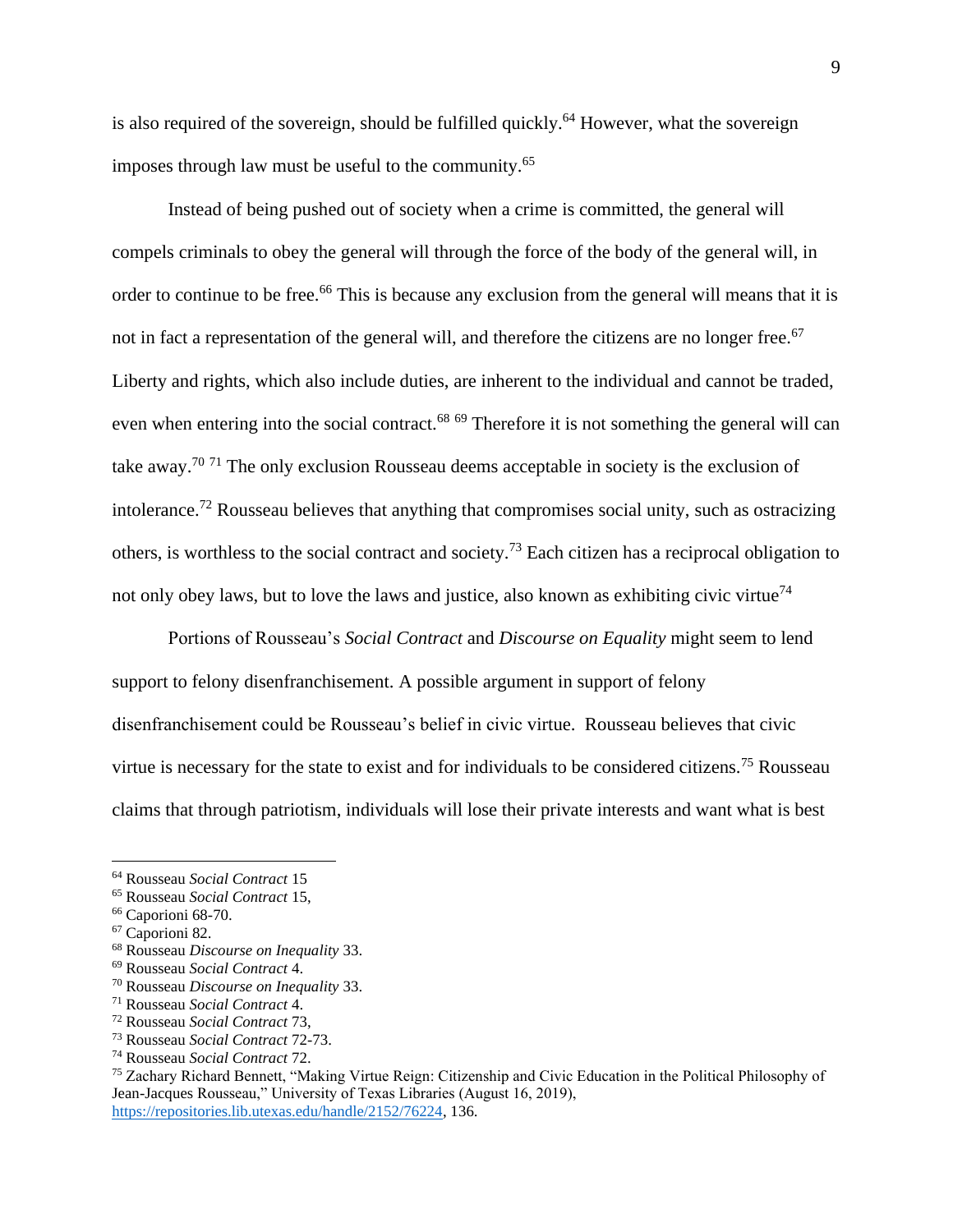for the public.<sup>76</sup> The argument for felony disenfranchisement using civic virtue would claim that felons have exhibited that they do not have civic virtue. Instead of doing what was deemed best for the public, which is written in law, they followed their private interests and committed a crime; therefore, they lose their ability to vote because they do not possess the civic virtue necessary to uphold the state and participate in the general will. If felons were to be allowed back into the social contract, Rousseau's emphasis on the general will might suggest that felons should relearn and recommit to civic virtue and the general will before being able to vote again.

However, those affected by felony disenfranchisement that have been released from prison are realizing their obligations to the general will through taxes and abiding laws, which renews their civic virtue. One could also claim that by excluding ex-felons from voting, it reinforces or creates new animosity towards the sovereign. Rousseau recognized this idea when he discussed religion. He theorized that religions that were exclusionary became intolerant and violent towards others.<sup>77</sup> Rousseau was adamant about not excluding particular groups from society or the general will because it would harm social unity.<sup>78</sup>

Rousseau's general will and his emphasis on equality, inclusion, and the public good is central to the argument that he would not support felony disenfranchisement. The body of the general will must be made up of every single citizen or every individual's delegate, or else it is not truly representative.<sup>79</sup> When the general will votes, it must align with justice, and be both fair and balanced.<sup>80</sup> Additionally, the general will should attempt to prevent harm, and make correction if abuses are found. <sup>81</sup> At the same time, if the laws passed are representative of the

<sup>76</sup> Bennett 136.

<sup>77</sup> Rousseau *Social Contract* 70.

<sup>78</sup> Rousseau *Social Contract* 70.

<sup>79</sup> Caporioni 71.

<sup>80</sup> Rousseau *Social Contract* 15.

<sup>81</sup> Rousseau *Discourse on Inequality* 41.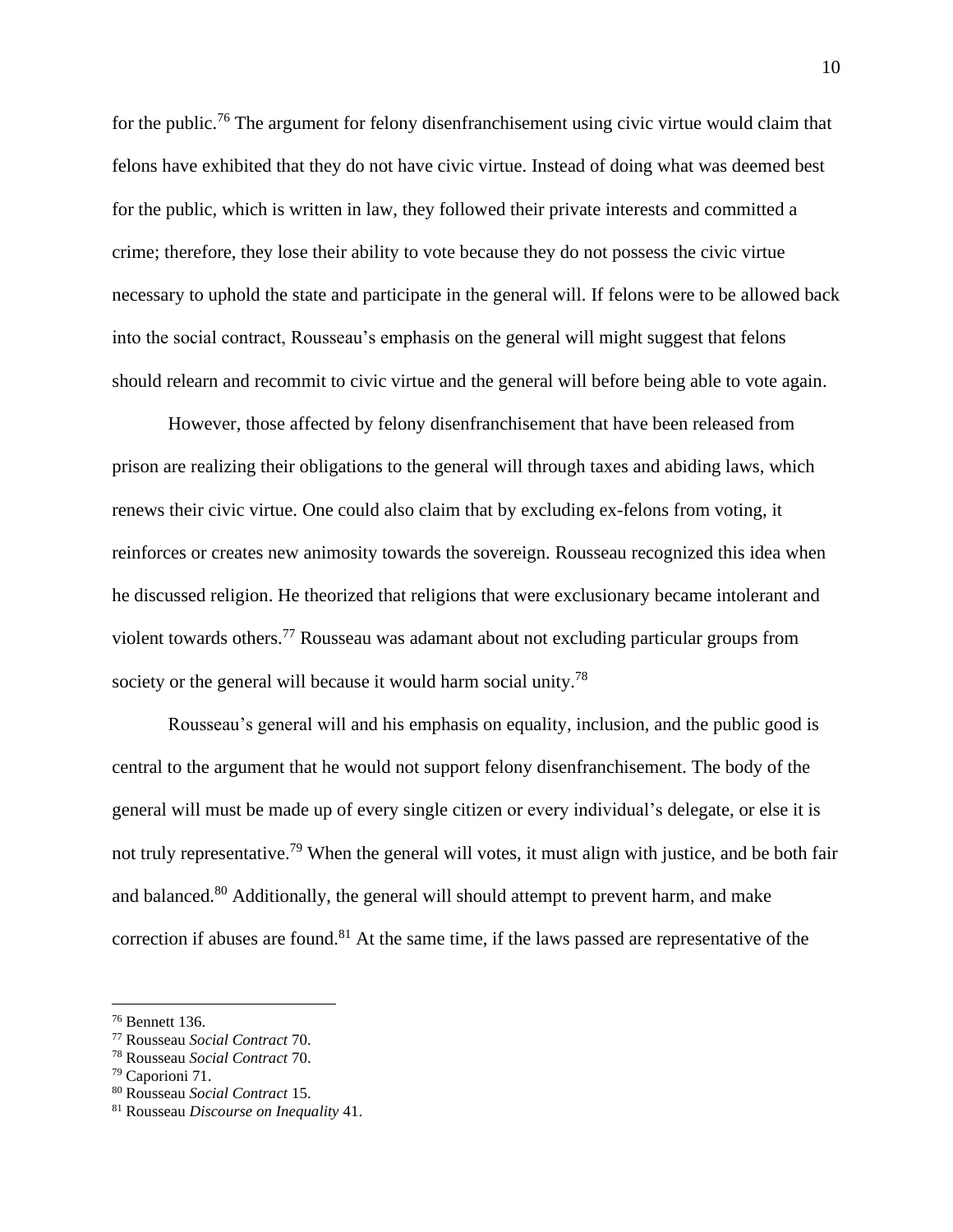entire body but not for the good of all, it is still void. Rousseau's fear that exclusion will destroy social harmony supports the notion that he would not support felony disenfranchisement. If a particular group feels excluded and not represented by the general will, the state or sovereign is not truly expressing the general will, and it is void.<sup>82</sup> In addition, felony disenfranchisement is not excluding intolerance, which is the only acceptable exclusion Rousseau permits in the social contract.<sup>83</sup>

When citizens are fulfilling their duties to society, such as ex-felons are doing after incarceration by working, paying taxes, and abiding by the law, they should be represented in the general will. Even citizens who are actively serving a prison or jail sentence are abiding by the general will and contributing to society through the work programs instituted. <sup>84</sup> These programs allow prisoners to work in food service, prison warehouses, plumbing services, and to act as inmate orderlies.<sup>85</sup> If a prisoner is physically able to work, they are required to if they are in a federal prison.<sup>86</sup> Their custodial work is oftentimes essential to keep the prison running, therefore servings as a common good for the public.<sup>87</sup> In California, prisoners are employed in the state's Conservation Camp Program where they support the state and the federal government in responding to natural disasters.<sup>88</sup> For years, disenfranchised prisoners have been actively

- <sup>85</sup> "Work Programs," *Federal Bureau of Prisons,* United States Government, accessed December 10, 2020, https://www.bop.gov/inmates/custody\_and\_care/work\_programs.jsp.
- <sup>86</sup> "Work Programs" 2020.

<sup>82</sup> Rousseau *Social Contract* 70 – 72.

<sup>83</sup> Rousseau *Social Contract* 73.

<sup>84</sup> "Work Programs," *Federal Bureau of Prisons,* United States Government, accessed December 10, 2020, https://www.bop.gov/inmates/custody\_and\_care/work\_programs.jsp.

<sup>87</sup> "Work Programs" 2020.

<sup>88</sup> Isabelle Chapman, "Prison inmates are fighting California's fires, but are often denied jobs after their release," CNN US, October 31, 2019, accessed on December 10, 2020[, https://www.cnn.com/2019/10/31/us/prison-inmates](https://www.cnn.com/2019/10/31/us/prison-inmates-fight-california-fires-trnd/index.html)[fight-california-fires-trnd/index.html.](https://www.cnn.com/2019/10/31/us/prison-inmates-fight-california-fires-trnd/index.html)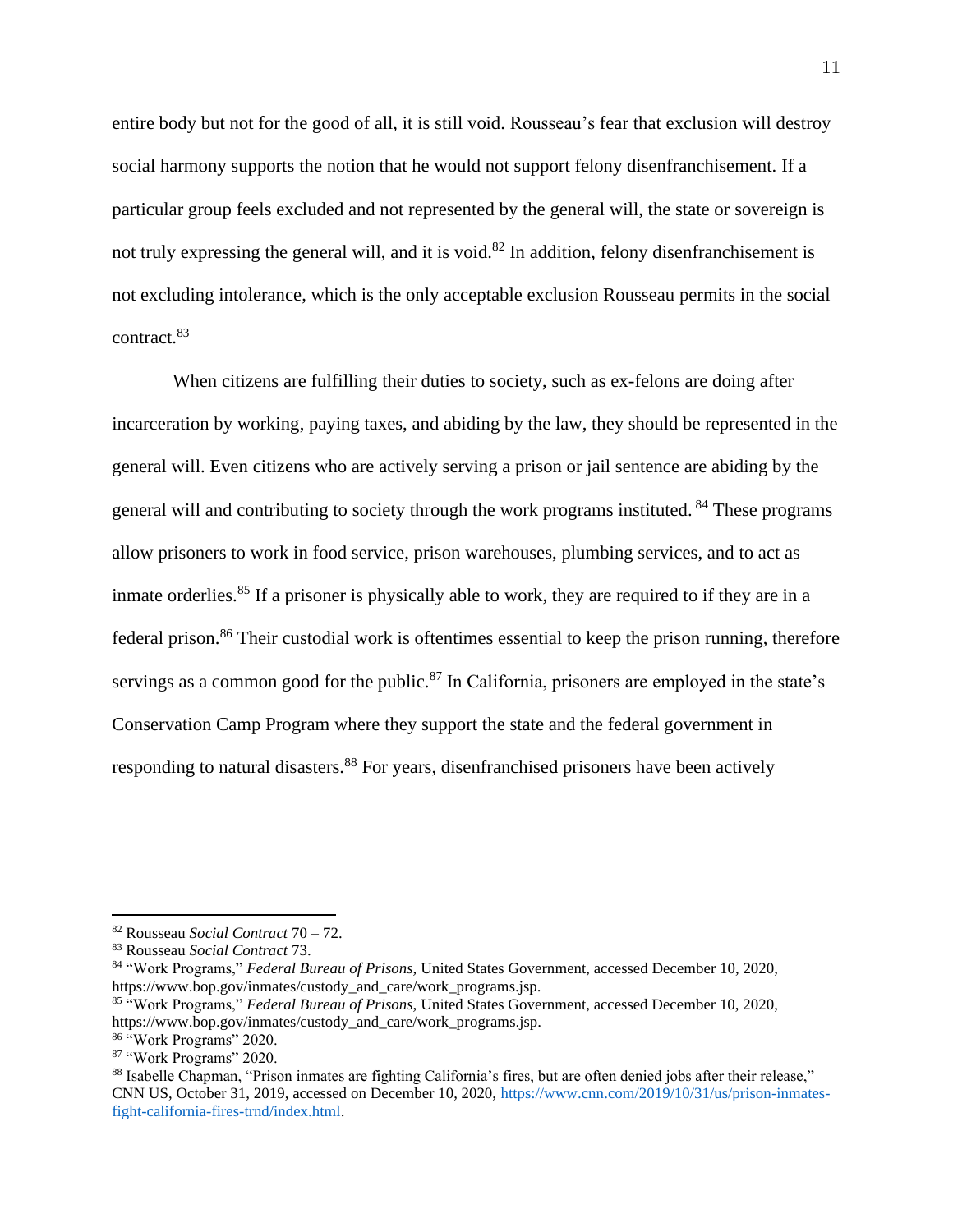defending their fellow citizens by fighting raging fires, fulfilling their duties to the state, yet when they are released they are denied the opportunity to be a part of the general will and vote.<sup>89</sup>

Another possible argument in support of felony disenfranchisement is that the work being done in prisons does not outweigh the harm a felon has caused by committing crimes. The current prison system in the US is not sufficient to bring about change in felon's attitude regarding society or enable them to see they harm they have caused. The current model leads to repeat offenses once a prisoner is released, causes psychological problems such as posttraumatic stress disorder, and leaves crime victims dissatisfied.<sup>90 91</sup> At the same time, it costs law-abiding citizens hundreds of thousands of dollars to keep felons incarcerated.<sup>92 93</sup> This is a failure of the state. It does not provide adequate rehabilitation for criminals. Ex-criminals should not be further punished for the state's criminal justice failures. If the state excludes individuals and the general will does not create laws based on equity, the social contract has been broken.<sup>94</sup> In the case of the United States, the general will not being truly representative of the citizens, and passing laws not based on equity, which will be discussed in the following sections, means that the state has broken the social contract. Based on these theories, Rousseau would not support felony disenfranchisement.

# *HISTORY OF FELONY DISENFRANCHISEMENT AND RACE*

<sup>89</sup> Chapman, 2019.

<sup>&</sup>lt;sup>90</sup> "Victim Satisfaction With the Criminal Justice System," National Institute of Justice (January 1, 2006), https://nij.ojp.gov/topics/articles/victim-satisfaction-criminal-justice-system.

<sup>&</sup>lt;sup>91</sup> "Lesson 6: Benefits of Restorative Justice," Center for Justice and Reconciliation (2021), [http://restorativejustice.org/restorative-justice/about-restorative-justice/tutorial-intro-to-restorative-justice/lesson-6](http://restorativejustice.org/restorative-justice/about-restorative-justice/tutorial-intro-to-restorative-justice/lesson-6-benefits-of-restorative-justice/#sthash.dFXOhRpb.dpbs) [benefits-of-restorative-justice/#sthash.dFXOhRpb.dpbs.](http://restorativejustice.org/restorative-justice/about-restorative-justice/tutorial-intro-to-restorative-justice/lesson-6-benefits-of-restorative-justice/#sthash.dFXOhRpb.dpbs)

<sup>&</sup>lt;sup>92</sup> "Lesson 6: Benefits of Restorative Justice," 2021.

<sup>&</sup>lt;sup>93</sup> "What Is the Average Cost to House Inmates in Prison," The Law Dictionary (Black's Law Dictionary October 19, 2020), https://thelawdictionary.org/article/what-is-the-average-cost-to-house-inmates-in-prison/. <sup>94</sup> Caporioni 80.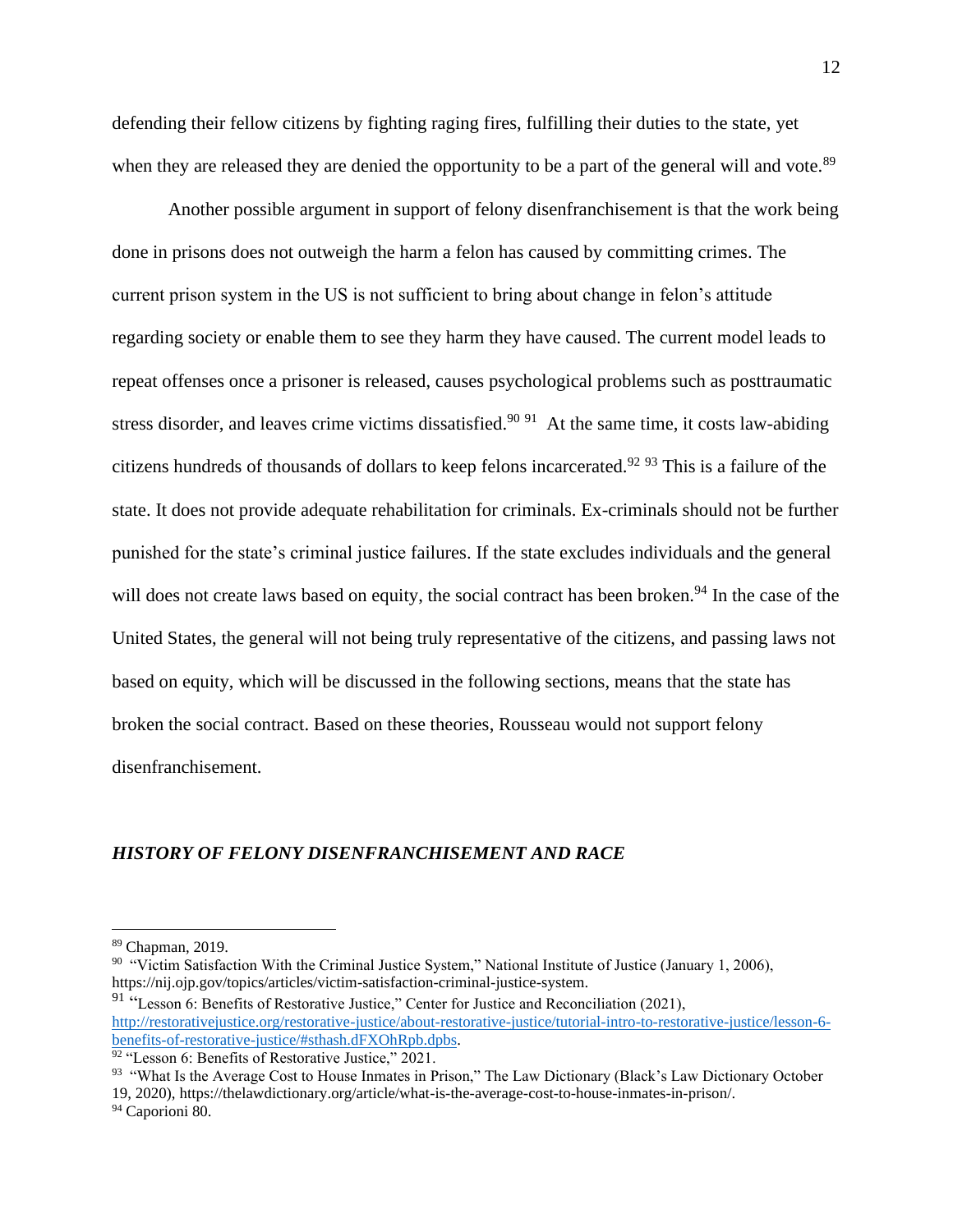# *Reconstruction Era to Civil Rights Movement*

Race is ingrained in the history of law in the United States. The American colonies inherited their voting qualifications from England, which were highly exclusionary at the time.<sup>95</sup>  $9697$  Only white male landowners were allowed to vote.<sup>98 99 100</sup> As the end of the 18<sup>th</sup> century approached, the US began to enact laws that disenfranchised prisoners who had committed infamous crimes, such as treason. <sup>101</sup> Treason consisted of acts such as declaring war against the US, like those who participated in the Civil War had done.<sup>102</sup> After the Civil War, disenfranchisement became a major concern. Not only was the subject of former slave's enfranchisement on the table, but what was to happen to members of the Confederacy who had turned against the Union?<sup>103</sup>

This debate led to the creation of the Reconstruction Amendments.<sup>104</sup> The bravery of black soldiers during the Civil War prompted lawmakers to create the Thirteenth amendment which abolished slavery but did not address voting rights.<sup>105</sup> Next, the Fourteenth amendment was passed, giving birthright citizenship and equal protection under the law to Black Americans.<sup>106</sup> Finally, the Fifteenth amendment barred racial discrimination, amongst other types of status discrimination, in voting.<sup>107</sup> Many proponents of former slave enfranchisement

- $96$  Clegg 2.
- <sup>97</sup> Dagger 346.
- <sup>98</sup> Rottinghaus 7.
- $99$  Clegg 2.

<sup>95</sup> Rottinghaus 7.

<sup>100</sup> Dagger 346.

<sup>101</sup> Rottinghaus 8-9.

<sup>102</sup> Rottinghaus 8-9.

<sup>&</sup>lt;sup>103</sup> Richard M. Re and Christopher M. Re, "Voting and Vice: Criminal Disenfranchisement and the Reconstruction Amendments," *Yale Law Journal* 121, no.7 (May 2012): 1590, accessed on October 5, 2020,

http://search.ebscohost.com.umw.idm.oclc.org/login.aspx?direct=true&db=a9h&AN=75324837&site=ehost-live. <sup>104</sup> Re 1590.

<sup>&</sup>lt;sup>105</sup> Re 1595.

<sup>106</sup> Re 1595.

<sup>107</sup> Re1595.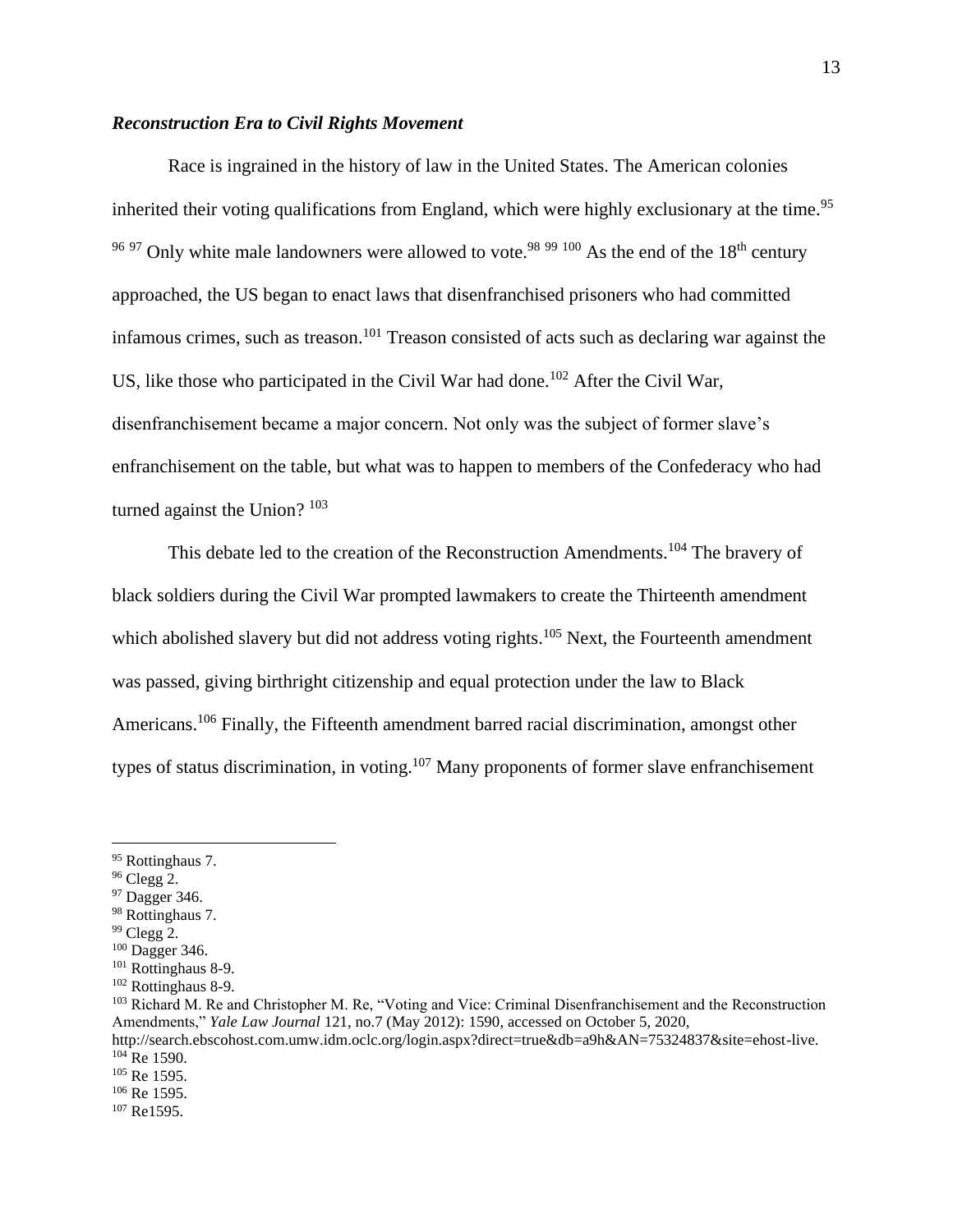were worried about the number of congressional seats of Southern states.<sup>108</sup> The Republican party was a proponent of the Thirteenth amendment because it would increase the congressional power of Southern states.<sup>109</sup> They hoped to create a new surge of Republican voters by passing the Thirteenth amendment. $110$ 

Section Two of the Fourteenth Amendment was intended to solve the issue of Confederate soldiers being readmitted into Union.<sup>111</sup> The Republican party argued that rebels should be likened to criminals and had essentially declared themselves public enemies.<sup>112</sup> When they breached the social contract, they implicitly gave up their political rights, including the right to vote.<sup>113</sup> Republicans were worried about their number of congressional seats being limited if they disenfranchised Confederate soldiers; this was addressed in Section Two of the Fourteenth Amendment, which states that those convicted of "rebellion, or other crimes" could be disenfranchised without effecting the representation of the state in Congress.<sup>114 115</sup>

After the creation of Section Two of the Fourteenth amendment, felony disenfranchisement laws increased and became normal across the nation.<sup>116</sup> During the creation of the Fourteenth amendment, the federal government was worried about Section Two being a threat to racial equality in the Southern States.<sup>117</sup> The federal government thought that Southerners would use Section Two to unjustly disenfranchise Black Americans after slavery was outlawed.<sup>118</sup> Even though this hesitation was expressed by Northerners, the language of the

- <sup>109</sup> Re 1604.
- <sup>110</sup> Re 1604.
- <sup>111</sup> Re 1609.
- <sup>112</sup> Re 1618.
- <sup>113</sup> Re 1618.
- <sup>114</sup> Re 1618.
- <sup>115</sup> Re 1609. <sup>116</sup> Re 1628.
- <sup>117</sup> Re 1629.
- <sup>118</sup> Re 1629.

<sup>108</sup> Re 1604.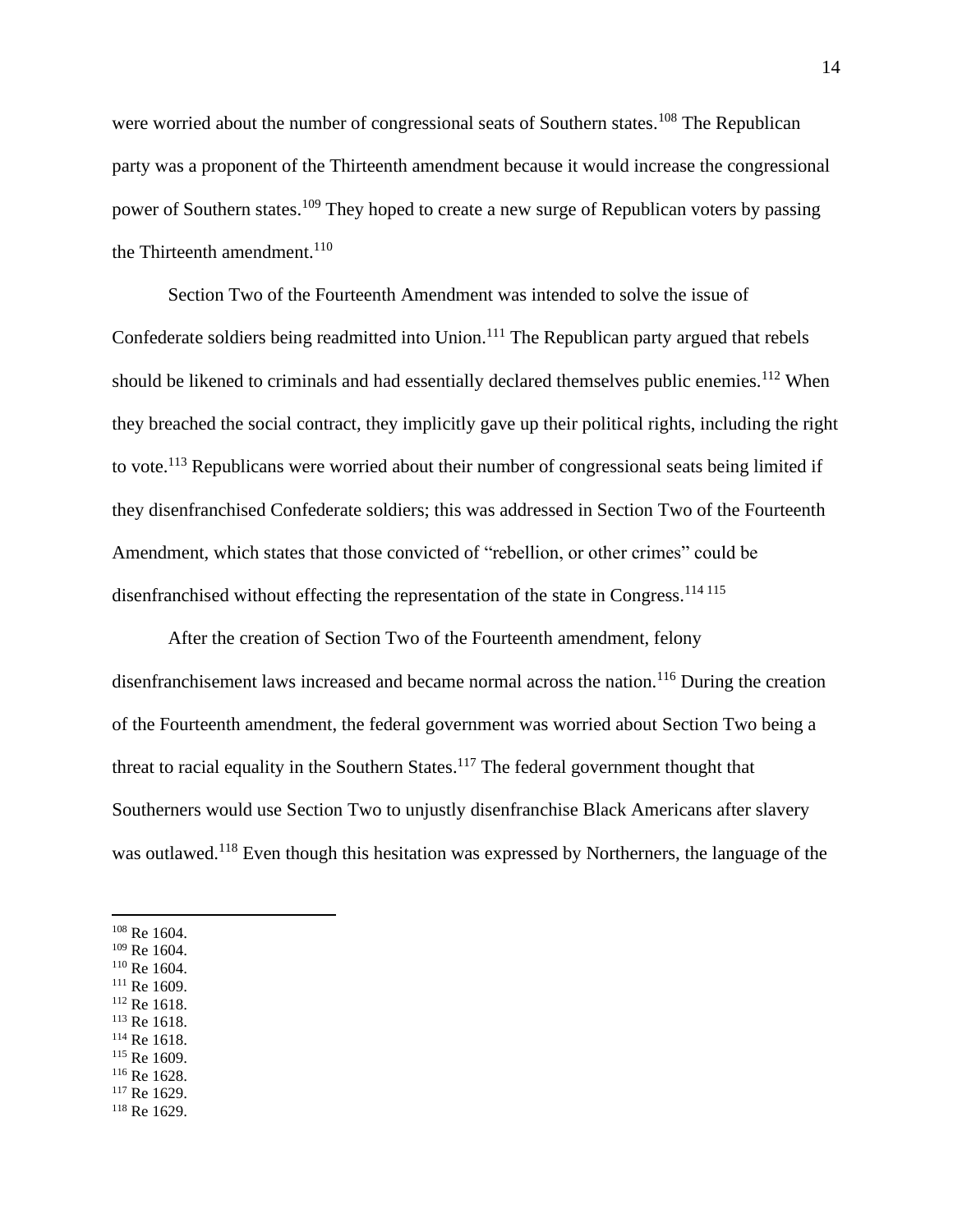section was not changed.<sup>119</sup> Across the country, federal fears became a reality as states specifically excluded convicted former slaves from voting, clearly creating racist laws, such as the "moral turpitude" law examined in *Hunter v. Underwood* in the Case Law and Race section.<sup>120</sup> Many of the laws created outlawed acts that states believed to be mainly committed by Black Americans, such as adultery and wife beating.<sup>121</sup> White Americans committed these crimes, but were not punished like Black Americans were.<sup>122</sup>

These laws also introduced poll taxes, literacy tests, and grandfather clauses. Poll taxes required voters to pay a fee before they could vote, which most African Americans could not afford.<sup>123</sup> Literacy tests consisted of white county officials creating tricks exams that determined if people were literate enough to vote.<sup>124</sup> Grandfather clauses were related to poll taxes. They exempted poor white voters from paying poll taxes if they had an ancestor who had fought in the Civil War.<sup>125</sup> The emergence of Jim Crow laws continued throughout the late 1800s and 1900s accompanied by the threat of violence and lynching to the small number of Black Americans who were able to vote.<sup>126 127</sup> By 1908, all former Confederate states had disenfranchisement laws that disproportionately affected Black Americans.<sup>128</sup>

<sup>119</sup> Re 1629.

<sup>120</sup> Rottinghaus 9.

<sup>&</sup>lt;sup>121</sup> "Hunter v. Underwood" 1985.

<sup>122</sup> :Hunter v. Underwood" 1985.

<sup>123</sup> "Poll Taxes," National Museum of American History, May 3, 2018,

[https://americanhistory.si.edu/democracy-exhibition/vote-voice/keeping-vote/state-rules](https://americanhistory.si.edu/democracy-exhibition/vote-voice/keeping-vote/state-rules-)federal-rules/poll-taxes.

<sup>&</sup>lt;sup>124</sup> Colin McConarty, "The Process of Disenfranchisement," We're History, November 2, 2015, [http://werehistory.org/disenfranchisement/.](http://werehistory.org/disenfranchisement/)

<sup>&</sup>lt;sup>125</sup> "Poll Taxes" 2018.

<sup>126</sup> Rottinghaus 8.

<sup>&</sup>lt;sup>127</sup> Leonard Birdsong, "Drug Decriminalization and Felony Disenfranchisement: The New Civil Rights Cause," *Barry Law Review* 73, no. 2 (2001): pp. 73-85, [https://papers.ssrn.com/sol3/papers.cfm?abstract\\_id=2513289,](https://papers.ssrn.com/sol3/papers.cfm?abstract_id=2513289) 73.

 $128$  McConarty 2015.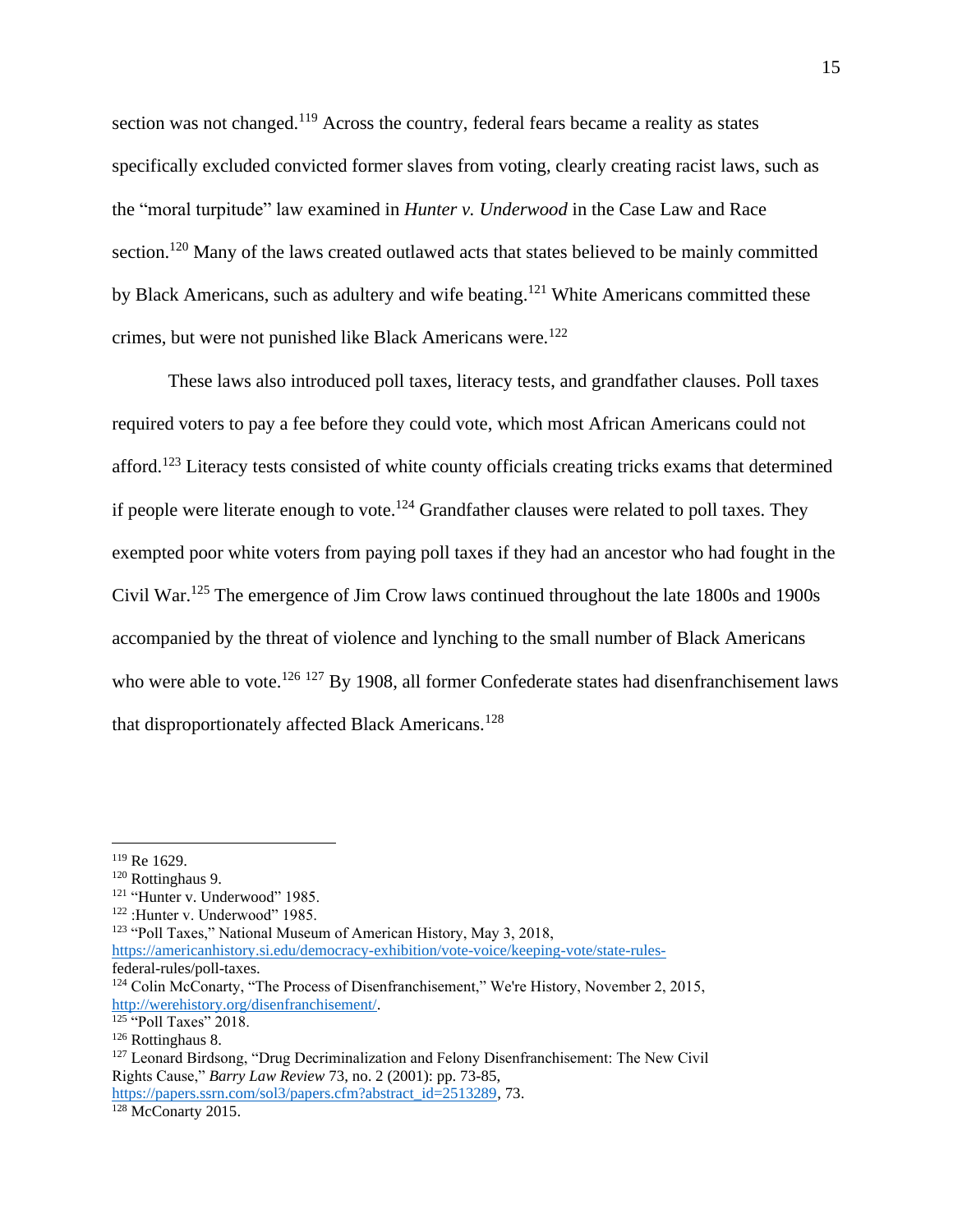In the 1960s and 1970s the emergence of the Civil Rights Movement called for the relaxation of disenfranchisement laws, claiming that they were unconstitutional.<sup>129</sup> Even though there was public outcry against such policies, conservative administrations in both state and federal government continued from the 1970s onward to increase the number of felon disenfranchisement laws through the War on Drugs and mass incarceration. <sup>130</sup> The disenfranchisement population rose from 1,176,254 individuals in 1976 to the peak in the US at  $6,106,327$  individuals in 2016.<sup>131</sup> There was an increase in both felony conviction and convictions that led to incarceration, and eventually disenfranchisement.<sup>132</sup>

Although there were significant strides in civil rights for Black Americans, these advancements were always met with harsh pushback. The US government had disenfranchised Black Americans since its formation. Equality was not a consideration. The bonds of servitude Black people experienced during slavery are extremely similar to the examples Rousseau used in his discussion about the evolution of inequality.<sup>135</sup> The US government continued to use an invalid social contract when they expected slaves to perform the duties of said contract without allowing them to partake in the earned benefits of those duties.<sup>136</sup> Rousseau outright rejects the idea of slavery, stating that no man can give himself to another man. This applies to a group of people as well, and that such servitude is invalid.<sup>137</sup>

<sup>129</sup> Rottinghaus 31.

<sup>&</sup>lt;sup>130</sup> "The Drug War, Mass Incarceration and Race," (The Drug Alliance, June 2015),

https://www.unodc.org/documents/ungass2016/Contributions/Civil/DrugPolicyAlliance/DPA\_Fact\_Sheet\_Drug\_W ar\_Mass\_Incarceration\_and\_Race\_June2015.pdf, 1.

<sup>&</sup>lt;sup>131</sup> Chris Uggen, Ryan Larson, Sarah Shannon, and Arleth Pulido-Nava, "Locked Out 2020: Estimates of People Denied Voting Rights Due to a Felony Conviction," *The Sentencing Project,* The Sentencing Project, October 30,. 2020, [https://www.sentencingproject.org/publications/locked-out-2020-estimates-of-people-denied-voting-rights](https://www.sentencingproject.org/publications/locked-out-2020-estimates-of-people-denied-voting-rights-due-to-a-felony-conviction/)[due-to-a-felony-conviction/.](https://www.sentencingproject.org/publications/locked-out-2020-estimates-of-people-denied-voting-rights-due-to-a-felony-conviction/)

 $132$  Ruth 60.

<sup>135</sup> Rousseau *Discourse on Inequality* 11-29.

<sup>136</sup> Rousseau *Social Contract* 7.

<sup>137</sup> Rousseau *Social Contract* 3-4.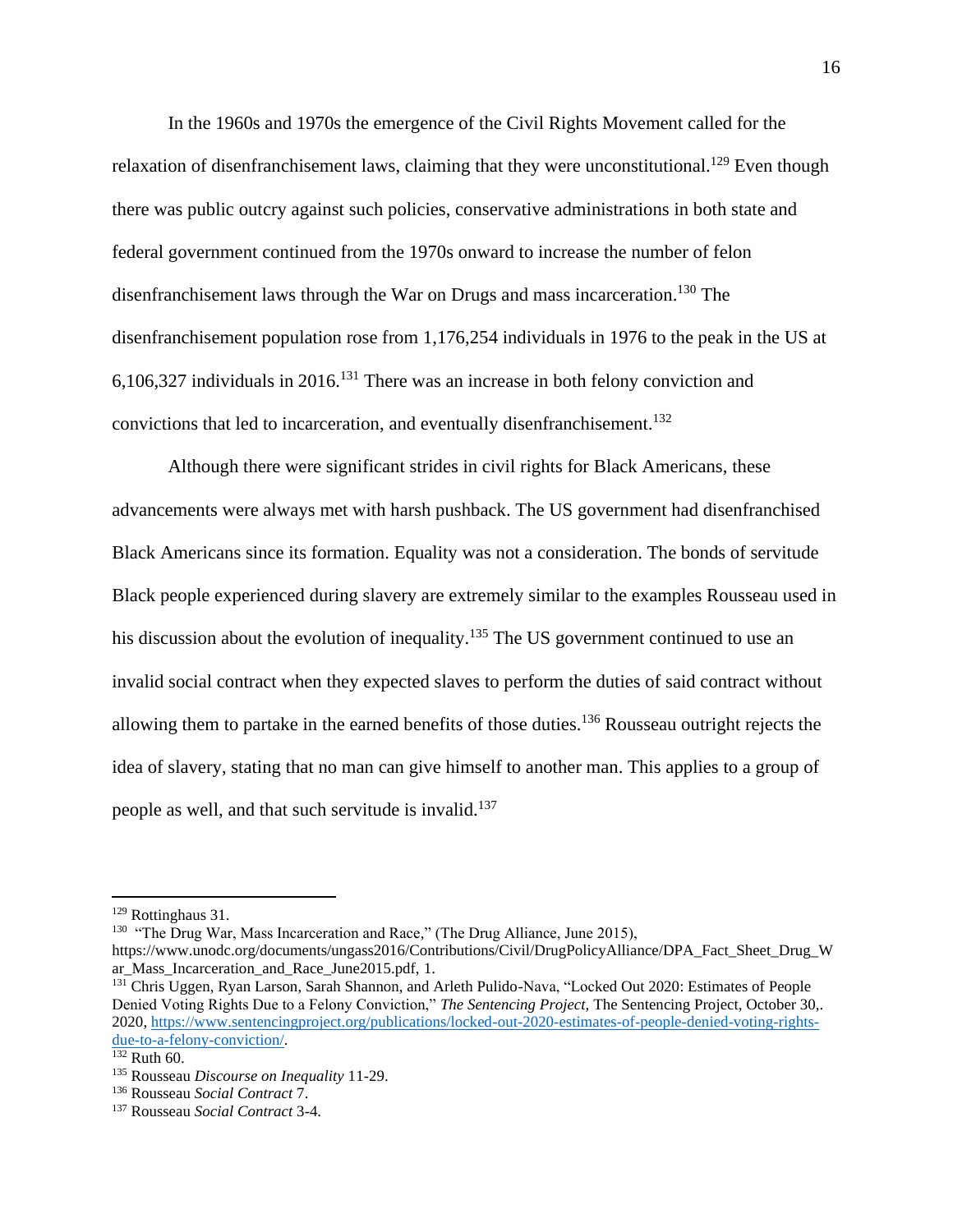The US took a step in the right direction with the Reconstruction Era Amendments.

Rousseau stated that a social contract does not necessarily need to be dissolved if it is invalid, as long as the sovereign is brought back to legitimacy - in this case, through minorities acquiring the right to vote.<sup>138</sup> However, the progressive passing of the Thirteenth, Fourteenth, and Fifteenth amendments were immediately met with repressive laws that again disenfranchised Black voters in the South. State legislatures continued to pass laws that were invalid because they were representing a particular will, not the general will.<sup>139</sup> Equality, fairness, and balance in treatment were considered in these discussions to ensure that these principles were not implemented.<sup>140</sup> The laws passed were most certainly not in the common interest of all citizens, but in the interest of white citizens alone.<sup>141</sup> The US social contract continued to remain invalid due to its exclusion of Black Americans.

#### *War on Drugs and Mass Incarceration*

Felony disenfranchisement cannot be understood within the context of the US without also discussing the War on Drugs. Throughout the 1960s and 1970s politicians began to push for harsher penalties for drug crimes.<sup>142</sup> Framing the drug crisis as a public safety and national security issue, Nixon declared a war on drugs in 1971, which was continued during following presidencies.<sup>143</sup> <sup>144</sup> The Controlled Substance Act of 1970 sorted drugs into the categories or

<sup>138</sup> Rousseau *Discourse on Inequality* 35.

<sup>139</sup> Rousseau *Social Contract* 12, 14.

<sup>140</sup> Rousseau *Social Contract* 15.

<sup>141</sup> Rousseau *Social Contract* 15.

<sup>142</sup> Leonard Birdsong 73.

<sup>143</sup> Christopher Uggen and Jeff Manza, "Democratic Contraction? Political Consequences of

Felon Disenfranchisement in the United States," *American Sociological Association* 67, no. 6 (December 2002): pp. 777-803, https://www.jstor.org/stable/3088970?sid=primo&origin=crossref&seq=1#metadata\_info\_tab\_contents, 781.

<sup>&</sup>lt;sup>144</sup> Alvaro Piaggio, "The Costs and Consequences of the War on Drugs" (Human Rights Foundation, August 7, 2019), [https://hrf.org/wp-content/uploads/2019/05/WoD\\_Online-](https://hrf.org/wp-content/uploads/2019/05/WoD_Online-)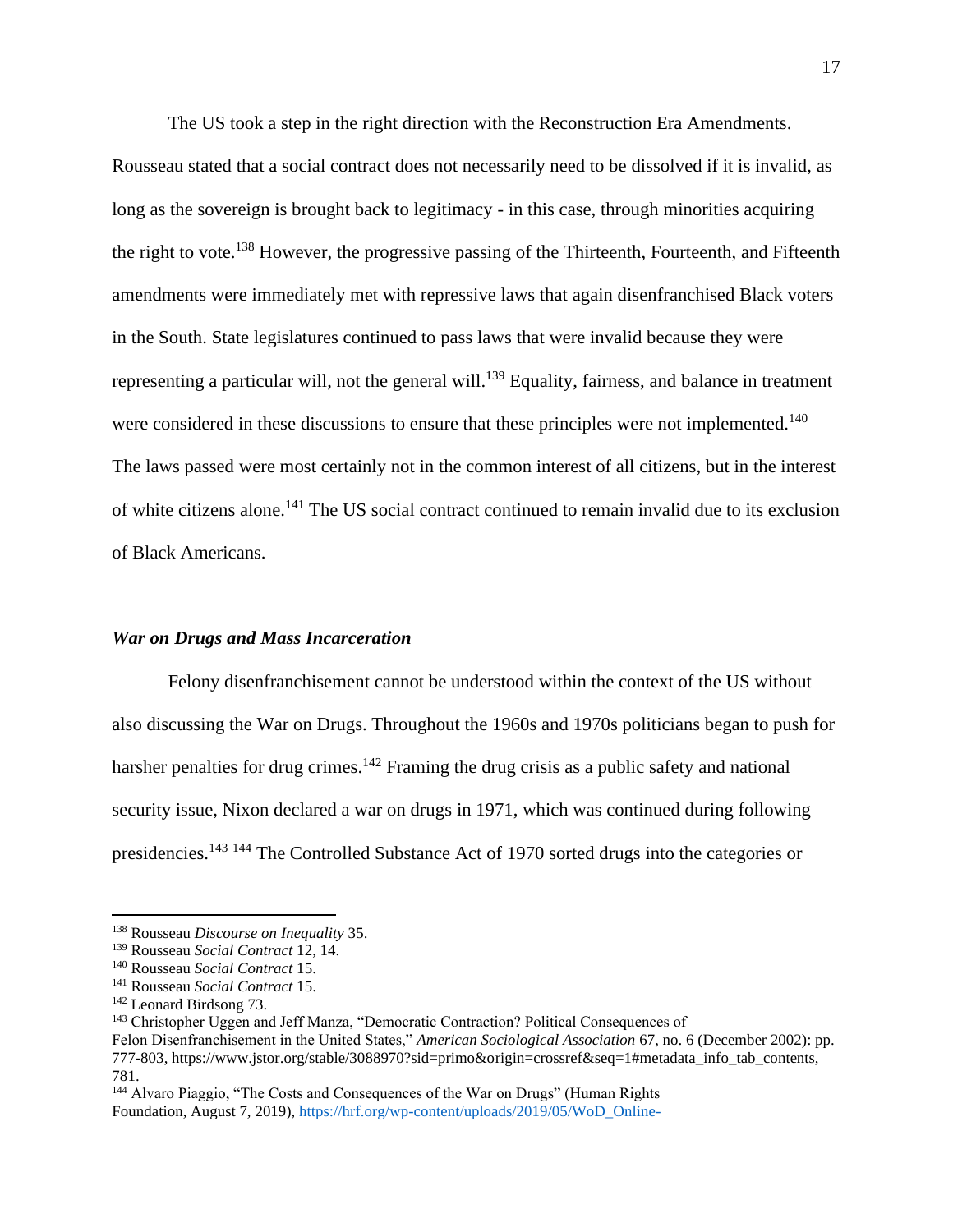schedules that the US uses todaym based on how addictive and dangerous they are thought to be.<sup>145</sup> The CSA placed marijuana and cocaine in category one, deeming them the most dangerous and addictive drugs.<sup>146</sup> In 1986, the Federal Anti-Drug Abuse Act was passed, followed by the Anti-Drug Abuse Act of  $1988$ <sup>147</sup> These laws increased the punishment for drug crimes such as possession or distribution, especially for crack cocaine-related crimes compared to pure cocainerelated crimes.<sup>148 149</sup> Mandatory minimums, which established the minimum prison sentence that a person could serve, along with three strike laws, which more severely punished those who had committed crimes three times with life in prison or disenfranchisement, were introduced.<sup>150</sup> States that began their own War on Drugs would begin to receive federal funding.<sup>151</sup> The stated goal for these policies was to reduce the amount of drugs in cities by targeting dealers and deter drug use through harsh punishments. 152

Many politicians in the 1980s depicted drug crimes as an inner-city, African American problem; this allowed white citizens to think of the harsh punishments their elected representatives supported as non-applicable to themselves and their immediate circles. <sup>153 154</sup> This double standard was reinforced when white people started becoming addicted to opioids.<sup>155</sup> Instead of criminalizing white addicts, Congress funded research and treatment for the opioid epidemic, while continuing to arrest and incarcerate Black Americans for less deadly cocaine and

version-FINAL.pdf, 48.

<sup>145</sup> Piaggio 44, 46.

<sup>146</sup> Piaggio 44, 46.

<sup>147</sup> Jamie Fellner, "Race, Drugs, and Law Enforcement in the United States," *Stanford Law and Policy Review* 20, no. 2 (June 2009), [https://www.hrw.org/news/2009/06/19/race-drugs-and-law-enforcement-united-states.](https://www.hrw.org/news/2009/06/19/race-drugs-and-law-enforcement-united-states)

<sup>148</sup> Fellner 2009.

 $149$  Piaggio 46.

<sup>150</sup> Piaggio 46, 49-50.

<sup>&</sup>lt;sup>151</sup> Fellner 2009.

<sup>152</sup> Piaggio 48.

<sup>153</sup> Fellner 2009.

<sup>154</sup> Fellner 2009.

<sup>155</sup> "Crack vs. Heroine Project: Racial Double Standard in Drug Laws Persists Today," Equal Justice Initiative (December 13, 2019[\) https://eji.org/news/racial-double-standard-in-drug-laws-persists-today/.](https://eji.org/news/racial-double-standard-in-drug-laws-persists-today/)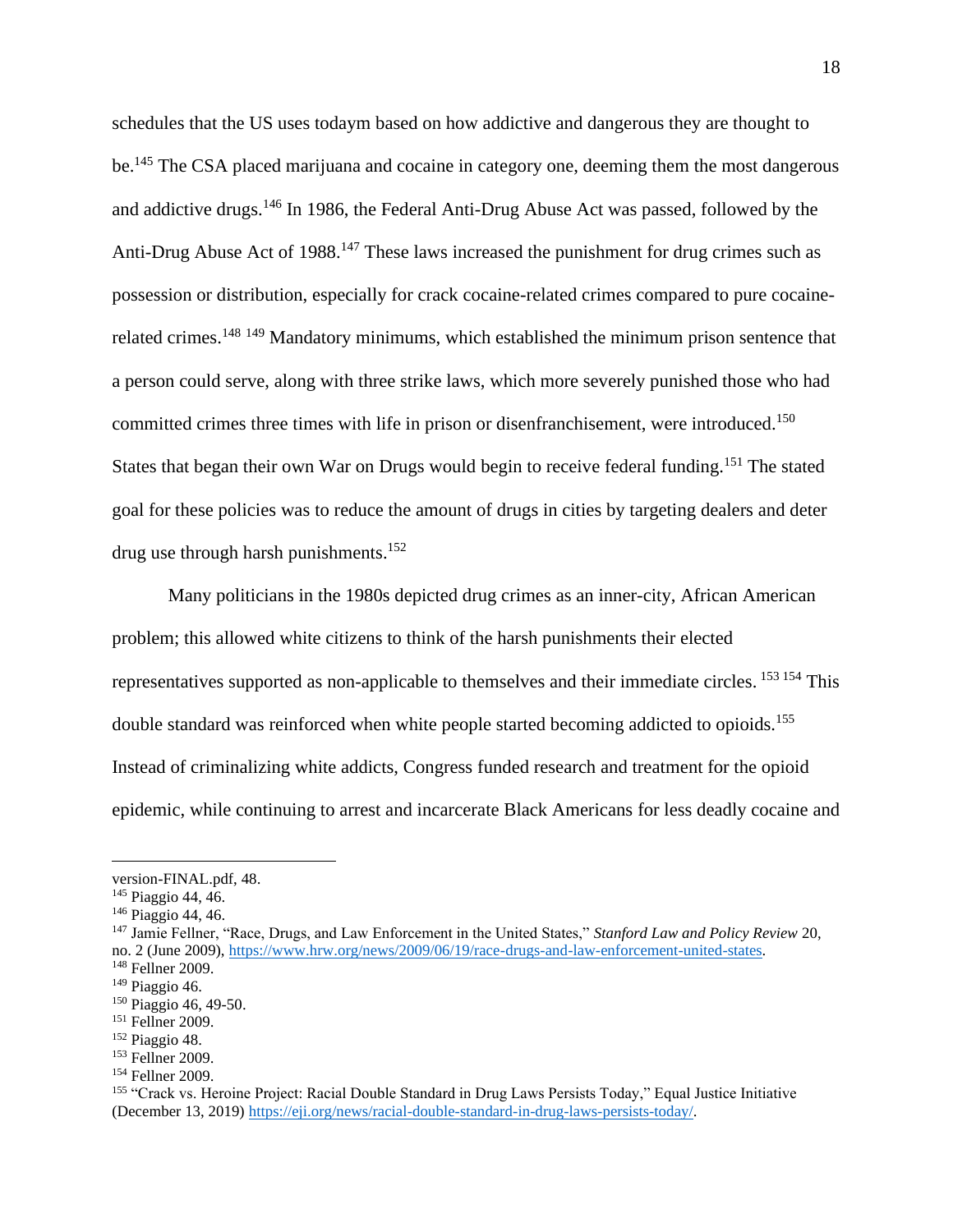marijuana offenses.<sup>156</sup> Politicians continued to receive support for these policies because the people the policies most directly affected were being disenfranchised, whether it was because they were incarcerated or disenfranchised once they were released.<sup>157</sup> However, many Black and white politicians supported these strict laws.<sup>158</sup> Black politicians that supported harsh penalties included members of the Congressional Black Caucus, Black pastors such as Reverend George McMurray who suffered from drug addiction in New York City, and Black political scholars such as Michael Fortner.<sup>159</sup> Some Black citizens that lived in inner cities plagued with drug use supported harsh penalties because they wanted a solution that would make their neighborhoods safer and healthier.<sup>160</sup> Many Black communities and leaders shifted against these policies as these laws were enforced because of racial disparities and harm caused by the policies.<sup>161</sup> The continued implementation of these policies led to an astronomical increase in felony convictions, incarceration, and felony disenfranchisement.<sup>162</sup> The state and federal prison population increased by over 600% in the US. 163

The War on Drugs has had a disproportionate impact on minority communities, especially African Americans.<sup>164</sup> Police have focused their efforts on outdoor drug markets in inner cities, which typically sell crack cocaine.<sup>165</sup> This has led to high arrest numbers of Black residents because they are usually the ones selling and buying crack cocaine in open air markets

<sup>&</sup>lt;sup>156</sup> "Crack vs. Heroine Project," 2019.

<sup>157</sup> Fellner 2009.

<sup>&</sup>lt;sup>158</sup> Arun Venugopal, "The Shift in Black Views of the War on Drugs," NPR (NPR August 16, 2013), [https://www.npr.org/sections/codeswitch/2013/08/16/212620886/the-shift-in-black-views-of-the-war-on-drugs.](https://www.npr.org/sections/codeswitch/2013/08/16/212620886/the-shift-in-black-views-of-the-war-on-drugs)

<sup>159</sup> Venugopal 2013.

 $160$  Venugopal 2013.

<sup>161</sup> Venugopal 2013.

<sup>162</sup> Uggen and Manza 781.

<sup>&</sup>lt;sup>163</sup> Uggen and Manza 781.

<sup>&</sup>lt;sup>164</sup> "Drug War, Mass Incarceration and Race" 1.

<sup>165</sup> Fellner 2009.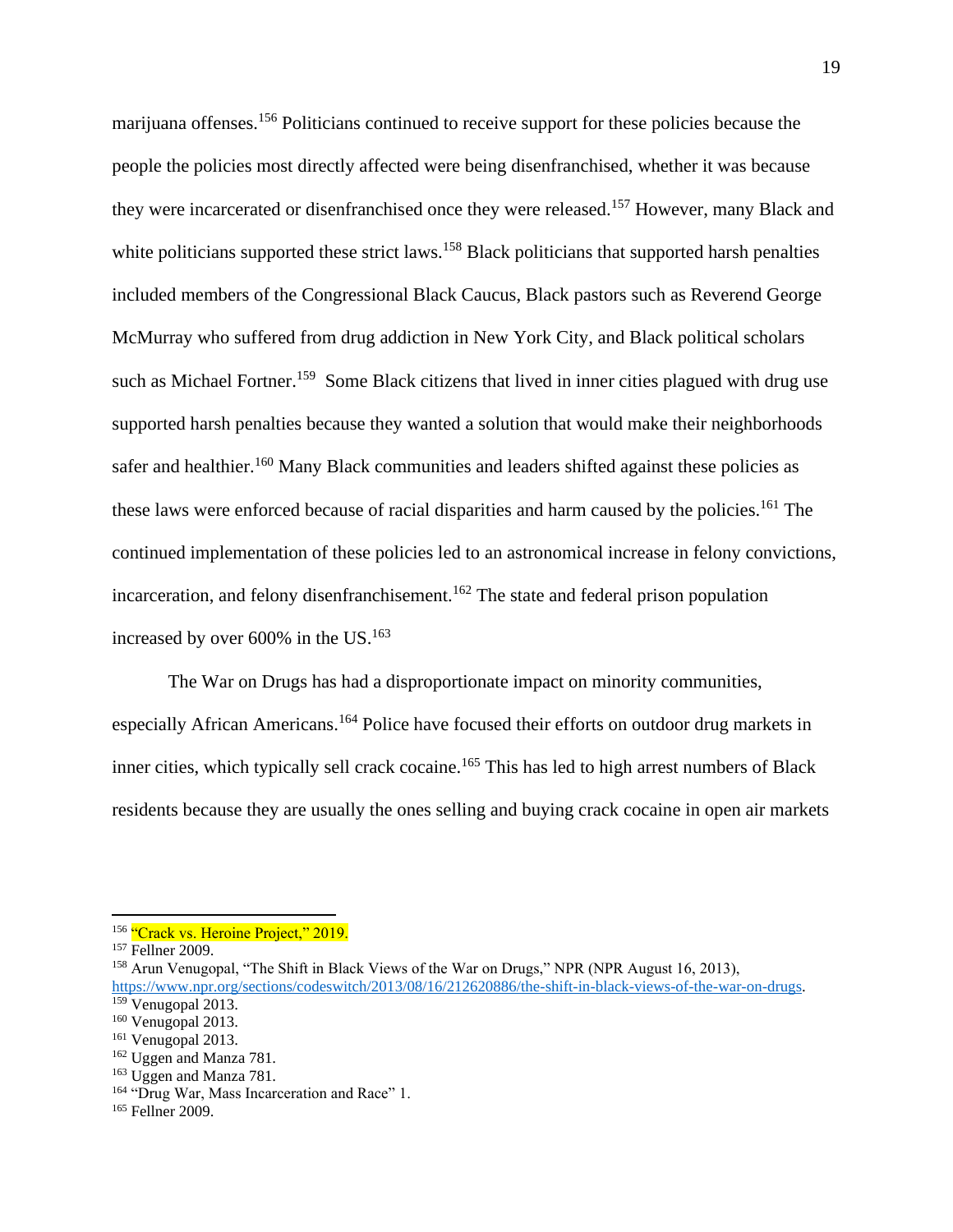where it is cheaper, while white residents use powder cocaine.<sup>166</sup> Communities with higher rates of poverty, which often overlap with minority communities, are more heavily policed, leading to a higher chance of coming in contact with the police and getting in trouble.<sup>167</sup> Most arrests are for low-level, non-violent drug crimes such as possession.<sup>168 169</sup> Due to new legislation passed during this era, which included a zero-tolerance policy on drugs in inner cities, arrests are frequent.<sup>170</sup>

Crack cocaine has not been proven to be more harmful than powder, also known as pure, cocaine, which is essentially the same substance. Crack cocaine is not used at a higher rate than powder cocaine, yet crack sentences are much more severe.<sup>171</sup> It is cheap and smokable, while powder cocaine is expensive and is usually snorted.<sup>172</sup> Crack is also the drug that Black Americans use and sell at a higher rate, while white Americans use and sell meth, ecstasy, powdered cocaine, and heroin at a higher rate.<sup>173</sup> In the last decade, steps have been taken to reduce these disparities through the Fair Sentencing Act of 2010, which decreased the punishment for crack.<sup>174</sup> For decades, the punishment for crack cocaine was 100 times harsher than the punishment for powder cocaine.<sup>175</sup> Now the punishment for crack cocaine has decreased to 18 times harsher than powder cocaine.<sup>176</sup>

<sup>166</sup> Piaggio 46.

<sup>167</sup> Jerry J Cox et al., "Collateral Damage: America's Failure to Forgive or Forget in the War on Crime" (National Association of Criminal Defense Lawyers, May 24, 2014), https://www.nacdl.org/getattachment/4a1f16cd-ec82- 44f1-a093-798ee1cd7ba3/collateral-damage-america-s-failure-to-forgive-or-forget-in-the-war-on-crime-a-roadmapto-restore-rights-and-status-after-arrest-or-conviction.pdf, 21.

<sup>168</sup> Cox et al. 22.

<sup>&</sup>lt;sup>169</sup> "Drug War, Mass Incarceration and Race" 1.

<sup>&</sup>lt;sup>170</sup> Cox et al. 21-22.

<sup>171</sup> Fellner 2009.

<sup>172</sup> Fellner 2009.

<sup>173</sup> Fellner 2009.

<sup>174 &</sup>quot;Fair Sentencing Act" 2012.

<sup>&</sup>lt;sup>175</sup> "Fair Sentencing Act" 2012.

<sup>176 &</sup>quot;Fair Sentencing Act" 2012.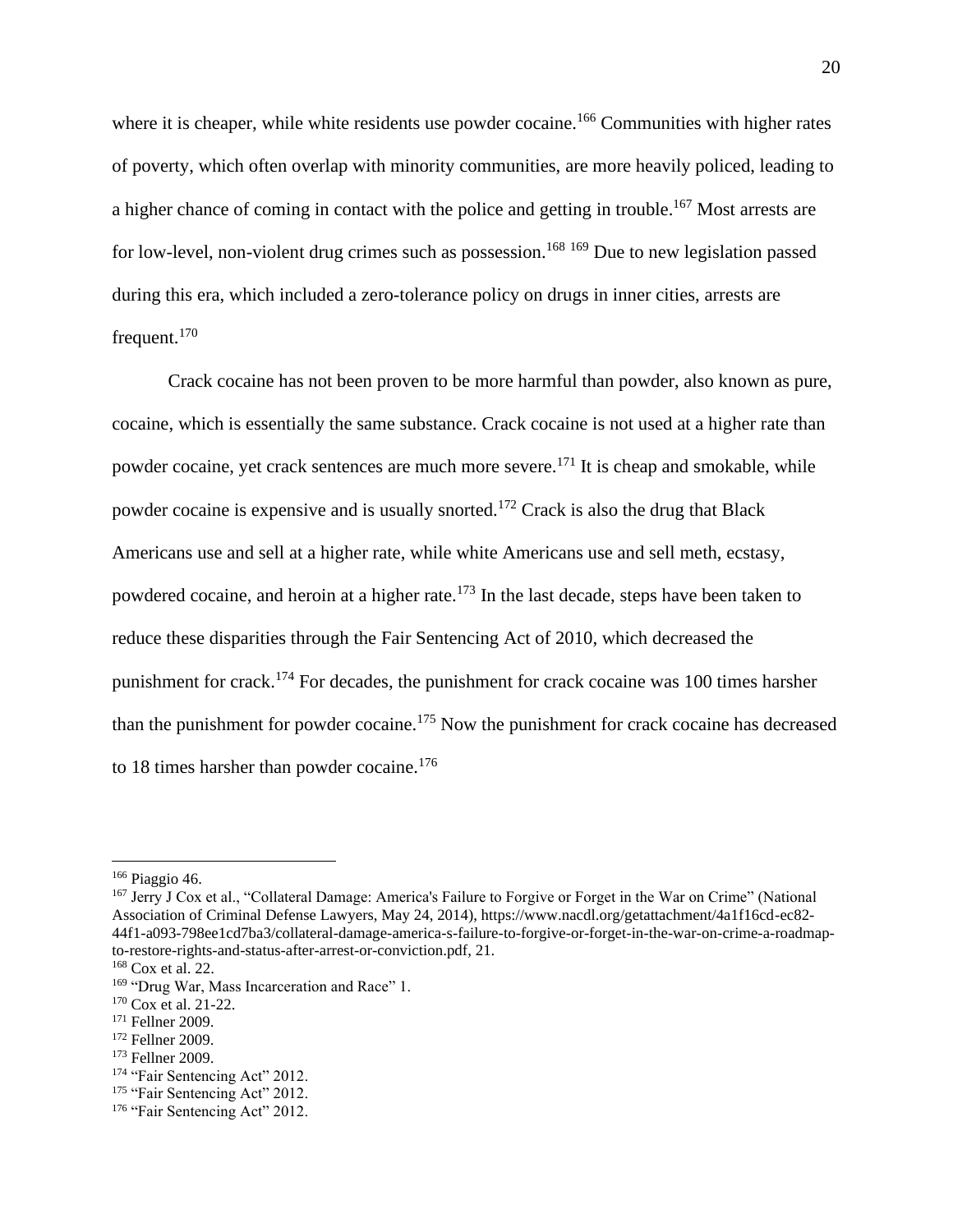The War on Drugs led to mass incarceration.<sup>177</sup> Although the US makes up only 5% of the world's population, it contains 25% of the world's prisoners, more than any other country in the world. <sup>178</sup> <sup>179</sup> Twenty percent of the US prison population is made up of those serving time for non-violent drug crimes, and is disproportionately made up of Black Americans.<sup>180</sup> Judges' discretion in sentencing has been limited due to mandatory sentencing minimums, so people are often sent to prison for longer periods of time for non-violent drug crimes such as possession, manufacturing, and distribution of drugs.<sup>181</sup> African Americans are ten times more likely to be sent to prison for drug crimes than white Americans, with the difference being even greater between white and black men.<sup>182</sup> The majority of drug crimes are felonies under federal law, so if a felon is released in a state with post-conviction disenfranchisement, they lose their right to vote.<sup>183</sup> This means that the War on Drugs is linked to felony disenfranchisement.

The effects of the War on Drugs and mass incarceration are wide ranging. What many politicians portrayed as an attempt to make communities more stable and safer has ended up destabilizing them.<sup>184</sup> Besides losing the right to vote, many people convicted of drug crimes have a hard time finding jobs, getting professional licenses, housing, parental rights, and other public benefits. They must also deal with the social stigma that surrounds a conviction once they are released.<sup>185</sup> These consequences are more harshly felt by African American men than any other demographic.<sup>186</sup> <sup>187</sup> The US spends \$30 billion a year incarcerating felons, which has added

- <sup>182</sup> Fellner 2009.
- <sup>183</sup> Piaggio 51.
- <sup>184</sup> Cox et al. 12.

<sup>186</sup> Cox et al. 21.

<sup>&</sup>lt;sup>177</sup> "Drug War, Mass Incarceration and Race" 1.

<sup>178</sup> Piaggio 49.

<sup>&</sup>lt;sup>179</sup> "Drug War, Mass Incarceration and Race" 1.

<sup>180</sup> Piaggio 49.

<sup>181</sup> Birdsong 74.

 $185$  Cox et al. 9

<sup>187</sup> Uggen and Manza 78.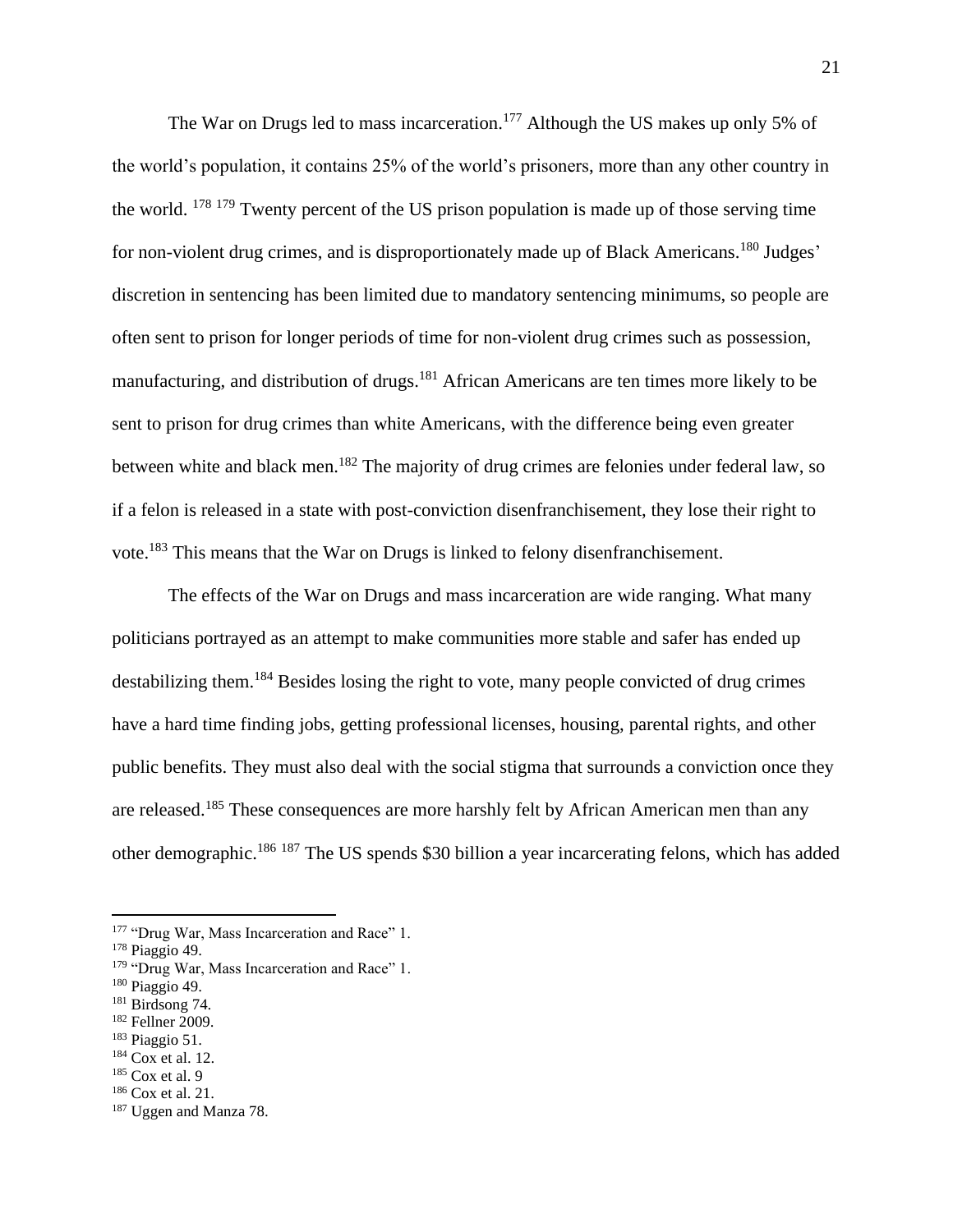up to over one trillion dollars spent since the War on Drugs started.<sup>188 189</sup> Additionally, the War on Drugs has failed to reduce drug usage, with the number of drug deaths increasing each year.<sup>190</sup> The human rights violations in prisons and jails across the country have led to international condemnation, and threatens the image of the US as a leader in civil and human rights.<sup>191</sup>

Black Americans are more likely to be more harshly punished for drug crimes at every level of the criminal justice system.<sup>192</sup> They are more likely to be stopped, searched, arrested, prosecuted, and end up with much harsher punishments.<sup>193</sup> This disproportionate impact can be seen when the total US population is taken into account because African Americans only make up 13% of the US population, but make up 30% of drug arrests, and 40% of the incarcerated drug offenders' population.<sup>194</sup> This is not due to Black Americans using more drugs than white Americans. They have been proven to use drugs in equal amounts.<sup>195 196</sup> It is due to police practices and the inherent racial biases built into the US criminal justice system.<sup>197</sup> The racially disparate effects are undeniable and are a major cause of felony disenfranchisement in the US.

Although the War on Drugs may have been intended to be race-neutral, its effects have not been. The vast number of prisoners and ex-felons who have been disenfranchised means that the general will is not being expressed, especially because the majority of those effected are

<sup>188</sup> Birdsong 82.

<sup>189</sup> Piaggio 44.

<sup>190</sup> Piaggio 9.

<sup>191</sup> Piaggio i-ii.

<sup>&</sup>lt;sup>192</sup> "Drug War, Mass Incarceration and Race" 1.

<sup>&</sup>lt;sup>193</sup> "Drug War, Mass Incarceration and Race" 1.

<sup>&</sup>lt;sup>194</sup> "Drug War, Mass Incarceration and Race" 1.

<sup>&</sup>lt;sup>195</sup> Rates of Drug Use and Sales, by Race; Rates of Drug Related Criminal Justice Measures, by Race," Rates of Drug Use and Sales, by Race; Rates of Drug Related Criminal Justice Measures, by Race | The Hamilton Project (Brookings Institute, October 21, 2016),

[https://www.hamiltonproject.org/charts/rates\\_of\\_drug\\_use\\_and\\_sales\\_by\\_race\\_rates\\_of\\_drug\\_related\\_criminal\\_just](https://www.hamiltonproject.org/charts/rates_of_drug_use_and_sales_by_race_rates_of_drug_related_criminal_justice) [ice.](https://www.hamiltonproject.org/charts/rates_of_drug_use_and_sales_by_race_rates_of_drug_related_criminal_justice)

 $\frac{1}{196}$ Birdsong 73.

<sup>197</sup> Fellner 2009.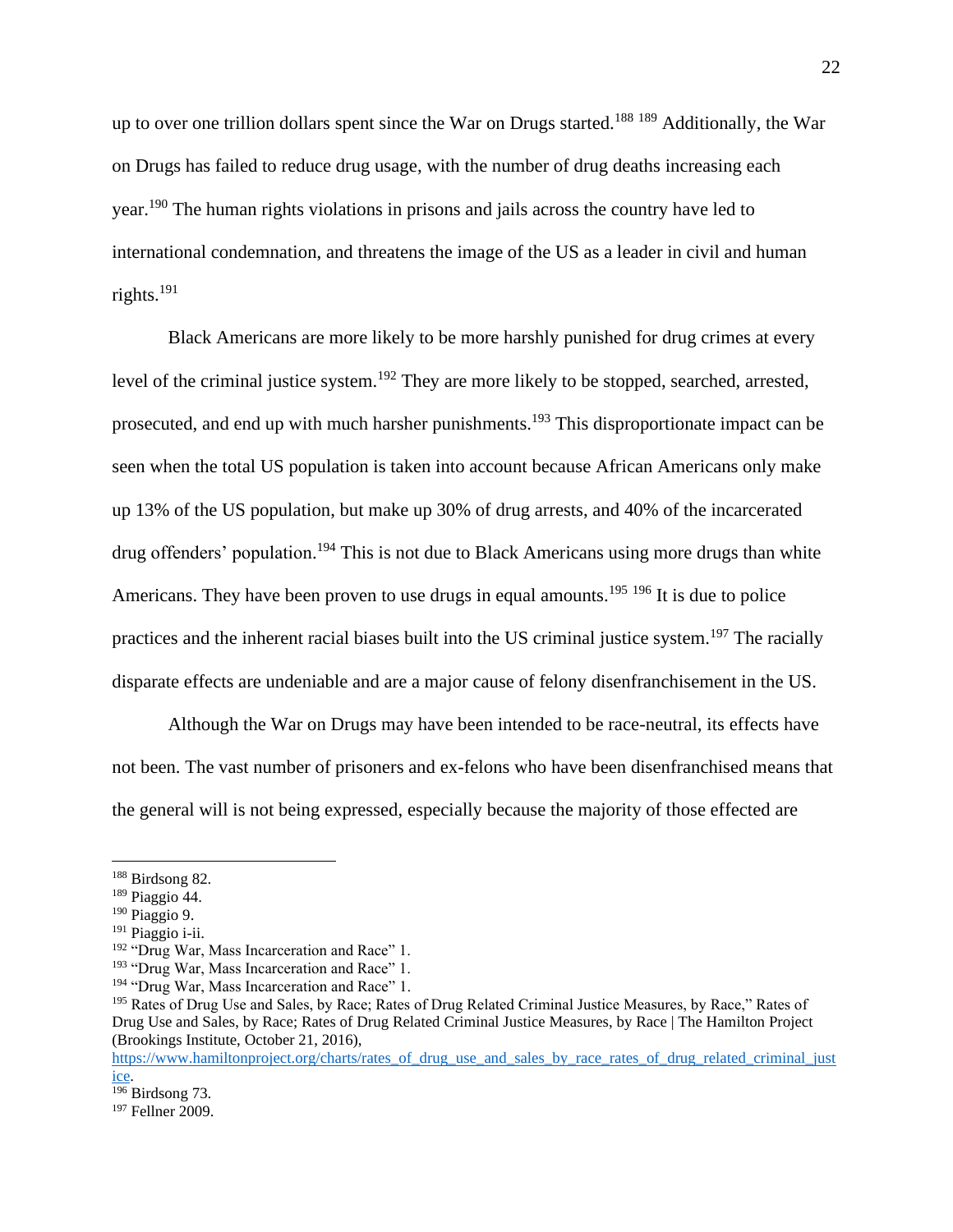Black Americans. Rousseau's emphasis of the general will needing to be for the good of the public is important in this case. Not only do these laws exacerbate the inequality African Americans face, but they have also caused public harm. Those who are incarcerated and exfelons on the outside have a social stigma that makes them feel as though they are not a part of normal society, creating a feeling of inferiority or subclass. Rousseau worries about this in terms of religious persecution, but his claims can be applied in this case as well.<sup>198</sup> Rousseau claims that anything that destroys social unity because it is exclusive should not be allowed, since it leads to intolerance.<sup>199</sup> Exclusion of religion, and in this case exclusion of Black Americans, is not accepted and invalidates the social contract.<sup>200</sup> Black Americans continue to be excluded from the general will, meaning the state has continued to break its contract with minorities.

Throughout US history, Black Americans have continuously been excluded from civic participation in the form of voting. The US has gone from enslaving Black people, to suppressing their vote through Jim Crow laws, to the war on drugs that created mass incarceration, and most recently, felony disenfranchisement. These practices further exacerbate the inequality Black Americans have faced since the US was created. Excluding millions of Black Americans from voting continues to limit their ability to change unjust laws when they have historically had less options to do so. The federal and state governments responsible for felony disenfranchisement legislations broke the social contract long before Black Americans committed drug crimes, when they implemented racist and exclusionary policies. This not only harms an individual, but entire subsection of the US population. It can even be argued that it harms all citizens of the United States regardless of their race. White citizens, especially those of

<sup>198</sup> Rousseau *Social Contract* 70-73.

<sup>199</sup> Rousseau *Social Contract* 70,

<sup>200</sup> Rousseau *Social Contract* 73.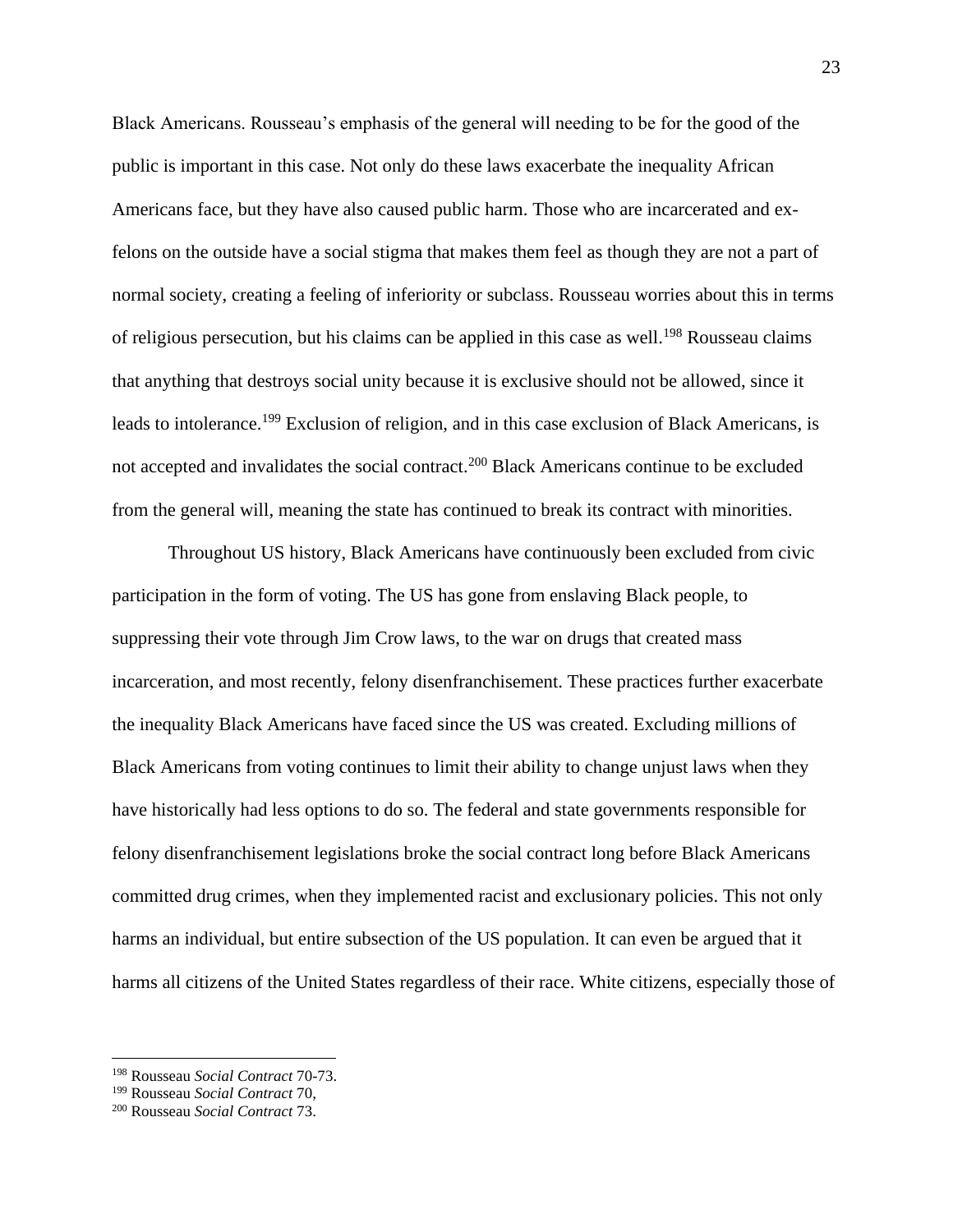a lower socioeconomic status, would also benefit from the inclusion of African Americans in government through the progressive policies that could be implemented. This violates the conditions of the social contract in Rousseau's theory.

# *CASE LAW AND RACE*

#### *Hunter v. Underwood*

Felony disenfranchisement has been and continues to be an area of the law under debate. There have been court cases that have reached the United States Supreme Court that argue that disenfranchisement is racist and unconstitutional, especially under the Fourteenth amendment. When debating the constitutionality of felon disenfranchisement, many legal scholars cite *Hunter v. Underwood* (1985). <sup>201</sup> In 1901, Article Three, section 182, was added to the Alabama State Constitution, which allowed the state to disenfranchise anyone convicted of certain felonies or misdemeanors, including crimes involving moral turpitude.<sup>202</sup> Crimes of moral turpitude are acts that violate perceived community standards.<sup>203</sup> The appellees claimed that the crimes included in Section 182 were intentionally adopted to disenfranchise black people on account of race, and the intended effect had come to fruition.<sup>204</sup> Crimes such as vagrancy, adultery, and wife beating were included as crimes of moral turpitude.<sup>205</sup> They also claimed that such laws violated the Fourteenth amendment's Equal Protection Clause.<sup>206</sup> The Supreme Court agreed, ruling that even if the crimes were also committed by poor white people, it does not negate the fact that black

<sup>201</sup> William Rehnquist, "Hunter v. Underwood, 471 U.S. 222 (1985)," *Justia Law* (1985), accessed September 19, 2020, supreme.justia.com/cases/federal/us/471/222/.

<sup>202</sup> "Hunter v. Underwood," 1985.

<sup>203</sup> "Moral Turpitude Legal Definition," Merriam-Webster Legal Dictionary (Merriam-Webster, n.d.), [https://www.merriam-webster.com/legal/moral%20turpitude.](https://www.merriam-webster.com/legal/moral%20turpitude)

<sup>204</sup> "Hunter v. Underwood," 1985.

<sup>205</sup> "Hunter v. Underwood," 1985.

<sup>206</sup> "Hunter v. Underwood," 1985.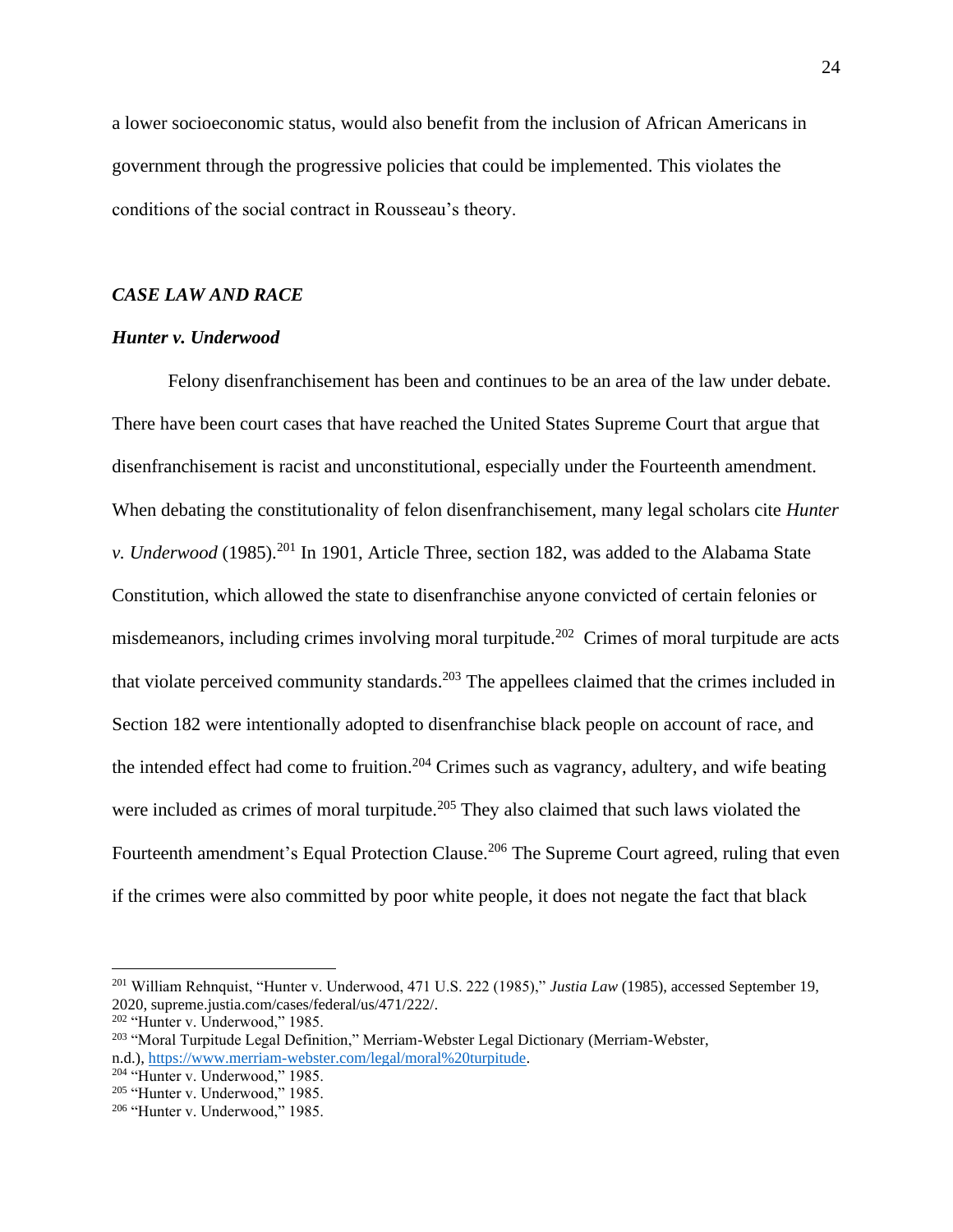people were discriminated against.<sup>207</sup> Alabama claimed that the eighty years that section had been active validated the section, but the Court ruled that events since implementation cannot validate the law.<sup>208</sup> The Court also ruled that the Tenth amendment, which grants any power that was not explicitly given to the federal government to state governments, does not exempt such laws from passing the Fourteenth amendment's Equal Protection Clause test. They also ruled that the Fourteenth Amendment's second section did not exempt Section 182 of the Alabama Constitution from being scrutinized under the Equal Protection Clause.<sup>209</sup> The appellees were able to prove through the use of legislator statements at the time of the law's creation along with historian opinions that Section 182 was enacted for discriminatory purposes.<sup>210</sup>

All members of the Supreme Court except one Justice who did not participate in the decision and opinion process were parties to the decision, so there were no concurring or dissenting opinions.<sup>211</sup> The ruling in this case that racially discriminatory intent is required has limited the ability to reverse racist laws.<sup>212</sup> Some scholars, such as Andrew Shapiro, criticize the decision, claiming that it allows states to implement racist policies without being caught because intent and racist affects are required for the law to be unconstitutional.<sup>213 214</sup> A possible remedy would be for the Supreme Court to overturn this ruling and eliminate the racist intent aspect of the ruling so laws with racist affects can be overturned.<sup>215</sup> At the moment this cannot be done.

<sup>214</sup> Andrew L. Shapiro, "Challenging Criminal Disenfranchisement Under the Voting Rights Acts: A New Strategy," *The Yale Law Journal* 103, no. 2 (November 1993): 543, [https://doi.org/10.2307/797104.](https://doi.org/10.2307/797104) 215 Nerelynh 2017.

<sup>207</sup> "Hunter v. Underwood," 1985.

<sup>208</sup> "Hunter v. Underwood," 1985.

<sup>209</sup> "Hunter v. Underwood," 1985.

<sup>210</sup> "Hunter v. Underwood," 1985.

<sup>211</sup> "Hunter v. Underwood," 1985.

<sup>212</sup> Nerelynh, "Hunter v. Underwood: Felon Disenfranchisement," Foundations of law and society (December 10, 2017), https://foundationsoflawandsociety.wordpress.com/2017/12/10/hunter-v-underwood-felondisenfranchisement/.

<sup>213</sup> Nerelynh 2017.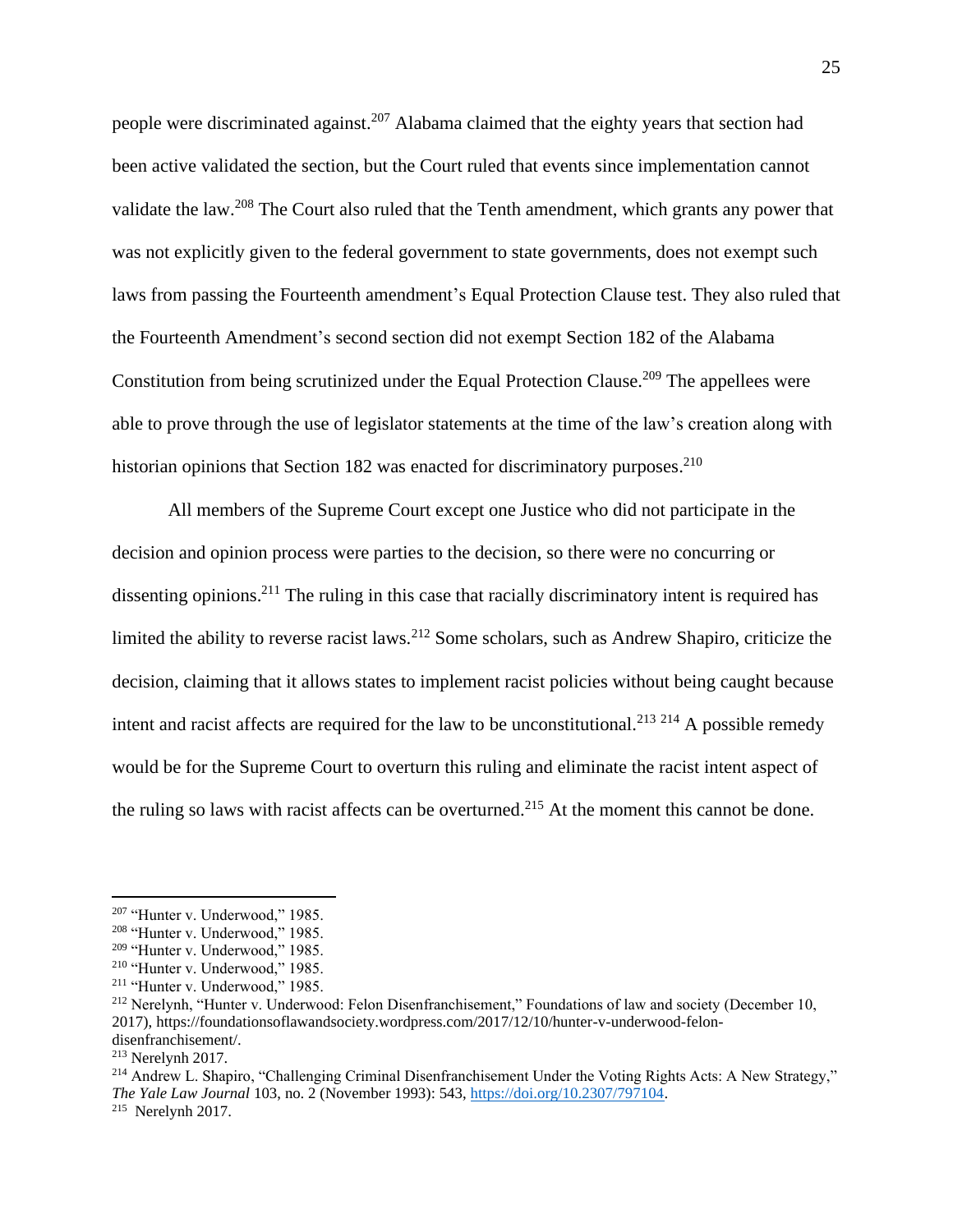This legal change would have a substantial impact on the validity of felony disenfranchisement laws since the majority of them disproportionately effect black Americans. It would force Congress to look at the root causes of crimes and address those, not retroactively respond. Rousseau's emphasis on creating laws that ensure equality and are for the good of the public would support this recommendation. Reducing race-based penalties along with remedying systemic problems that lead to crime is better for all citizens.

This case brings the US a step closer to fulfilling the role and duty of the state that Rousseau set forth in his social contract theory. The fact that racially discriminatory intent or purposes are needed in order to violate the Equal Protection Clause proves that the state broke the social contract by not striving for equity for all its citizens. Now all citizens in regard to that law should be treated the same, as Rousseau required in the social contract.<sup>216</sup> This law in particular was created during the Reconstruction Era in the South, when many disenfranchisement laws were created.<sup>217</sup> This case serves as a path for others to challenge racially discriminatory disenfranchisement laws, and one day allow the general will to truly be expressed, leading to a free and fair society. Although this Supreme Court case did not undo all the harm the US government has continued to impose on African Americans, it is a step towards legitimacy for the state and the social contract. $218$ 

#### *Richardson v. Ramirez*

On the other side of the spectrum, there are Supreme Court cases that uphold states' rights to felon disenfranchisement. *Richardson v. Ramirez* is perhaps the most cited case. Three

<sup>216</sup> Rousseau *Social Contract* 7.

<sup>217</sup> "Hunter v. Underwood," 1985.

<sup>218</sup> Rousseau *Discourse on Inequality* 35.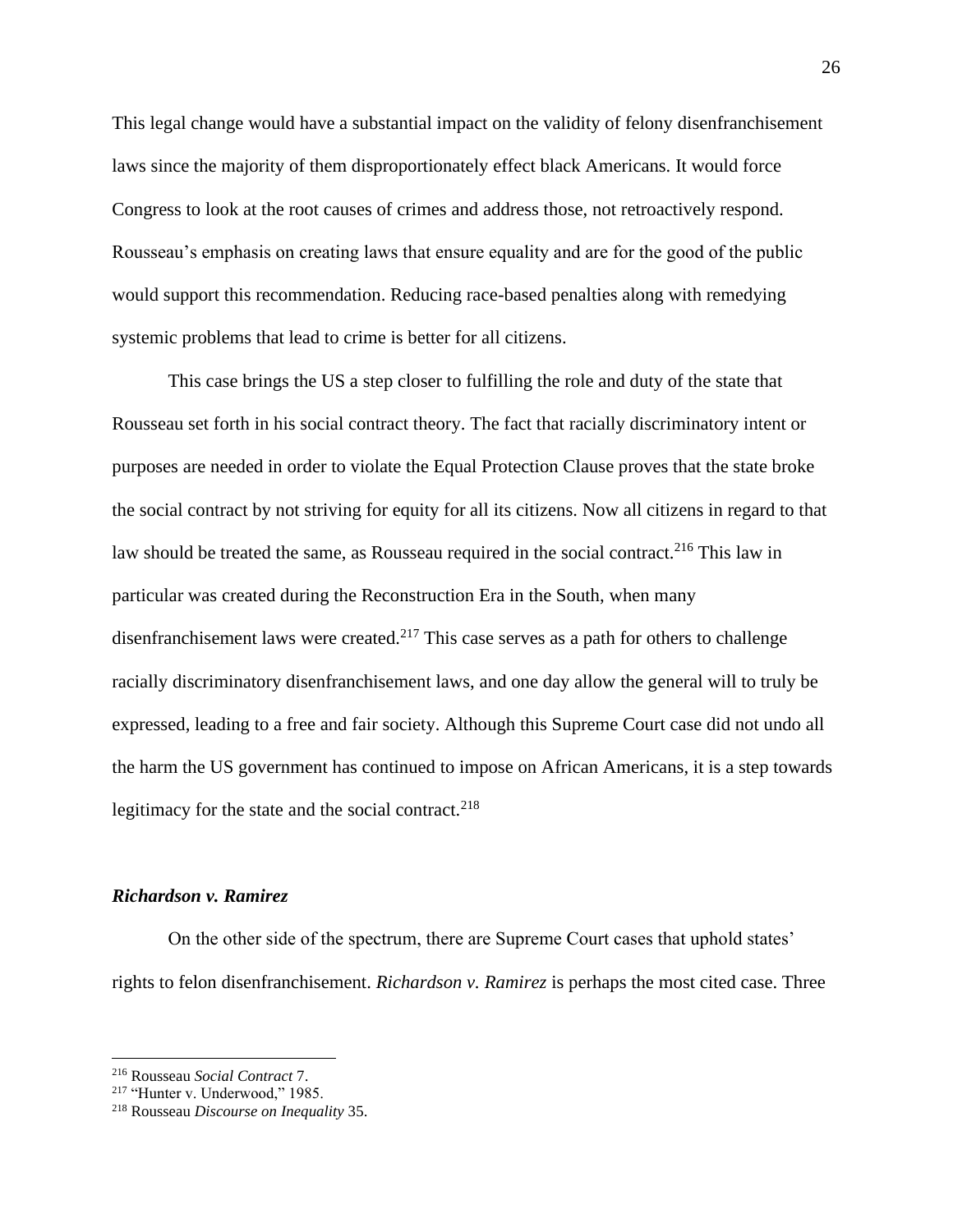felons that had served their prison sentences and completed parole went to register to vote in California and were denied registration by county officials.<sup>219</sup> The ex-felons argued that statutes that disenfranchised felons who completed their sentences violated the Equal Protection Clause of the Fourteenth amendment.<sup>220</sup> The Supreme Court did not rule in their favor, stating that an understanding of the framers, history, and judicial interpretation makes it clear that the laws are not in violation of the Equal Protection Clause.<sup>221</sup> The Court ruled that Section One of the Fourteenth amendment did not bar something that Section Two of the same amendment explicitly allows.<sup>222</sup> This ruling has provided many cases brought against felony disenfranchisement after this case the basis to continue the practice.<sup>223</sup> Felon disenfranchisement was therefore upheld.

The ex-felons made the argument that because they have been convicted, served their time, successfully completed parole, and then were not allowed to register to vote, that the laws could not withstand scrutiny under the Equal Protection Clause.<sup>224</sup> The Equal Protection Clause states that disenfranchisement must serve a compelling state interest.<sup>225</sup> However, California did not have to prove this compelling state interest because the Court ruled that it was allowed under the Fourteenth Amendment.<sup>226</sup> Even though at face value the laws passed by California that disenfranchised felons look to be unconstitutional due to past Supreme Court rulings, understanding the broader context of the laws makes them different, and constitutional.<sup>227</sup> This

<sup>219</sup> William Rehnquist "Richardson v. Ramirez 418 US 24 (1974)." *Justia Law* (1974). Accessed October 9, 2020. , supreme.justia.com/cases/federal/us/418/24/.

<sup>&</sup>lt;sup>220</sup> "Richardson v. Ramirez," 1974.

<sup>221</sup> "Richardson v. Ramirez," 1974.

<sup>222</sup> "Richardson v. Ramirez," 1974.

<sup>223</sup> "Richardson v. Ramirez," 1974.

<sup>224</sup> "Richardson v. Ramirez," 1974.

<sup>225</sup> "Richardson v. Ramirez," 1974.

<sup>226</sup> "Richardson v. Ramirez," 1974.

<sup>227</sup> "Richardson v. Ramirez," 1974.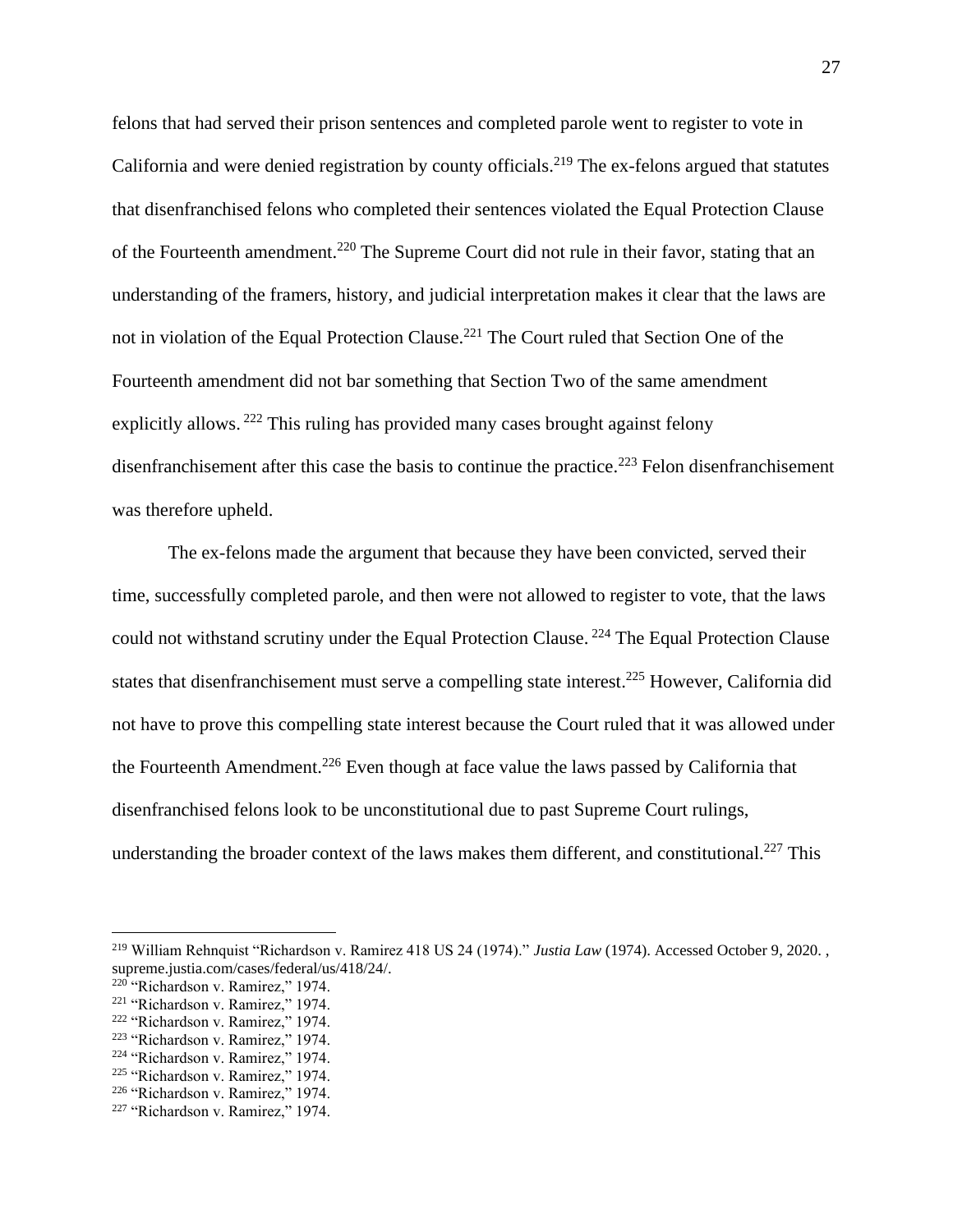meant the Court did not have to address the ex-felons' second argument - that the laws lacked uniformity, which denied ex-felons due process and equal protection based on geography.<sup>228</sup>

Many scholars use *Richardson v. Ramirez* to legitimize their pro-felony disenfranchisement arguments. Some argue, like Richard Re and Christopher Re, that disenfranchisement policies were necessary for the implementation of widespread enfranchisement during the Reconstruction Era to ensure that punitive punishment could be applied to rebels and criminals.<sup>229</sup> Others such as Professor Zdravko Planinc, think it serves as an additional punishment that is needed in the civil process.<sup>230</sup> A favored argument is that the criminal has broken the social contract, and that taking the right to vote is central to punishing them. Essentially, it is argued that criminals make themselves unworthy of participating in society and, through committing a crime, voluntarily break the social contract.<sup>231</sup> Others use such a criminal record to determine the trustworthiness and morality of the person, thus they should not be able to participate in law-making for law-abiding citizens.<sup>232</sup> A possible counterargument to those listed regards the intended function of incarcerating a criminal. Besides punishment, incarceration serves to incapacitate, deter, and rehabilitate.<sup>233</sup> If prison is functioning correctly, a criminal should come out a changed person. If this is not happening, the prison system should be reformed.

Rousseau's general will and social contract theory does not support the ruling in *Richardson v. Ramirez.* The lack of uniformity was not addressed in the case.<sup>234</sup> Uniform

<sup>228</sup> "Richardson v. Ramirez," 1974.

<sup>229</sup> Re 1592.

<sup>230</sup> Rottinghaus 3.

<sup>&</sup>lt;sup>231</sup> Rottinghaus 5.

<sup>232</sup> Clegg 2.

<sup>&</sup>lt;sup>233</sup> Jeremy Travis, Steve Redburn, and Bruce Western, "The Prison on Society: Values and Principles," Chapter In *The Growth of Incarceration in the United States: Exploring Causes and Consequences*, Washington DC (National Academies Press, 2014) 320.

<sup>234</sup> "Richardson v. Ramirez," 1974.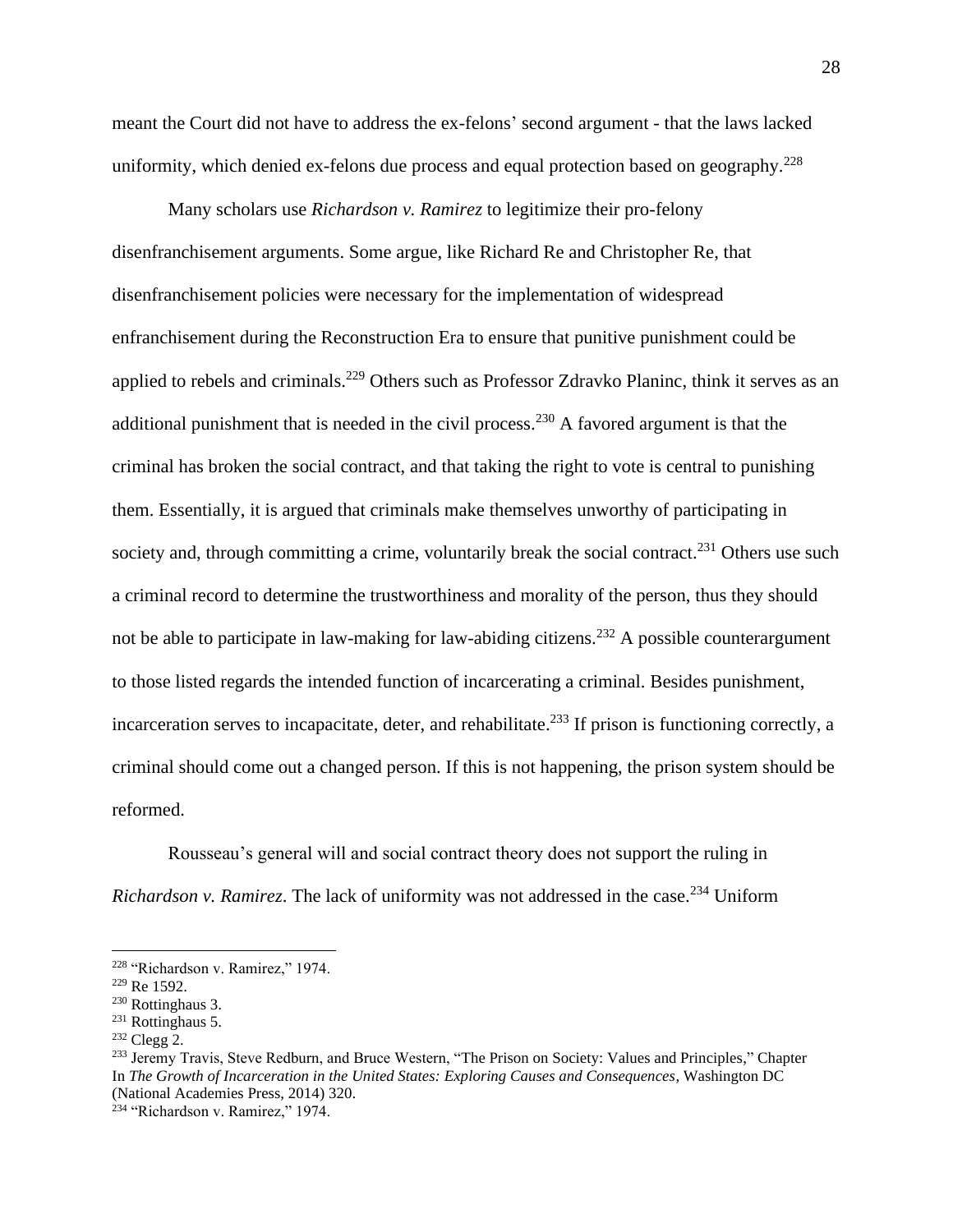application of laws is important to Rousseau. He states that what gives individuals more power with the social contract than in the state of nature is that they maintain power over themselves and have that same power over everyone else, just as they have power over themselves.<sup>235</sup> This essentially means that what happens to one person is happening to everyone.<sup>236</sup> If a law is not applied uniformly, then it is not being applied to citizens equally, and is invalid. In this case, this opens the door for public officials to interpret and apply the laws as they see fit, which can lead to discrimination.<sup>237</sup> Although various California counties have rights restoration statutes, exfelons who meet the requirement can still be denied those rights at the discretion of county officials. If this happened, the ex-felon would have to seek judicial review if they wanted to dispute the denial.<sup>238</sup> Although not all states have statutes like California's, eight states have state-wide voting restoration processes that depend on date and time of the felony conviction, if fines are paid, require petitioning the government, or a Governor's pardon.<sup>239</sup> The power given to one individual over the other is not representative of the general will. The ex-felons had finished their sentences and were fulfilling their duty to society as every other citizen who had the right to vote was doing. The law itself can be racially neutral, but the application by individuals may be discriminatory, which breaks Rousseau's social contract.

#### *THE 2000 PRESIDENTIAL ELECTION*

The 2000 presidential election between Democratic candidate Al Gore and Republican candidate George W. Bush brought felony disenfranchisement to the attention of the American

<sup>235</sup> Rousseau *Social Contract* 7.

<sup>236</sup> Rousseau *Social Contract* 6.

<sup>&</sup>lt;sup>237</sup> "Richardson v. Ramirez," 1974.

<sup>238</sup> "Richardson v. Ramirez," 1974,

<sup>&</sup>lt;sup>239</sup> "Voting Rights for People with a Felony Conviction," Nonprofit Vote (December 2020)

https://www.nonprofitvote.org/voting-in-your-state/special-circumstances/voting-as-an-ex-offender/.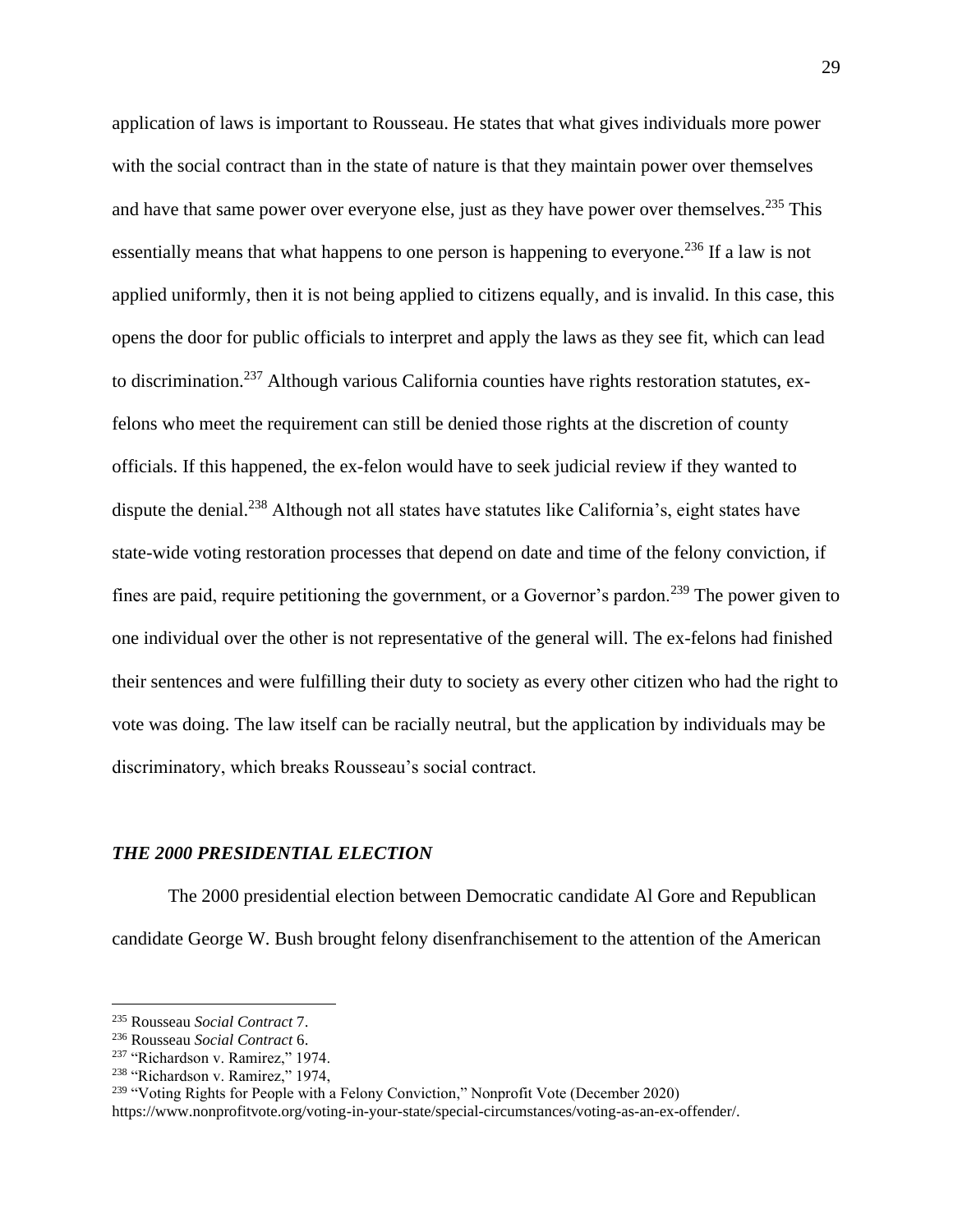public. Although Gore had won the popular vote, the race was still close due to the Electoral College.<sup>240</sup> Florida was the deciding state in the election. The popular vote was separated by less than 600 votes in Florida, which constituted a recount.<sup>241</sup> The recount put Bush ahead by just over 300 votes, but there were challenges in court because of the ballot designs, the legality of hand counting, and ballots cast that made it difficult to identify who was voted for.<sup>242</sup> Another recount was called for by the Florida Supreme Court, further reducing Bush's lead; however, the Supreme Court of the Unites States stepped in and reversed the Florida Supreme Court's decision for a recount, meaning that Bush had won the state's popular vote.<sup>243</sup> He had earned enough electoral votes to become president.<sup>244</sup>

At the time, Florida had the largest disenfranchised population in the United States.<sup>245</sup> Many speculated over what the results of the election would have been if Florida's enormous disenfranchised population would have been allowed to vote.<sup>246</sup> Christopher Uggen and Jeff Manza, two sociologists, conducted research to answer this question. They matched ex-felons with voting behaviors of those with the same gender, age, race, income, labor force status, marital status, and education.<sup>247</sup> The data suggested that there would have been strong Democrat preferences in the ex-felon population had they been able to vote.<sup>248</sup> Uggen and Manza determined that the 2000 election would have almost certainly been won by Al Gore if ex-felons were enfranchised.<sup>249</sup> In fact, they estimated that Gore would have won the popular vote in

<sup>244</sup> Levy 2020.

<sup>240</sup> Michael Levy, "United States presidential election of 2000," Encyclopedia Britannica (October 31, 2020), [https://www.britannica.com/event/United-States-presidential-election-of-2000.](https://www.britannica.com/event/United-States-presidential-election-of-2000)

 $241$  Levy 2020.

<sup>242</sup> Levy 2020.

<sup>&</sup>lt;sup>243</sup> Levy 2020.

<sup>245</sup> Uggen and Manza 792.

 $246$  Uggen and Manza 786.

 $247$  Uggen and Manza 786.

<sup>&</sup>lt;sup>248</sup> Uggen and Manza 786.

<sup>249</sup> Uggen and Manza 792.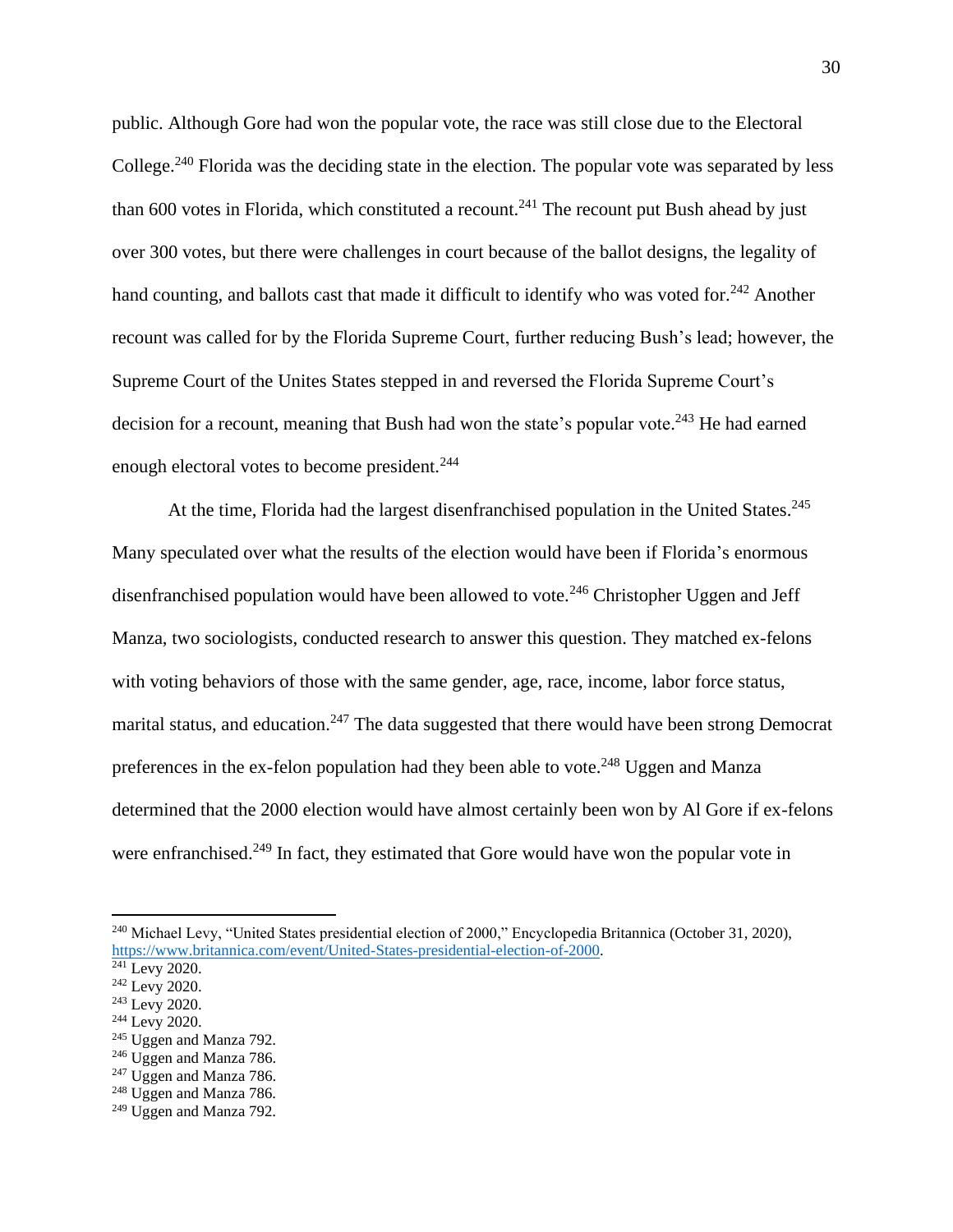Florida by over 80,0000 votes, which would not have constituted a recount.<sup>250</sup> Al Gore would have won the electoral votes for Florida and become President.<sup>251</sup> This kind of research brings to light the repressed power that the disenfranchised population holds. They do not constitute an insignificant number of votes or input. If Gore had won, this could have had a profound impact on Black Americans.

# *CURRENT US DISENFRANCHISEMENT POLICIES*

The felony disenfranchisement policies of the United States varyfrom state to state. To date, Maine and Vermont are the only states that allow incarcerated felons to vote, while DC temporarily allowed incarcerated felons to vote in the 2020 presidential election, which they intend to make a permanent policy.<sup>252 253</sup> Thirty states continue to prohibit people on parole from voting. <sup>254</sup> Twenty-seven states exclude people on probation from voting, which means they never served time in prison for that particular offense they are disenfranchised for.<sup>255</sup> Eight states allow ex-offenders who have committed certain felony offenses to apply for their restoration of rights after a certain waiting period, but the restoration process is very long and difficult in most states, so few go through the process.<sup>256</sup> The strictest ten states restrict all felons in prison, some

<sup>252</sup> "Felony Disenfranchisement," *The Sentencing Project,* The Sentencing Project, April 28, 2014, [https://www.sentencingproject.org/publications/felony-disenfranchisement-laws-in-the-united-states/.](https://www.sentencingproject.org/publications/felony-disenfranchisement-laws-in-the-united-states/)

<sup>250</sup> Uggen and Manza 792.

 $251 \text{Ugen}$  and Manza 792.

<sup>253</sup> Kira Lerner, "What It's Like to Vote From Prison," *Slate*, Slate Group, October 18, 2020, [https://slate.com/news](https://slate.com/news-and-politics/2020/10/dc-prisoners-voting-first-time-felony-disenfranchisement.html)[and-politics/2020/10/dc-prisoners-voting-first-time-felony-disenfranchisement.html.](https://slate.com/news-and-politics/2020/10/dc-prisoners-voting-first-time-felony-disenfranchisement.html)

<sup>&</sup>lt;sup>254</sup> Chris Uggen, Ryan Larson, Sarah Shannon, and Arleth Pulido-Nava, "Locked Out 2020: Estimates of People Denied Voting Rights Due to a Felony Conviction," *The Sentencing Project,* The Sentencing Project, October 30,. 2020, [https://www.sentencingproject.org/publications/locked-out-2020-estimates-of-people-denied-voting-rights](https://www.sentencingproject.org/publications/locked-out-2020-estimates-of-people-denied-voting-rights-due-to-a-felony-conviction/)[due-to-a-felony-conviction/.](https://www.sentencingproject.org/publications/locked-out-2020-estimates-of-people-denied-voting-rights-due-to-a-felony-conviction/)

<sup>&</sup>lt;sup>255</sup> Chris Uggen, Ryan Larson, Sarah Shannon, and Arleth Pulido-Nava, "Locked Out 2020: Estimates of People Denied Voting Rights Due to a Felony Conviction," *The Sentencing Project,* The Sentencing Project, October 30,. 2020, [https://www.sentencingproject.org/publications/locked-out-2020-estimates-of-people-denied-voting-rights](https://www.sentencingproject.org/publications/locked-out-2020-estimates-of-people-denied-voting-rights-due-to-a-felony-conviction/)[due-to-a-felony-conviction/.](https://www.sentencingproject.org/publications/locked-out-2020-estimates-of-people-denied-voting-rights-due-to-a-felony-conviction/)

<sup>256</sup> "Felony Disenfranchisement," 2014.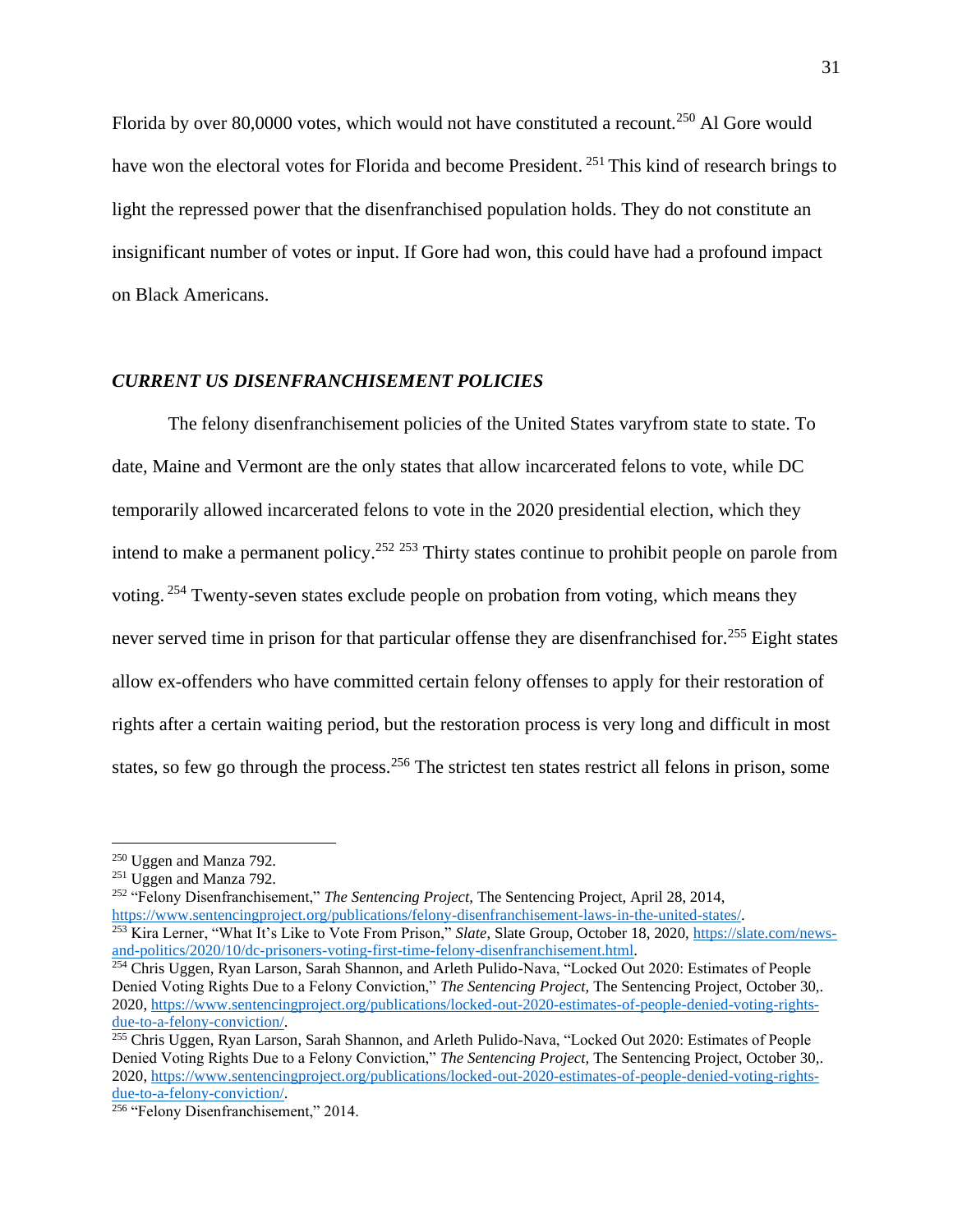or all ex-offenders on parole and probation, and those done with parole from voting.<sup>257</sup> The states that are rolling back their disenfranchisement policies are either ending the waiting period for restoration after an ex-felons' parole is completed, or they are reversing permanent disenfranchisement and implementing a waiting period.<sup>258</sup> The disproportionate impact these policies have on African Americans helps support the idea that such laws are not in the spirit of equity or representative of the general will, since they directly inhibit the expression of the general will.

The disenfranchised population of those ten states, Alabama, Arizona, Delaware, Florida, Kentucky, Mississippi, Nebraska, Tennessee, Virginia, and Wyoming, make up 43%, or 2.23 million Americans, of all the disenfranchised people in the US who have completed their sentence, including parole.<sup>259</sup> Many sources state that Iowa is among those states, but in 2020, the governor issued an executive order that restored voting rights to those who had completed their prison sentence.<sup>260 261</sup> Although it varies by state, felony disenfranchisement generally effects African Americans more than any other group.<sup>262</sup> Out of the entire US African American population,  $6.3\%$  are disenfranchised, which is 3.7 times higher than non-African Americans.<sup>263</sup> Although the overall number of disenfranchised Americans has decreased in the US, the number of African Americans who are disenfranchised has stayed the same from 2010 to 2020, remaining 1 in  $13.^{264}$   $265$ 

<sup>265</sup> Uggen 4.

<sup>&</sup>lt;sup>257</sup> "Felony Disenfranchisement," 2014.

<sup>258</sup> Uggen 1.

 $259$  Uggen 4.

<sup>260</sup> Uggen 5.

<sup>261</sup> "Felony Disenfranchisement," 2014.

 $262$  Uggen 4, 11.

 $263$  Uggen.4.

<sup>&</sup>lt;sup>264</sup> "Felony Disenfranchisement," 2014.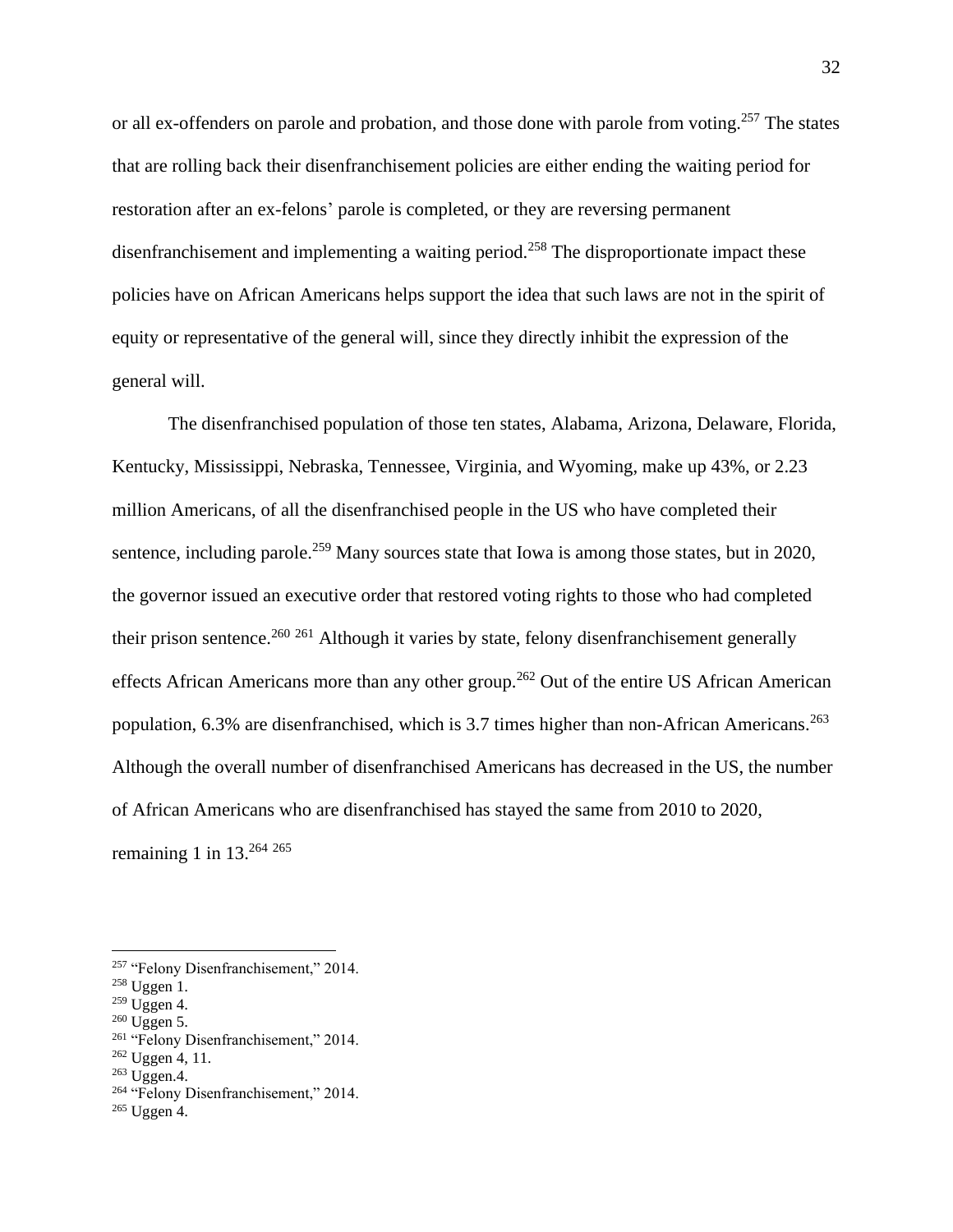Alabama, Arizona, Mississippi, Delaware and Tennessee disenfranchise all or part of their ex-felon population permanently, with Arizona having the strictest policy of permanently disenfranchising all ex-felons who have been convicted of two or more felonies.<sup>266</sup> 267 Mississippi and Tennessee's policies have racially disproportionate effects, with more than 1 in 7 African Americans being disenfranchised, which is two times the national average.<sup>268</sup> In the cases where specific felony convictions permanently disenfranchise a person, it tends to be a crime such as murder, bribery, or sexual offenses, although Alabama's list contains fifty crimes.<sup>269</sup>

The other states with post-sentence disenfranchisement, Kentucky, Florida, Nebraska, Virginia, and Wyoming, vary in terms of the waiting period after ex-felons complete their sentence and the process for restoring rights.<sup>270</sup> Kentucky and Virginia's governors will issue an executive order or review applications for those who have completed their sentence and waiting period to re-enfranchise ex-felons.<sup>271</sup> Even though Kentucky and Virginia do not permanently disenfranchise ex-felons anymore, there is a still a racially disproportionate impact on African Americans.<sup>272</sup> Kentucky's process has the most racially disparate impact out of all fifty states, with more than 22% of the African American population, or 1 in 5 African Americans in the state of Kentucky, disenfranchised, over two times the national average.<sup>273 274</sup> Virginia is a close second to Kentucky, with 20% of the African American population, or 1 in 5 African Americans

- <sup>269</sup> Uggen 5.
- <sup>270</sup> Uggen 5.
- $271$  Uggen 5.
- $272$  Uggen 4,11.
- $273$  Uggen 11.

<sup>&</sup>lt;sup>266</sup> "Felony Disenfranchisement," 2014.

<sup>267</sup> Uggen 5.

<sup>268</sup> Uggen 11.

<sup>274</sup> "Felony Disenfranchisement," 2014.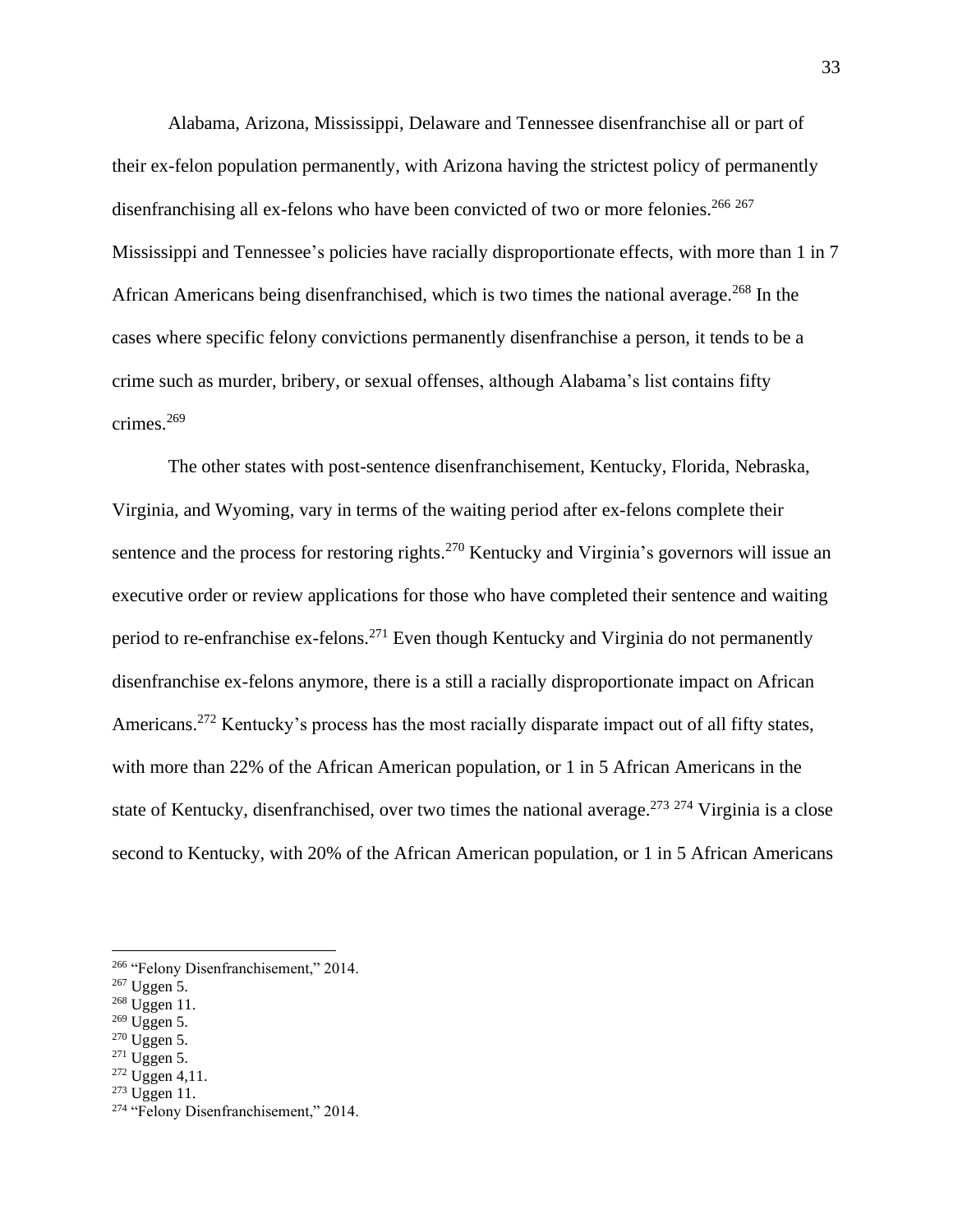disenfranchised.<sup>275 276</sup> This could be due to the governor only reviewing and restoring rights once a month in Virginia.<sup>277</sup> Nebraska and Wyoming enforce waiting periods and the restoration process.<sup>278</sup> <sup>279</sup> Wyoming's policy continues to have a disproportionate effect on African Americans, with more than 1 in 7 African Americans disenfranchised, which is two times more than the national average. $280$ 

Florida's policy is unlike any other. In 2018, a ballot referendum passed that created Amendment Four in the state's constitution, which was supposed to automatically restore voting rights for those convicted of a felony after they complete their prison sentence.<sup>281</sup> However, this automatic restoration was dependent on the person convicted having paid all of their financial obligations, such as fines, fees, and restitution, upon completion of their sentence.<sup>282</sup> This has left 900,000 people still disenfranchised in 2020.<sup>283</sup> More than 1 in 7 of African Americans are a part of that disenfranchised population, which is more than two times the national average.<sup>284</sup>

The racially disproportionate impact of felony disenfranchisement, whether it is intended or not, cannot be denied. The state and federal government is allowing inequality to persist when they should be working to legitimize the social contract by creating laws that prevent and cure abuses and inequality.<sup>285</sup> The sovereign, or in this case elected officials in the legislature, have repressed what is an inalienable right according to Rousseau, the ability to exercise the general

<sup>277</sup> "Felony Disenfranchisement Laws (Map)," *ACLU*, American Civil Liberties Union, accessed October 29, 2020, [https://www.aclu.org/issues/voting-rights/voter-restoration/felony-disenfranchisement-laws-map.](https://www.aclu.org/issues/voting-rights/voter-restoration/felony-disenfranchisement-laws-map)

<sup>&</sup>lt;sup>275</sup> "Felony Disenfranchisement," 2014.

<sup>276</sup> Uggen 11.

 $278$  Uggen 5.

<sup>&</sup>lt;sup>279</sup> "Felony Disenfranchisement," 2014.

<sup>280</sup> Uggen 4, 11.

<sup>281</sup> Uggen 5.

<sup>282</sup> Uggen 5.

 $283$  Uggen 5.

 $284$  Uggen 5.

<sup>285</sup> Rousseau *Discourse on Inequality* 35. 41.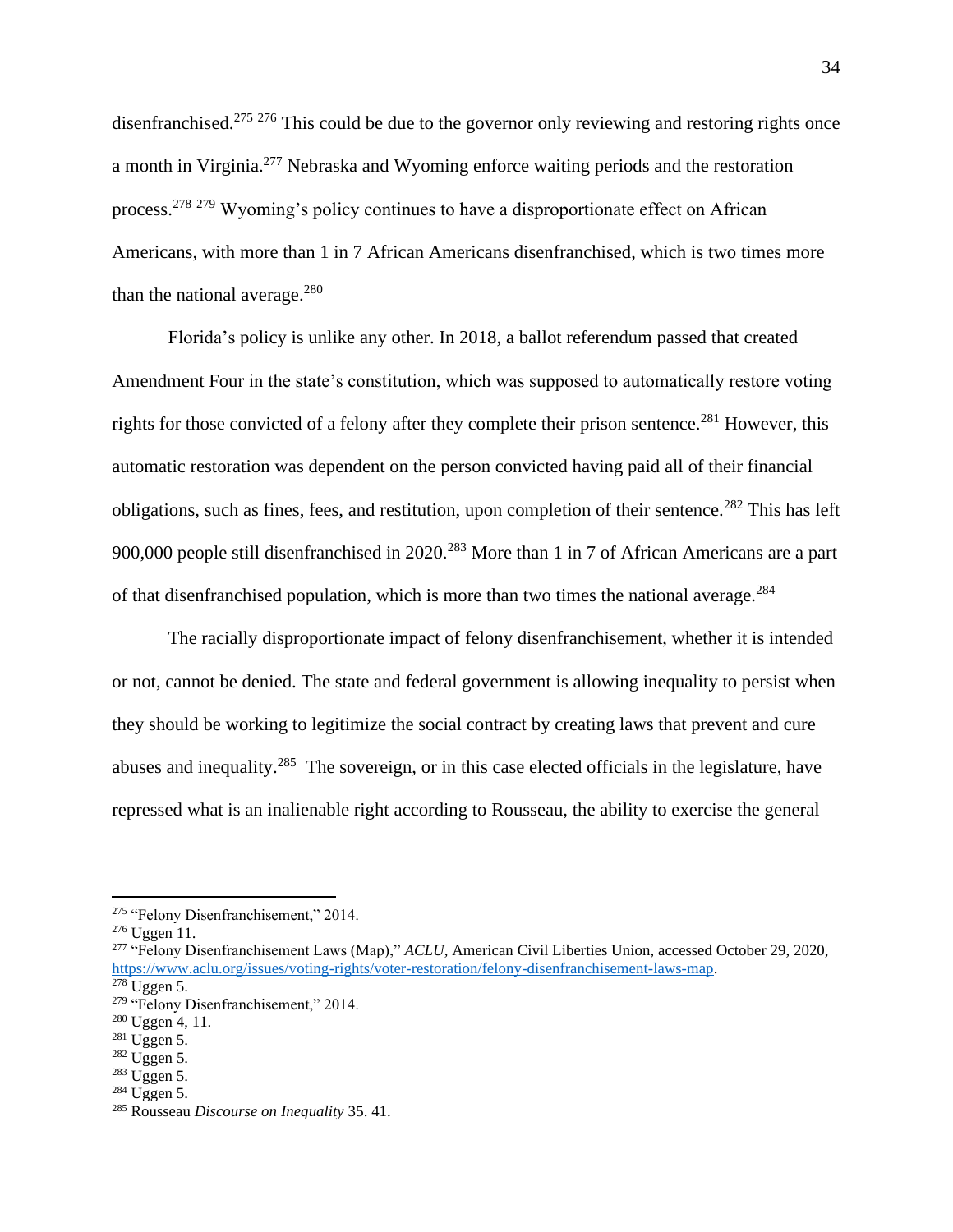will, or sovereignty.<sup>286</sup> The general will is supposed to promote the common interest and public good, which cannot happen when a law passed by the sovereign is not fair or balanced in its application.<sup>287</sup> Additionally, allowing felons to vote in person benefits individuals and their community.<sup>288</sup> Civic participation in prison reduces recidivism after being released, which increases public safety.<sup>289</sup> Therefore, the state continues to fail to uphold its end of the social contract by disenfranchising Black Americans, and Rousseau would surely object.

# *INTERNATIONAL DISENFRANCHISEMENT POLICIES*

When looking at similarly situated countries like Great Britain or Canada, the United States is an outlier in terms of the felony disenfranchisement policy.<sup>290</sup> The United States is among the most restrictive in the entire world.<sup>291</sup> The US and Russia have the highest felony disenfranchisement populations in the world which correlates directly to their large prison populations.<sup>292</sup> A majority of the world's countries have far less restrictions. A total of thirty countries allow prisoner to vote in elections without any restrictions: France, Ireland, Norway, Canada, Iran, Pakistan, etc.<sup>293</sup> Other countries allow some, but not all incarcerated to vote, like China, who only restricts those on death row, or Germany, who does not allow those convicted of treason or electoral fraud to vote.<sup>294</sup> Another group of countries does not allow those in prison

- <sup>289</sup> Porter 2020.
- <sup>290</sup> Uggen and Manza 778.
- <sup>291</sup> Rottinghaus 24.
- <sup>292</sup> Rottinghaus 24.
- <sup>293</sup> Rottinghaus 21.

<sup>286</sup> Rousseau *The Social Contract* 12.

<sup>287</sup> Rousseau *The Social Contract* 15.

<sup>288</sup> Porter 2020.

<sup>294</sup> Rottinghaus 23.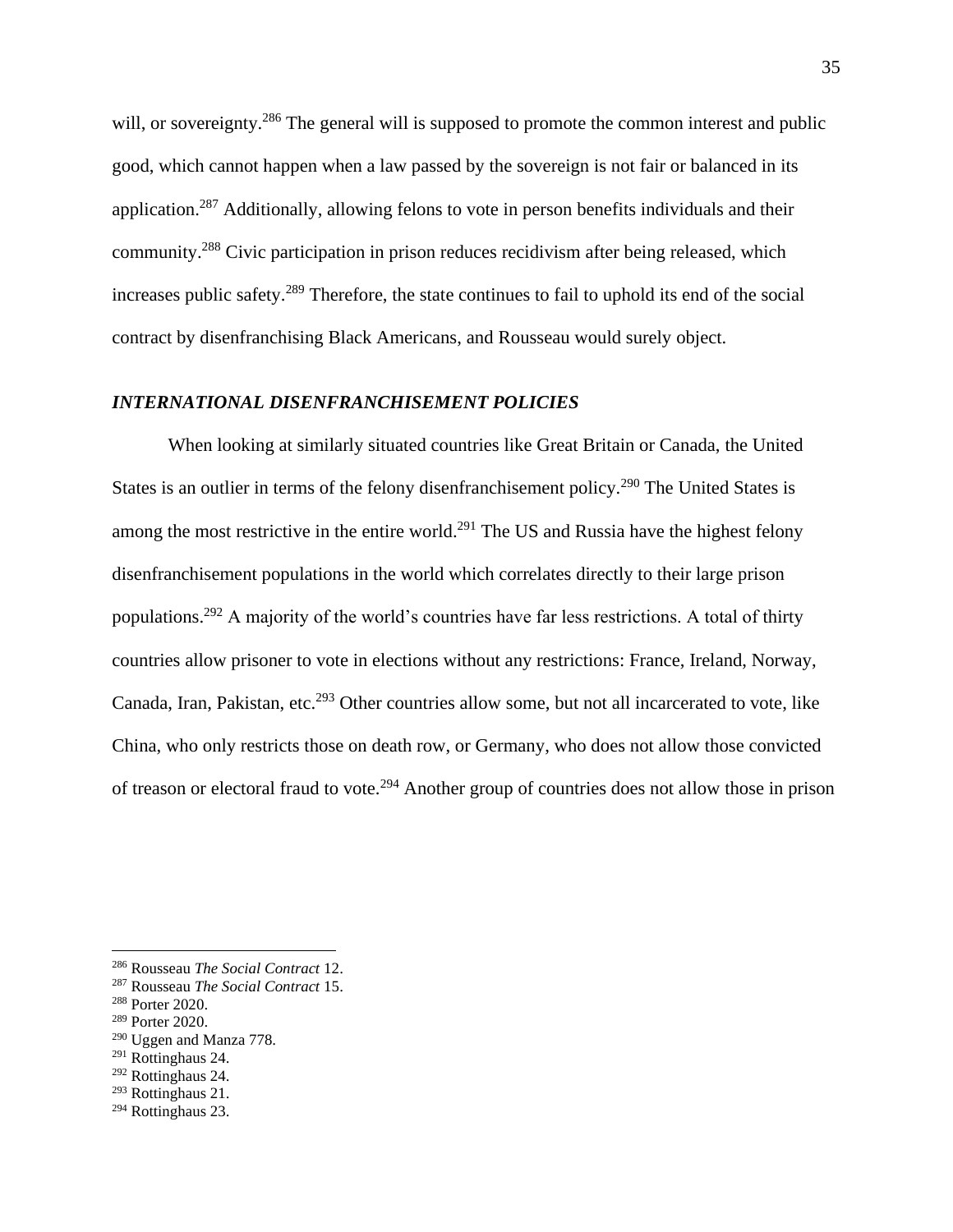to vote, but has no voting restriction once they are not incarcerated.<sup>295</sup> These include many African and Latin American countries.<sup>296</sup>

Many of the countries without any restrictions are other countries that are influenced by social contract theorists, whether it be Locke, Rousseau, Hobbes, or a combination. This supports the idea that the social contract does not require someone who has committed a crime, or broken the contract, to be alienated from society and the contract.

#### *RECOMMENDATIONS*

The United States disenfranchisement policies, whether they were created to or not, have a disproportionate impact on African Americans, and do not coincide with Rousseau's social contract theory. Felony disenfranchisement should be repealed throughout the country in order to combat racial disparities and allow laws and representatives to truly reflect US citizens. In order to fix this disparity, the US should look to other countries, as well as Maine, Vermont, and DC, and emulate the process they use to allow ex-felons and prisoners to vote. The number of disenfranchised Black Americans is directly linked to the War on Drugs.<sup>297</sup> Policing practices that focus on inner cities should be changed and mandatory minimums should be repealed. If the US treats the drug epidemic as a public health issue instead of a public safety issue, recidivism rates are proven to decrease and public safety will increase.<sup>298</sup>

Only eliminating felony disenfranchisement laws is not enough to fix the problem. Education is vital to not only transform public perception about ex-felons, but to inform those in and out of prison of their rights and the voting process. This should be done on federal, state, and

<sup>295</sup> Rottinghaus 23.

<sup>296</sup> Rottinghaus 23.

<sup>&</sup>lt;sup>297</sup> "Drug Wars, Mass Incarceration and Race 2).

<sup>298</sup> Cox et al. 25.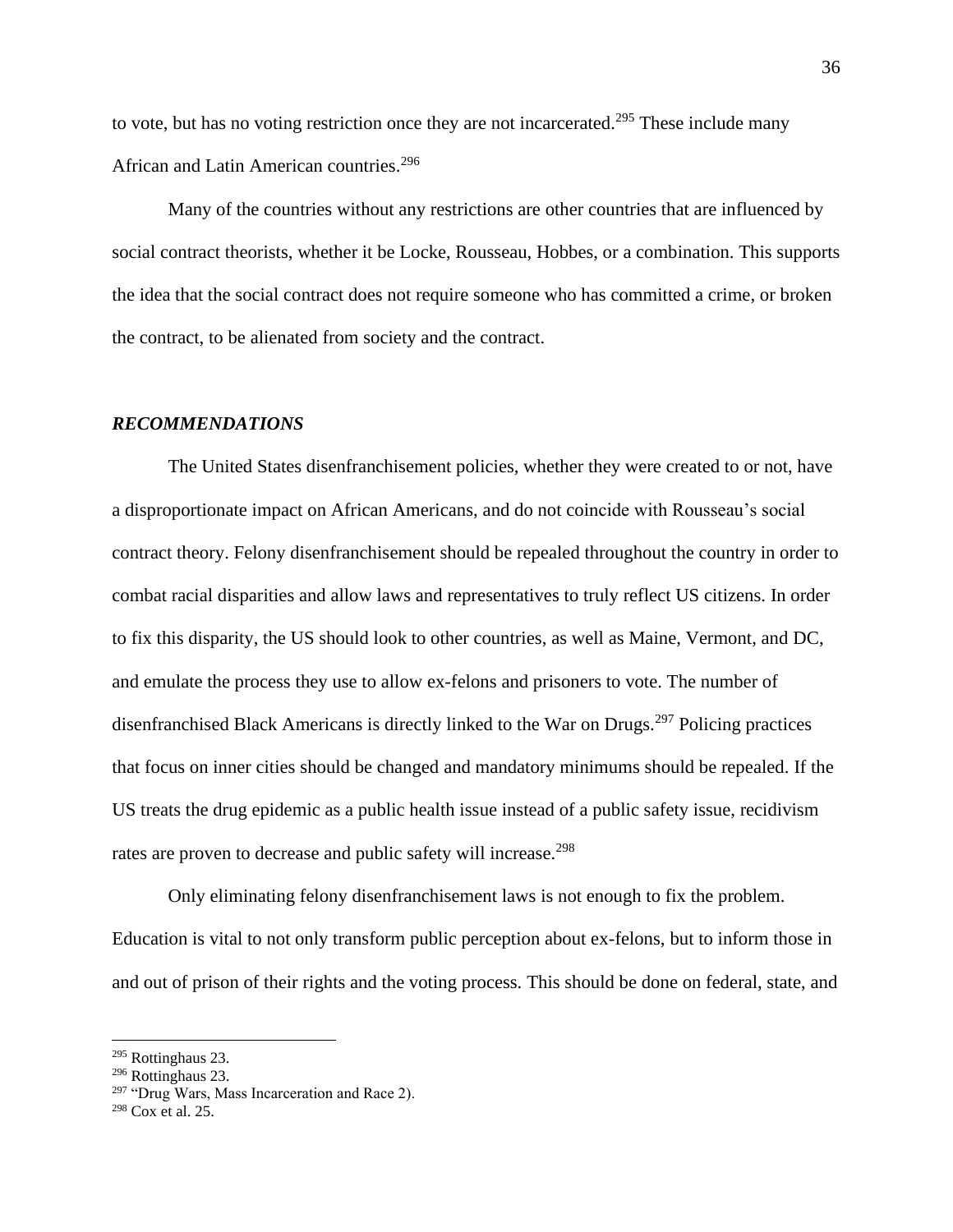local levels. Part of the problem with felony disenfranchisement is that the restoration of rights is different from county to county.<sup>301</sup> It is difficult for ex-felons to navigate the restoration process when the process is not uniform. Comprehensive federal guidelines should be produced so states and their localities can be uniform while trying to restore voting rights to those who did not have them before. Automatic restoration should be enacted, and the process of allowing voting in prisons should begin.

There are many models that the US can use in its prison to allow voting. Many states where those in jail are being held before their trial have implemented voting systems.<sup>302</sup> Jail administrators often work alongside the city or county's Board of Elections in order to secure voter registration forms and ballots.<sup>303</sup> Many jails allow inmates to put the jail or the homeless shelter they were at before they were incarcerated on their registration forms if they do not have a permanent address.<sup>304</sup> Inmate IDs are also taken as valid forms of identification when registering and voting.<sup>305</sup> Many jails become registered polling places so inmates are not limited to absentee voting.<sup>306</sup> County clerk offices and Board of Elections are required to come up with a plan for voting in prisons, and work closely with prison staff.<sup>307</sup> All of these policies can be implemented in prisons. It is actually easier in prisons to implement these systems because there is less inmate population turnover than in jails.<sup>308</sup> For implementation within prisons, the Federal Bureau of Prisons should be involved, ensuring that systems are being run properly and inmates are receiving the necessary paperwork like they did in DC during the 2020 elections.<sup>309</sup> Not only

- <sup>304</sup> Porter 6-8.
- <sup>305</sup> Porter 8.

<sup>308</sup> Porter 6.

<sup>301</sup> Cox et al. 25.

<sup>302</sup> Porter 7.

<sup>303</sup> Porter 7.

<sup>306</sup> Porter 7-8, 10.

<sup>307</sup> Porter 8.

<sup>309</sup> Austermuhle 2020.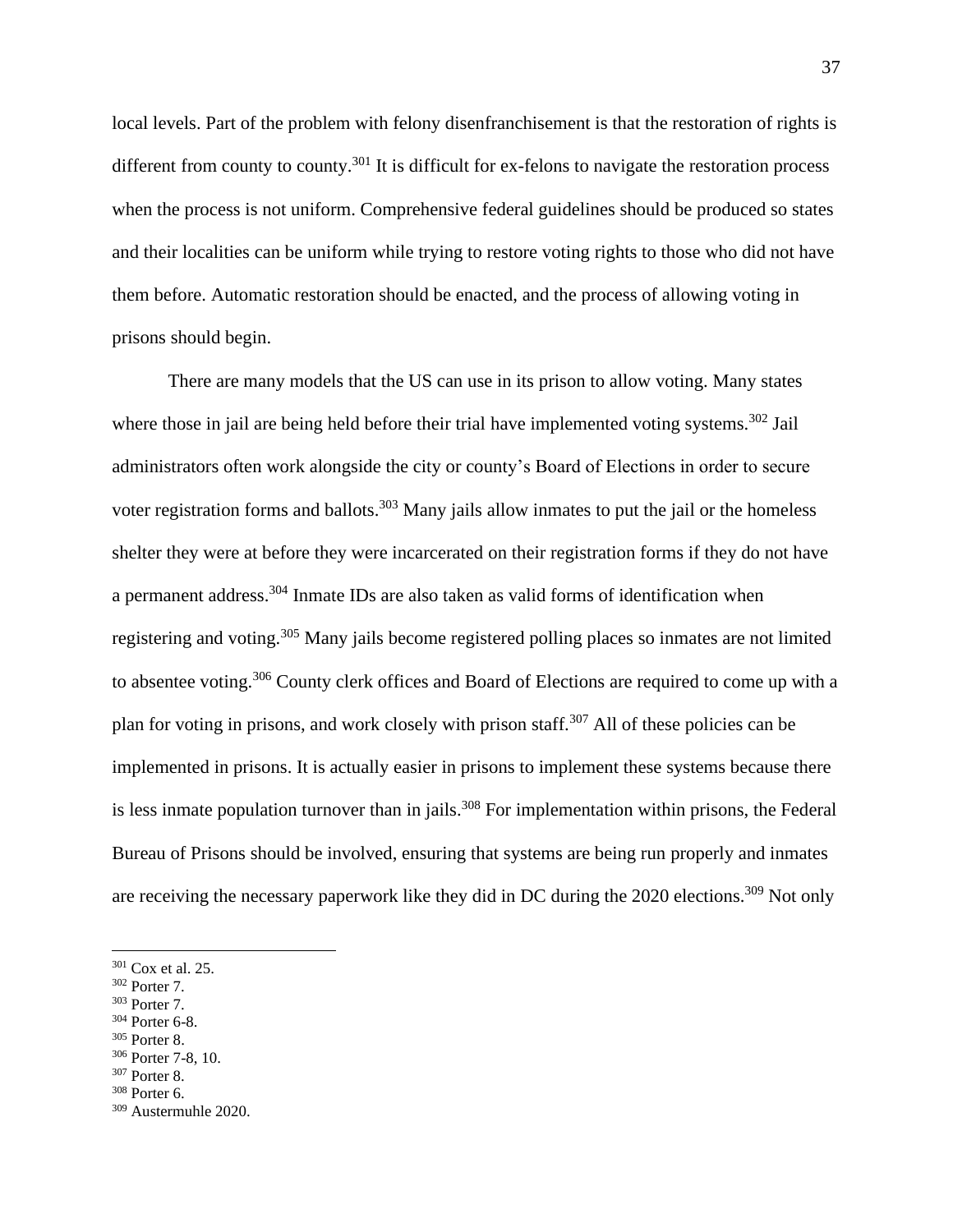does this kind of civic participation lead to lower recidivism rates and build a stronger connection between citizens and their community, but it also allows the US government to truly be representative of its entire population, and it empowers Black Americans to exercise their inalienable right to vote. <sup>310</sup> This all coincides with Rousseau's idea of the general will and the sovereign's duty to enforce equality and fairness.

<sup>310</sup> Porter 12.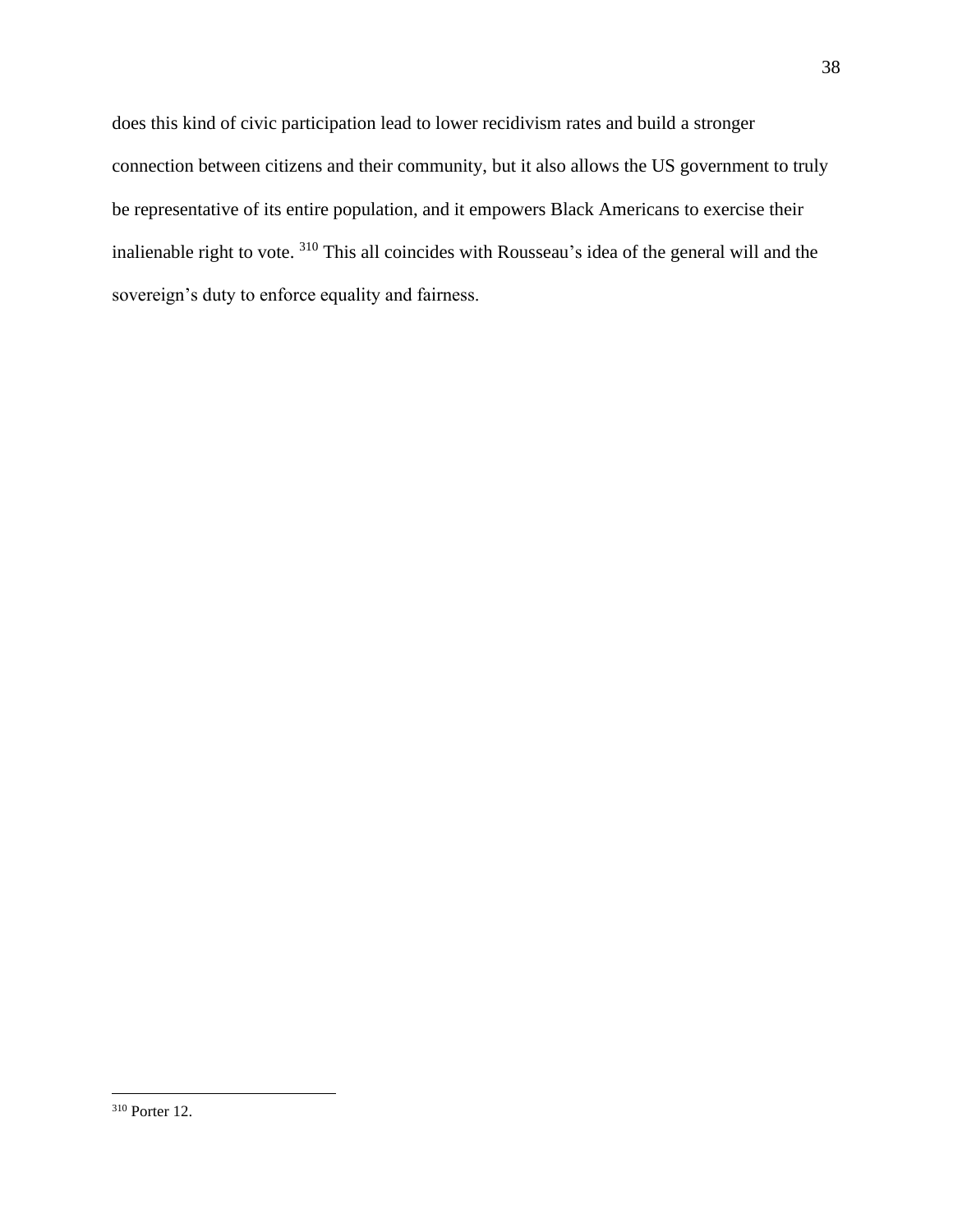#### Bibliography

- Austermuhle, Martin. "DC Encourages People Incarcerated For Felonies To Vote By Mail." DCist. WAMU 88.5 - American University Radio, October 14, 2020. [https://dcist.com/story/20/09/03/dc-voting-rights-felony-enfranchisement-prisons](https://dcist.com/story/20/09/03/dc-voting-rights-felony-enfranchisement-prisons-elections/)[elections/.](https://dcist.com/story/20/09/03/dc-voting-rights-felony-enfranchisement-prisons-elections/)
- Bennett, Zachary Richard. "Making Virtue Reign: Citizenship and Civic Education in the Political Philosophy of Jean-Jacques Rousseau." University of Texas Libraries, August 16, 2019.

[https://repositories.lib.utexas.edu/handle/2152/76224.](https://repositories.lib.utexas.edu/handle/2152/76224) 136.

- Birdsong, Leonard. "Drug Decriminalization and Felony Disenfranchisement: The New Civil Rights Cause." *Barry Law Review* 73, no. 2 (2001): 73–85. https://papers.ssrn.com/sol3/papers.cfm?abstract\_id=2513289.
- Caporioni, Giovanni. "Rousseau's General Will." *Poliarchia* 2, no. 5 (July 2015): 59–92. Accessed September 24, 2020.

[http://web.a.ebscohost.com.umw.idm.oclc.org/ehost/pdfviewer/pdfviewer?vid=1&sid=f0](http://web.a.ebscohost.com.umw.idm.oclc.org/ehost/pdfviewer/pdfviewer?vid=1&sid=f06c84dc-0cd4-4ed6-a41e-ac063a99e21e%40sdc-v-sessmgr03) [6c84dc-0cd4-4ed6-a41e-ac063a99e21e%40sdc-v-sessmgr03.](http://web.a.ebscohost.com.umw.idm.oclc.org/ehost/pdfviewer/pdfviewer?vid=1&sid=f06c84dc-0cd4-4ed6-a41e-ac063a99e21e%40sdc-v-sessmgr03)

- Chapman, Isabelle. "Prison inmates are fighting California's fires, but are often denied jobs after their release." CNN US. October 31, 2019. Accessed on December 10, 2020. [https://www.cnn.com/2019/10/31/us/prison-inmates-fight-california-fires](https://www.cnn.com/2019/10/31/us/prison-inmates-fight-california-fires-trnd/index.html)[trnd/index.html.](https://www.cnn.com/2019/10/31/us/prison-inmates-fight-california-fires-trnd/index.html)
- Clegg, Roger, George T. Conway III, and Kenneth K. Lee. "Case Against Felon Voting." *University of St. Thomas Journal of Law and Public Policy* 2, no. 1 (2008): 1-19.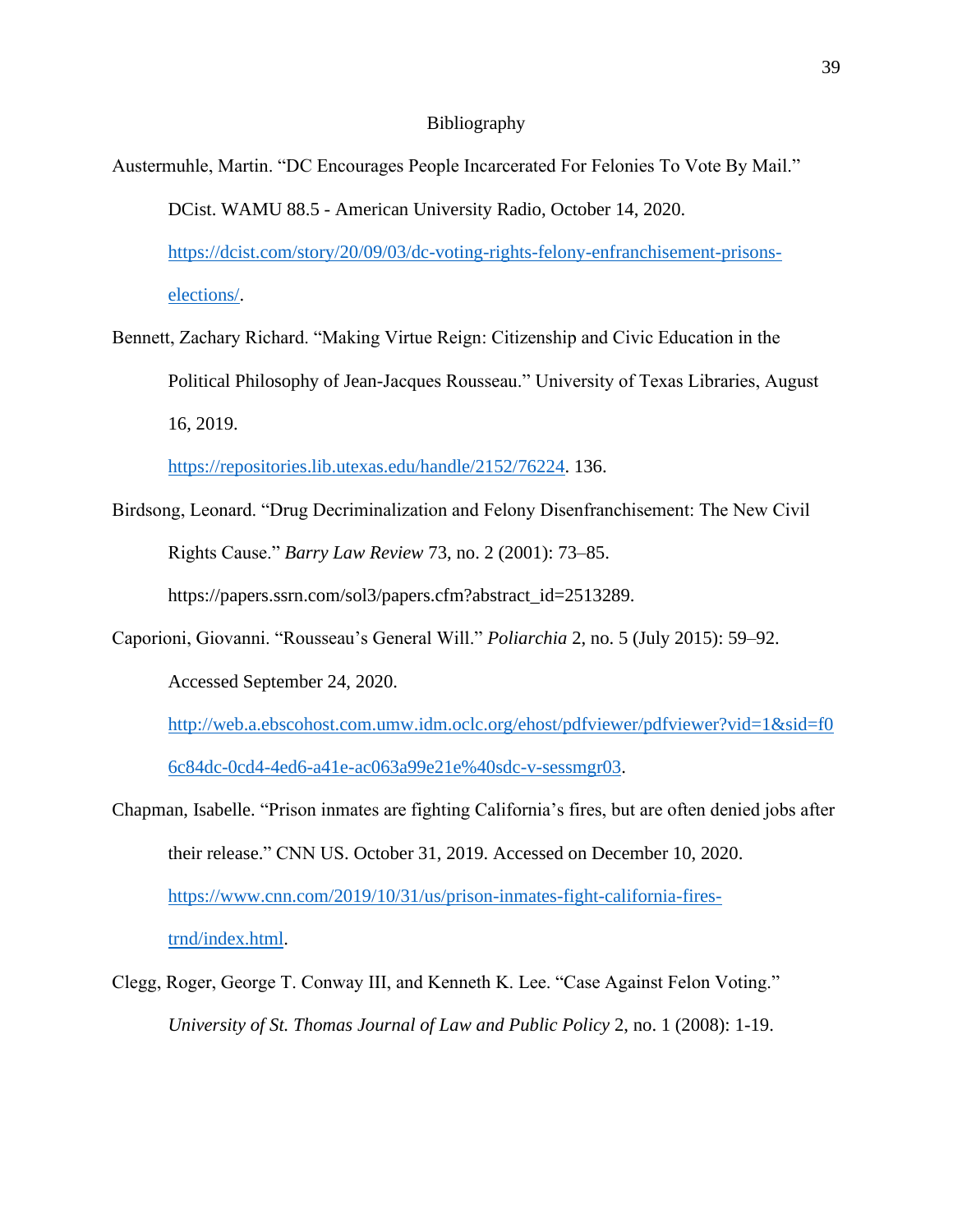Accessed October 8, 2020.

https://ir.stthomas.edu/cgi/viewcontent.cgi?article=1018&context=ustjlpp.

- Cox, Jerry J, Gerald B Leftcourt, Steven D Benjamin, Norman L Reimer, and Angelyn C Frazier. Rep. "Collateral Damage: America's Failure to Forgive or Forget in the War on Crime." National Association of Criminal Defense Lawyers, May 24, 2014. [https://www.nacdl.org/getattachment/4a1f16cd-ec82-44f1-a093-798ee1cd7ba3/collateral](https://www.nacdl.org/getattachment/4a1f16cd-ec82-44f1-a093-798ee1cd7ba3/collateral-damage-america-s-failure-to-forgive-or-forget-in-the-war-on-crime-a-roadmap-to-restore-rights-and-status-after-arrest-or-conviction.pdf)[damage-america-s-failure-to-forgive-or-forget-in-the-war-on-crime-a-roadmap-to](https://www.nacdl.org/getattachment/4a1f16cd-ec82-44f1-a093-798ee1cd7ba3/collateral-damage-america-s-failure-to-forgive-or-forget-in-the-war-on-crime-a-roadmap-to-restore-rights-and-status-after-arrest-or-conviction.pdf)[restore-rights-and-status-after-arrest-or-conviction.pdf.](https://www.nacdl.org/getattachment/4a1f16cd-ec82-44f1-a093-798ee1cd7ba3/collateral-damage-america-s-failure-to-forgive-or-forget-in-the-war-on-crime-a-roadmap-to-restore-rights-and-status-after-arrest-or-conviction.pdf)
- "Crack vs. Heroine Project: Racial Double Standard in Drug Laws Persists Today." Equal Justice Initiative, December 13, 2019. [https://eji.org/news/racial-double-standard-in-drug-laws](https://eji.org/news/racial-double-standard-in-drug-laws-persists-today/)[persists-today/.](https://eji.org/news/racial-double-standard-in-drug-laws-persists-today/)
- Dagger, Richard. "Social Contracts, Fair Play, and the Justification of Punishment." *Ohio State Journal of Criminal Law* 8, no. 2 (2011): 341-368. Accessed October 8, 2020. [https://advance-lexis-com.umw.idm.oclc.org.](https://advance-lexis-com.umw.idm.oclc.org/)
- "The Drug War, Mass Incarceration and Race." The Drug Alliance, June 2015. [https://www.unodc.org/documents/ungass2016/Contributions/Civil/DrugPolicyAlliance/](https://www.unodc.org/documents/ungass2016/Contributions/Civil/DrugPolicyAlliance/DPA_Fact_Sheet_Drug_War_Mass_Incarceration_and_Race_June2015.pdf) [DPA\\_Fact\\_Sheet\\_Drug\\_War\\_Mass\\_Incarceration\\_and\\_Race\\_June2015.pdf.](https://www.unodc.org/documents/ungass2016/Contributions/Civil/DrugPolicyAlliance/DPA_Fact_Sheet_Drug_War_Mass_Incarceration_and_Race_June2015.pdf)
- "Fair Sentencing Act." ACLU. American Civil Liberties Union, June 21, 2012.

https://www.aclu.org/issues/criminal-law-reform/drug-law-reform/fair-sentencing-act.

Fellner, Jamie. "Race, Drugs, and Law Enforcement in the United States." *Stanford Law and Policy Review* 20, no. 2 (June 2009). [https://www.hrw.org/news/2009/06/19/race-drugs](https://www.hrw.org/news/2009/06/19/race-drugs-and-law-enforcement-united-states)[and-law-enforcement-united-states.](https://www.hrw.org/news/2009/06/19/race-drugs-and-law-enforcement-united-states)

"Felony Disenfranchisement." *The Sentencing Project*. The Sentencing Project. April 28, 2014.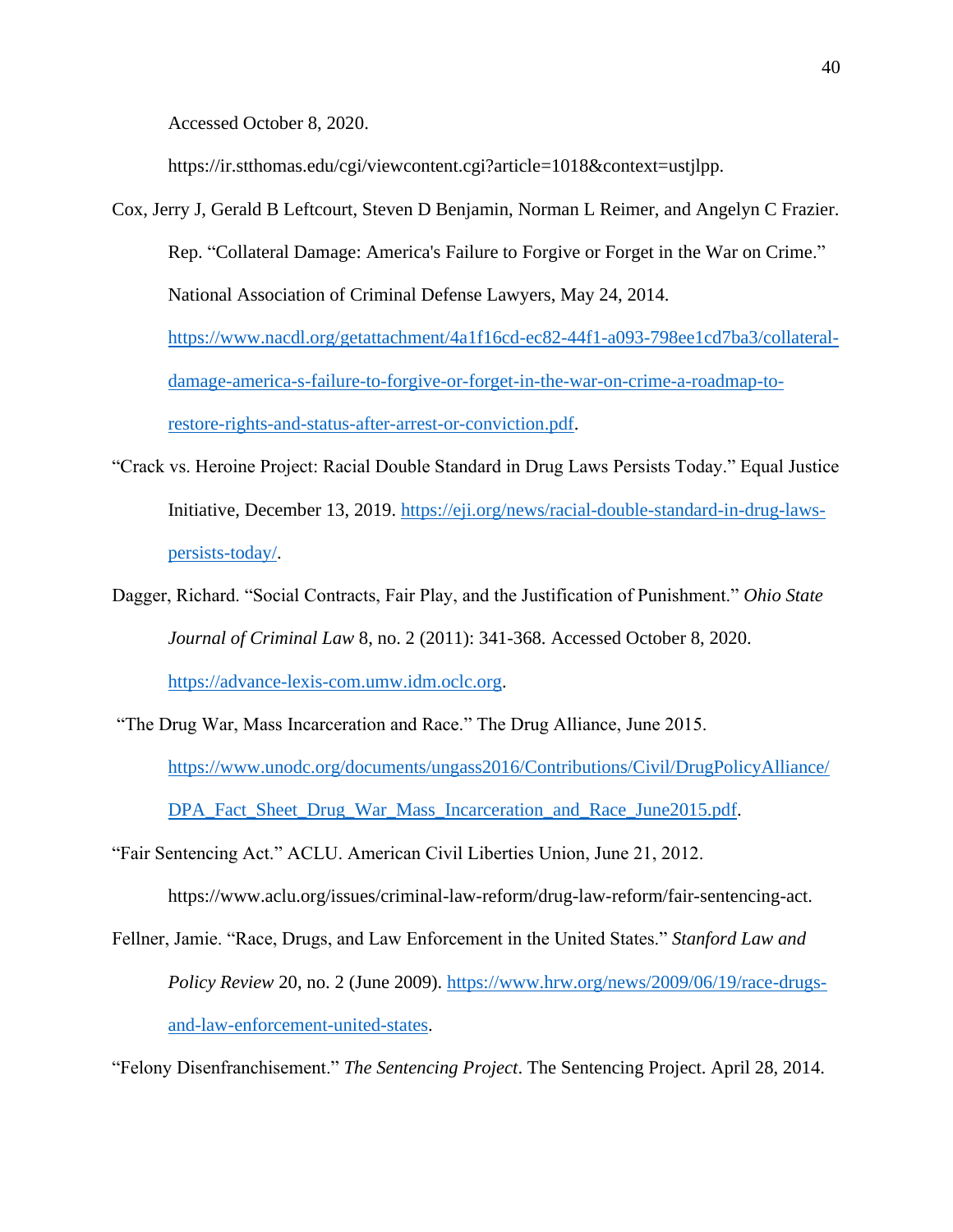[https://www.sentencingproject.org/publications/felony-disenfranchisement-laws-in-the](https://www.sentencingproject.org/publications/felony-disenfranchisement-laws-in-the-united-states/)[united-states/.](https://www.sentencingproject.org/publications/felony-disenfranchisement-laws-in-the-united-states/)

"Felony Disenfranchisement Laws (Map)." *ACLU*. American Civil Liberties Union. Accessed October 29, 2020. [https://www.aclu.org/issues/voting-rights/voter-restoration/felony](https://www.aclu.org/issues/voting-rights/voter-restoration/felony-disenfranchisement-laws-map)[disenfranchisement-laws-map.](https://www.aclu.org/issues/voting-rights/voter-restoration/felony-disenfranchisement-laws-map)

Laskar, Manzoor Elahi. "Summary of Social Contract Theory by Hobbes, Locke and Rousseau." ResearchGate, April 2013.

[https://www.researchgate.net/publication/261181816\\_Summary\\_of\\_Social\\_Contract\\_The](https://www.researchgate.net/publication/261181816_Summary_of_Social_Contract_The) ory\_by\_Hobbes\_Locke\_and\_Rousseau.

- Lerner, Kira. "What It's Like to Vote From Prison." *Slate*. Slate Group. October 18, 2020. [https://slate.com/news-and-politics/2020/10/dc-prisoners-voting-first-time-felony](https://slate.com/news-and-politics/2020/10/dc-prisoners-voting-first-time-felony-)disenfranchisement.html.
- "Lesson 6: Benefits of Restorative Justice." Center for Justice and Reconciliation, 2021. [http://restorativejustice.org/restorative-justice/about-restorative-justice/tutorial-intro-to](http://restorativejustice.org/restorative-justice/about-restorative-justice/tutorial-intro-to-restorative-justice/lesson-6-benefits-of-restorative-justice/#sthash.dFXOhRpb.dpbs)[restorative-justice/lesson-6-benefits-of-restorative-justice/#sthash.dFXOhRpb.dpbs.](http://restorativejustice.org/restorative-justice/about-restorative-justice/tutorial-intro-to-restorative-justice/lesson-6-benefits-of-restorative-justice/#sthash.dFXOhRpb.dpbs)
- Levine, Eli L. "Does the Social Contract Justify Felony Disenfranchisement?" *Washington University Jurisprudence Review* 1, no. 1 (2009): 192-224. Accessed September 12, 2020. [https://openscholarship.wustl.edu/cgi/viewcontent.cgi?article=1004&context=law\\_](https://openscholarship.wustl.edu/cgi/viewcontent.cgi?article=1004&context=law_%20jurisprudence)  [jurisprudence.](https://openscholarship.wustl.edu/cgi/viewcontent.cgi?article=1004&context=law_%20jurisprudence)
- Levy, Michael. "United States presidential election of 2000." Encyclopedia Britannica, October 31, 2020. https://www.britannica.com/event/United-States-presidential-election-of-2000.
- McConarty, Colin. "The Process of Disenfranchisement." We're History, November 2, 2015.

[http://werehistory.org/disenfranchisement/.](http://werehistory.org/disenfranchisement/)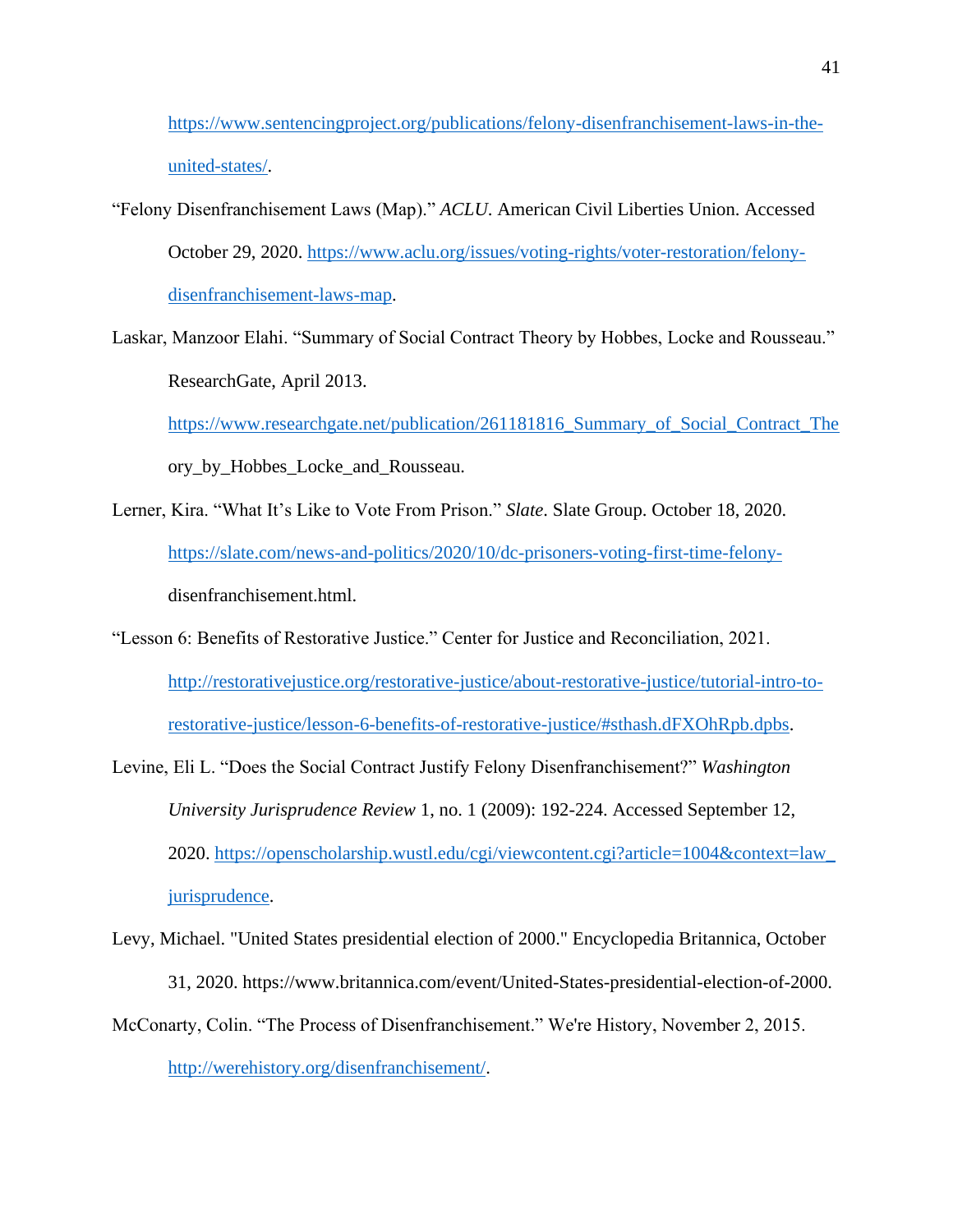- "Moral Turpitude Legal Definition," Merriam-Webster Legal Dictionary (Merriam-Webster, n.d.), [https://www.merriam-webster.com/legal/moral%20turpitude.](https://www.merriam-webster.com/legal/moral%20turpitude)
- Nerelynh. "Hunter v. Underwood: Felon Disenfranchisement." Foundations of law and society, December 10, 2017.

https://foundationsoflawandsociety.wordpress.com/2017/12/10/hunter-v-underwoodfelon-disenfranchisement/.

- Piaggio, Alvaro. "The Costs and Consequences of the War on Drugs." Human Rights Foundation, August 7, 2019. [https://hrf.org/wp-content/uploads/2019/05/WoD\\_Online](https://hrf.org/wp-content/uploads/2019/05/WoD_Online-)version-FINAL.pdf.
- "Poll Taxes." National Museum of American History, May 3, 2018. [https://americanhistory.si.edu/democracy-exhibition/vote-voice/keeping-vote/state-rules](https://americanhistory.si.edu/democracy-exhibition/vote-voice/keeping-vote/state-rules-) federal-rules/poll-taxes.
- Porter, Nicole D. "Voting in Jails." The Sentencing Project, May 7, 2020. [https://www.sentencingproject.org/publications/voting-in-jails/.](https://www.sentencingproject.org/publications/voting-in-jails/)
- "Rates of Drug Use and Sales, by Race; Rates of Drug Related Criminal Justice Measures, by Race." Rates of Drug Use and Sales, by Race; Rates of Drug Related Criminal Justice Measures, by Race | The Hamilton Project. Brookings Institute, October 21, 2016. [https://www.hamiltonproject.org/charts/rates\\_of\\_drug\\_use\\_and\\_sales\\_by\\_race\\_rates\\_of\\_](https://www.hamiltonproject.org/charts/rates_of_drug_use_and_sales_by_race_rates_of_drug_related_criminal_justice) [drug\\_related\\_criminal\\_justice.](https://www.hamiltonproject.org/charts/rates_of_drug_use_and_sales_by_race_rates_of_drug_related_criminal_justice)
- Re, Richard M., and Christopher M. Re. "Voting and Vice: Criminal Disenfranchisement and the Reconstruction Amendments." *Yale Law Journal* 121, no. 7 (May 2012): 1584–1670. Accessed on October 5, 2020.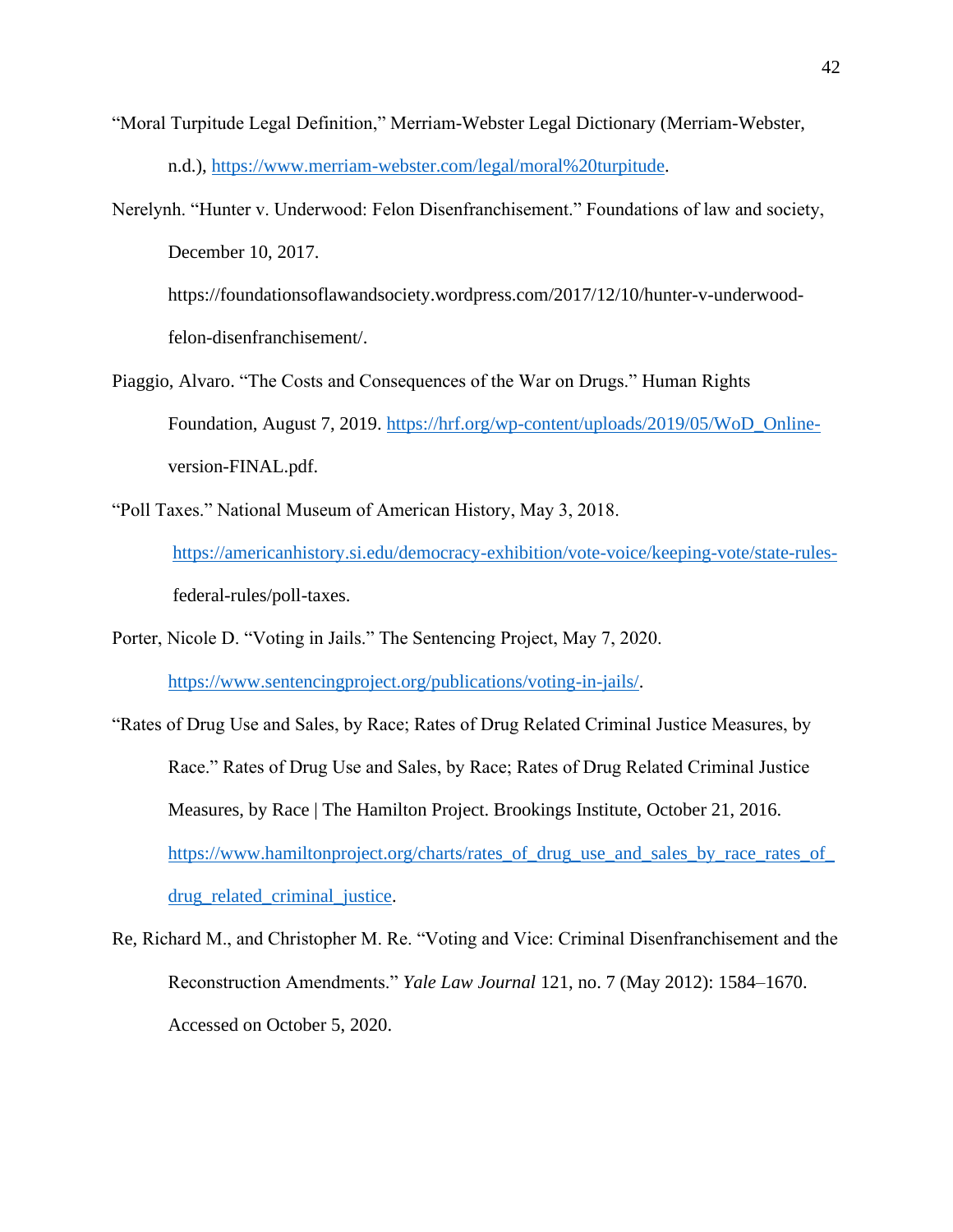[http://search.ebscohost.com.umw.idm.oclc.org/login.aspx?direct=true&db=a9h&AN=753](http://search.ebscohost.com.umw.idm.oclc.org/login.aspx?direct=true&db=a9h&AN=75324837&site=ehost-live) [24837&site=ehost-live](http://search.ebscohost.com.umw.idm.oclc.org/login.aspx?direct=true&db=a9h&AN=75324837&site=ehost-live)*.*

- Rehnquist, William. "Hunter v. Underwood, 471 US 222 (1985)." *Justia Law* (1985). Accessed September 19, 2020. supreme.justia.com/cases/federal/us/471/222/.
- Rehnquist, William. "Richardson v. Ramirez 418 U.S. 24 (1974)." *Justia Law* (1974). Accessed October 9, 2020. supreme.justia.com/cases/federal/us/418/24/.
- Rottinghaus, Brandon. "Incarceration and Enfranchisement: International Practices, Impact and Recommendations for Reform." *International Foundation for Election Systems*, June 2003, pp. 3–43.

[https://ifes.org/sites/default/files/08\\_18\\_03\\_manatt\\_brandon\\_rottinghaus.pdf.](https://ifes.org/sites/default/files/08_18_03_manatt_brandon_rottinghaus.pdf)

- Rousseau, Jean-Jacques. *Discourse on Inequality (TRANSLATED BY G.D.H. COLE)*. Digireads.com Publishing, 2018.
- Rousseau, Jean-Jacques. *The Social Contract*. *Early Modern Texts*. Jonathan Bennett, 2017. https://www.earlymoderntexts.com/assets/pdfs/rousseau1762.pdf.
- Ruth, Terrance, Jonathan Matusitz, and Demi Simi. "Ethics of Disenfranchisement and Voting Rights in the U.S: Convicted Felons, the Homeless, and Immigrants." *American Journal of Criminal Justice* 42, no. 1 (March 2017): 56–68.

<http://web.a.ebscohost.com.umw.idm.oclc.org/ehost/pdfviewer/pdfviewer?vid=1&sid=6b>

7de80e-8776-436e-ba08-c98cd54ed2b8%40sessionmgr4007

- Sawyer, Wendy, and Peter Wagner. "Mass Incarceration: The Whole Pie 2020." Prison Policy Initiative, March 24, 2020. [https://www.prisonpolicy.org/reports/pie2020.html.](https://www.prisonpolicy.org/reports/pie2020.html)
- Shapiro, Andrew L. "Challenging Criminal Disenfranchisement under the Voting Rights Act: A New Strategy." *The Yale Law Journal* 103, no. 2 (November 1993): 537–66.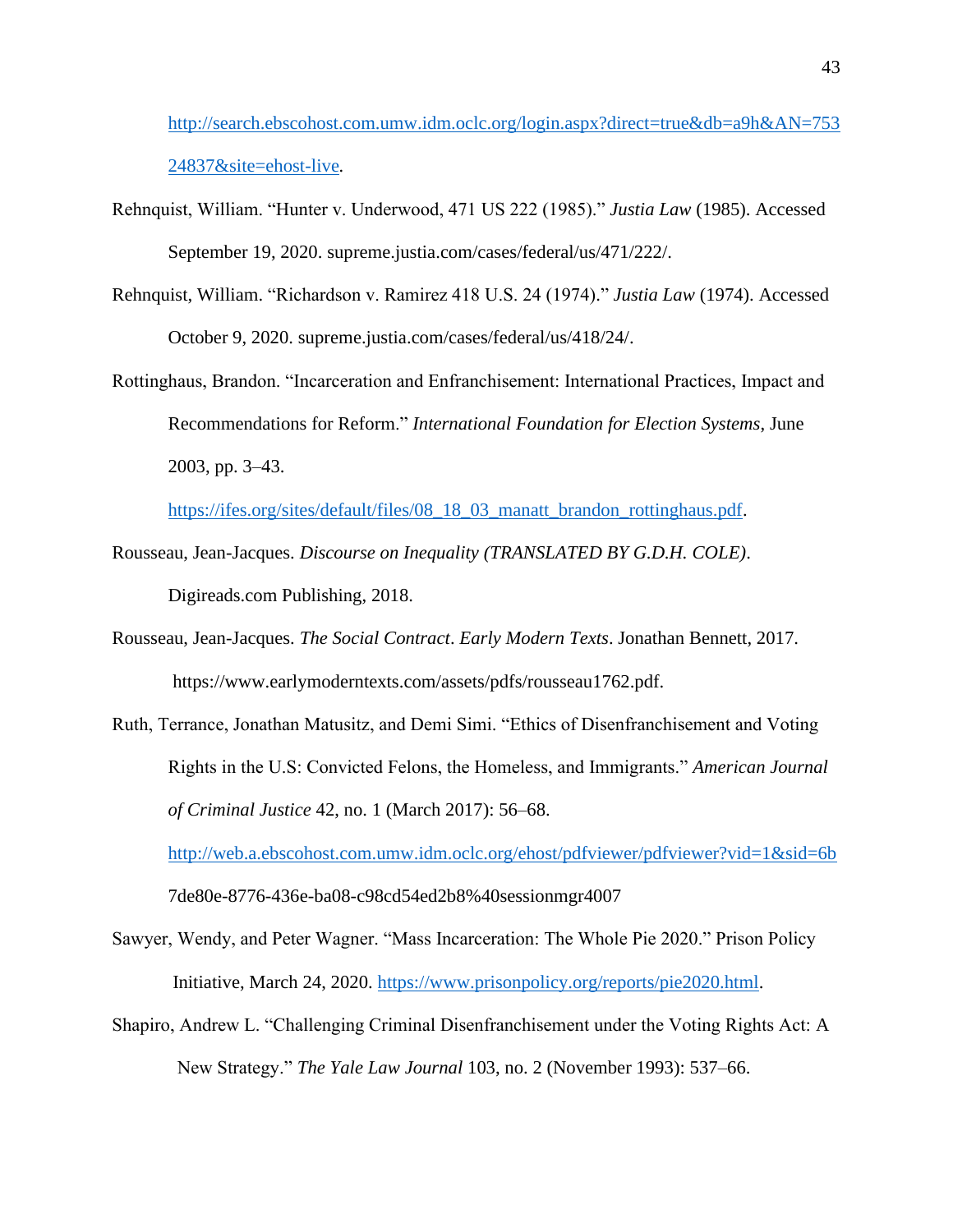[https://doi.org/10.2307/797104.](https://doi.org/10.2307/797104)

- Sigler, Mary. "Defensible Disenfranchisement." *Iowa Law Review* 99, no. 1691 (2014): 1726- 1744. Accessed November 2, 2020. [https://ilr.law.uiowa.edu/print/volume-99-issue-](https://ilr.law.uiowa.edu/print/volume-99-issue-4/defensible-disenfranchisement/)[4/defensible-disenfranchisement/.](https://ilr.law.uiowa.edu/print/volume-99-issue-4/defensible-disenfranchisement/)
- Travis, Jeremy, Steve Redburn, and Bruce Western. "The Prison on Society: Values and Principles." Chapter In *The Growth of Incarceration in the United States: Exploring Causes and Consequences*, 320–33. Washington DC: National Academies Press, 2014.
- Uggen, Christopher, and Jeff Manza. "Democratic Contraction? Political Consequences of Felon Disenfranchisement in the United States." *American Sociological Association* 67, no. 6 (December 2002): 777-803.

[https://www.jstor.org/stable/3088970?sid=primo&origin=crossref&seq=1#metadata\\_info](https://www.jstor.org/stable/3088970?sid=primo&origin=crossref&seq=1#metadata_info_tab_contents) [\\_tab\\_contents.](https://www.jstor.org/stable/3088970?sid=primo&origin=crossref&seq=1#metadata_info_tab_contents)

Uggen, Chris, Ryan Larson, Sarah Shannon, and Arleth Pulido-Nava. "Locked Out 2020: Estimates of People Denied Voting Rights Due to a Felony Conviction." *The Sentencing Project*. The Sentencing Project. October 30, 2020.

[https://www.sentencingproject.org/publications/locked-out-2020-estimates-of-people](https://www.sentencingproject.org/publications/locked-out-2020-estimates-of-people-denied-voting-rights-due-to-a-felony-conviction/)[denied-voting-rights-due-to-a-felony-conviction/.](https://www.sentencingproject.org/publications/locked-out-2020-estimates-of-people-denied-voting-rights-due-to-a-felony-conviction/)

- Venugopal, Arun. "The Shift In Black Views Of The War On Drugs." NPR. NPR, August 16, 2013. [https://www.npr.org/sections/codeswitch/2013/08/16/212620886/the-shift-in](https://www.npr.org/sections/codeswitch/2013/08/16/212620886/the-shift-in-black-views-of-the-war-on-drugs)[black-views-of-the-war-on-drugs.](https://www.npr.org/sections/codeswitch/2013/08/16/212620886/the-shift-in-black-views-of-the-war-on-drugs)
- "Victim Satisfaction With the Criminal Justice System." National Institute of Justice, January 1, 2006. https://nij.ojp.gov/topics/articles/victim-satisfaction-criminal-justice-system.